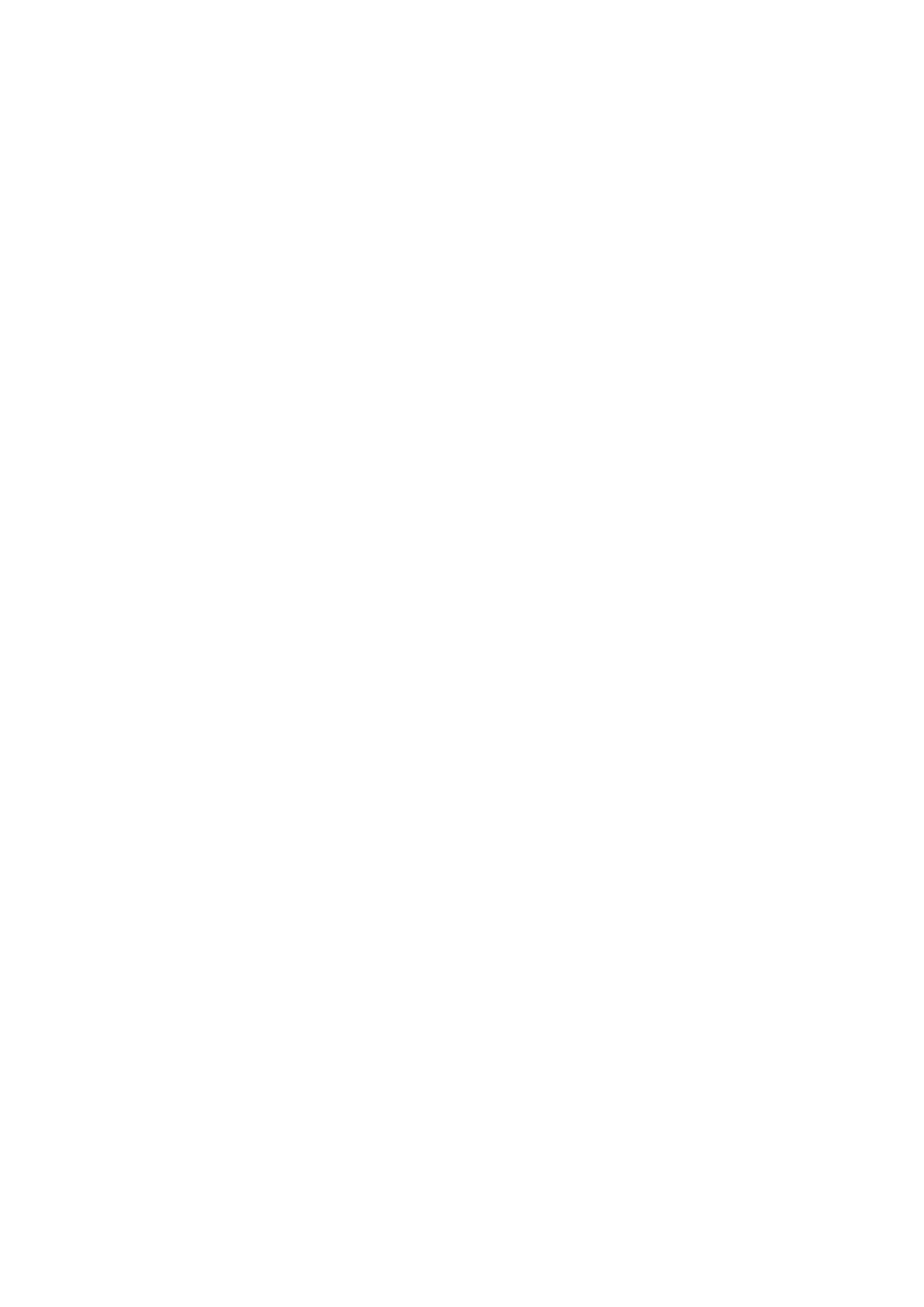# **Contents**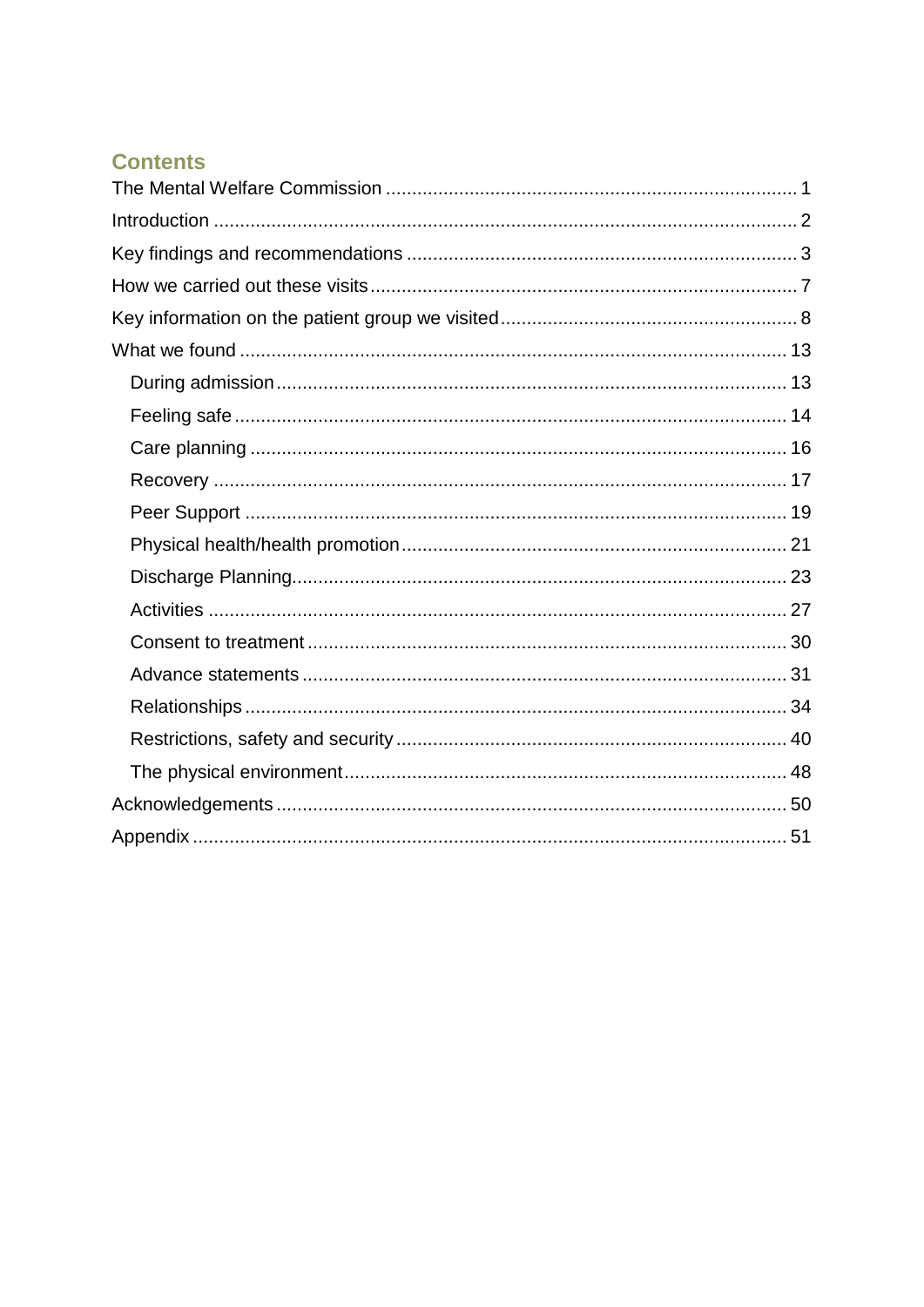# <span id="page-3-0"></span>**The Mental Welfare Commission**

### **What we do**

We protect and promote the human rights of people with mental health problems, learning disabilities, dementia and related conditions.

We do this by:

- Checking if individual care and treatment are lawful and in line with good practice.
- Empowering individuals and their carers through advice, guidance and information.
- Promoting best practice in applying mental health and incapacity law.
- Influencing legislation, policy and service development.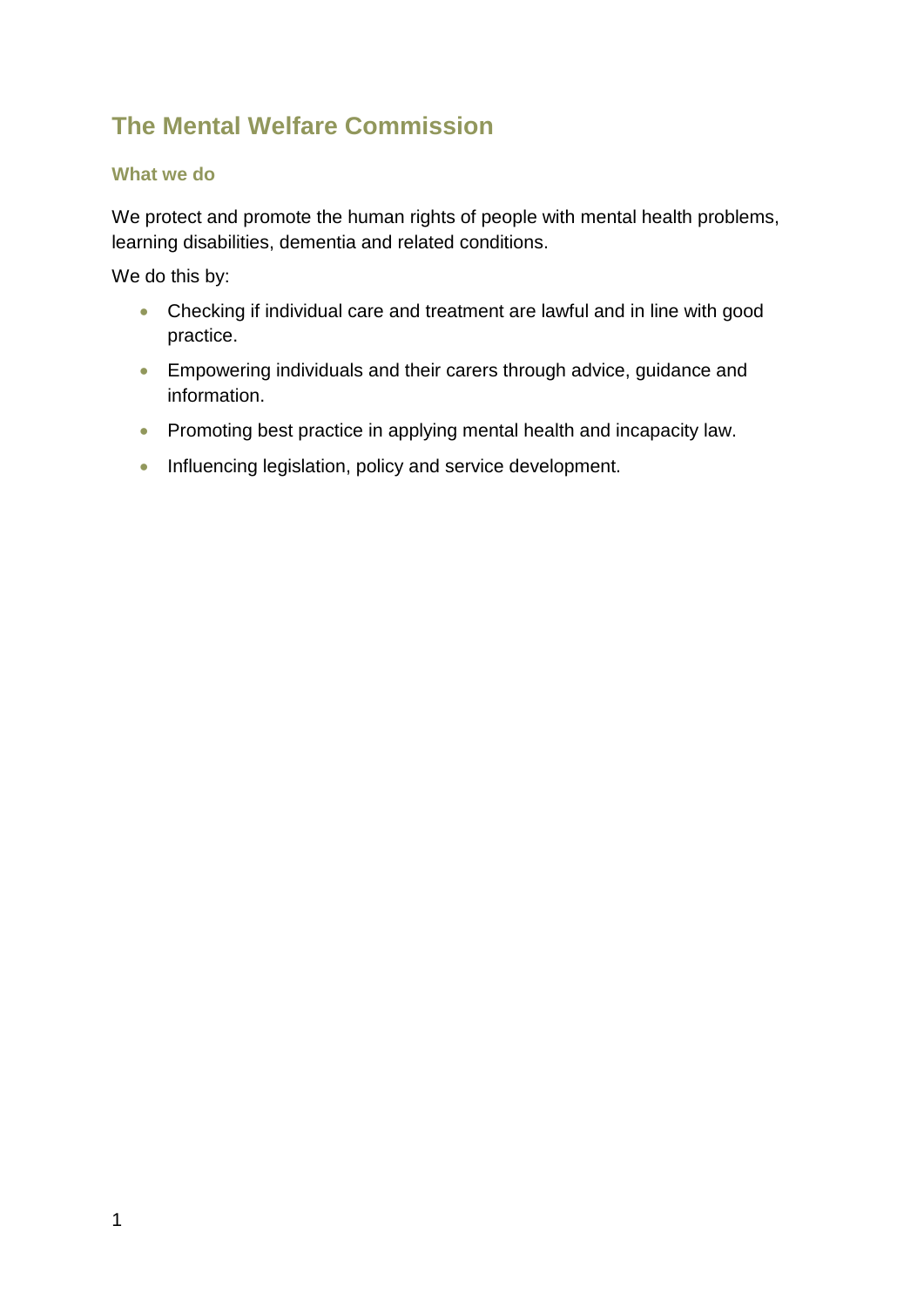# <span id="page-4-0"></span>**Introduction**

### **What this report is about**

A themed visit is when we visit people in similar services across a short period of time with key questions that we want to ask patients, visitors and staff.

This report details what we found when we visited all mental health admission wards across Scotland providing care for adults. It highlights areas of good practice we found, and contains recommendations for improving care and treatment.

We reviewed the care of 323 patients, most of whom (88%) we met in person. We also spoke to 41 carers, most often a member of the patient's family, and a number of hospital ward staff.

#### **Why we visited**

We wanted to hear about the experiences of people receiving care and treatment in acute admission wards and to find out whether or not their rights were being respected. Patients in hospital may be particularly vulnerable and, at times, less able than others to safeguard their own interests, but have important human rights which must be observed.

We wanted to find out whether or not key rights were being respected and make recommendations to improve practice where indicated.

We also wanted to identify areas of good practice to share locally and nationally, and were interested to see what had changed since our previous themed visit.

### **Previous visits**

We visited all adult mental health admission wards as part of a themed visit in 20[1](#page-4-1)2.<sup>1</sup>

The key messages from that report were that patients did not always understand, feel involved in, or were not always consulted about their care and treatment. We found there was not enough therapeutic activity on offer for patients and many of the wards had very poor physical environments.

<span id="page-4-1"></span> <sup>1</sup> The Mental Welfare Commission for Scotland, (2013). *Adult acute ward visits 2012.*  http://www.mwcscot.org.uk/media/126149/adult\_acute\_2012.pdf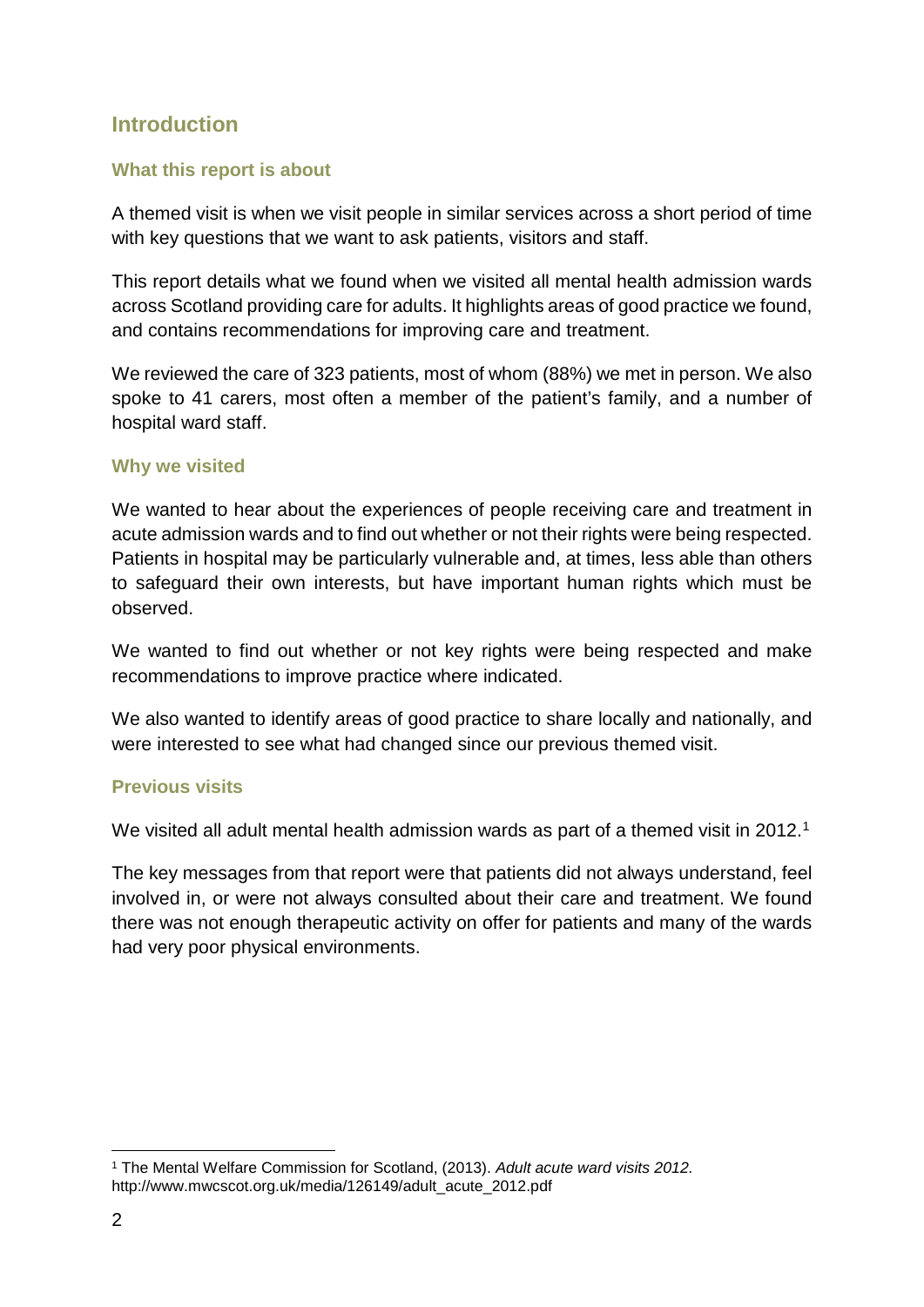# <span id="page-5-0"></span>**Key findings from this visit**

We found that while there were some improvements, for example, physical environments in some wards were better and some wards were taking a more recovery-focused approach, there was still much that needs to be done. This section of the report contains a summary of our main findings; there is more detail later in the report under the relevant headings.

### **The Good**

#### **Recovery focused care:**

On this visit, we found a definite shift towards recovery-based care, which we welcome. Wards that had completed the Scottish Recovery Indicator 2 (SRI 2)<sup>2</sup>, reported positive improvements to care planning, carer involvement and delivery of recovery focused group work.

#### **Peer support workers**:

Peer support workers (people with lived experience of mental illness and recovery), are increasingly recognised for their work in supporting patients. We were pleased to find an increased number of such workers since our last themed visit. Where peer support workers were employed we heard positive feedback, but more should be done to promote awareness of their role.

### **Physical environment:**

There was general improvement to the physical environment since our last report was published, and we were pleased that where we had previously noted significant concerns, these were being addressed.

### **Patient experience:**

Patients were generally positive about their time on the ward; most negative comments were about availability of staff.

#### **Feeling respected**:

The majority of patients said they felt respected by staff.

<span id="page-5-1"></span> <sup>2</sup> Scottish Recovery Indicator 2 Scottish Recovery Network http://www.sri2.net/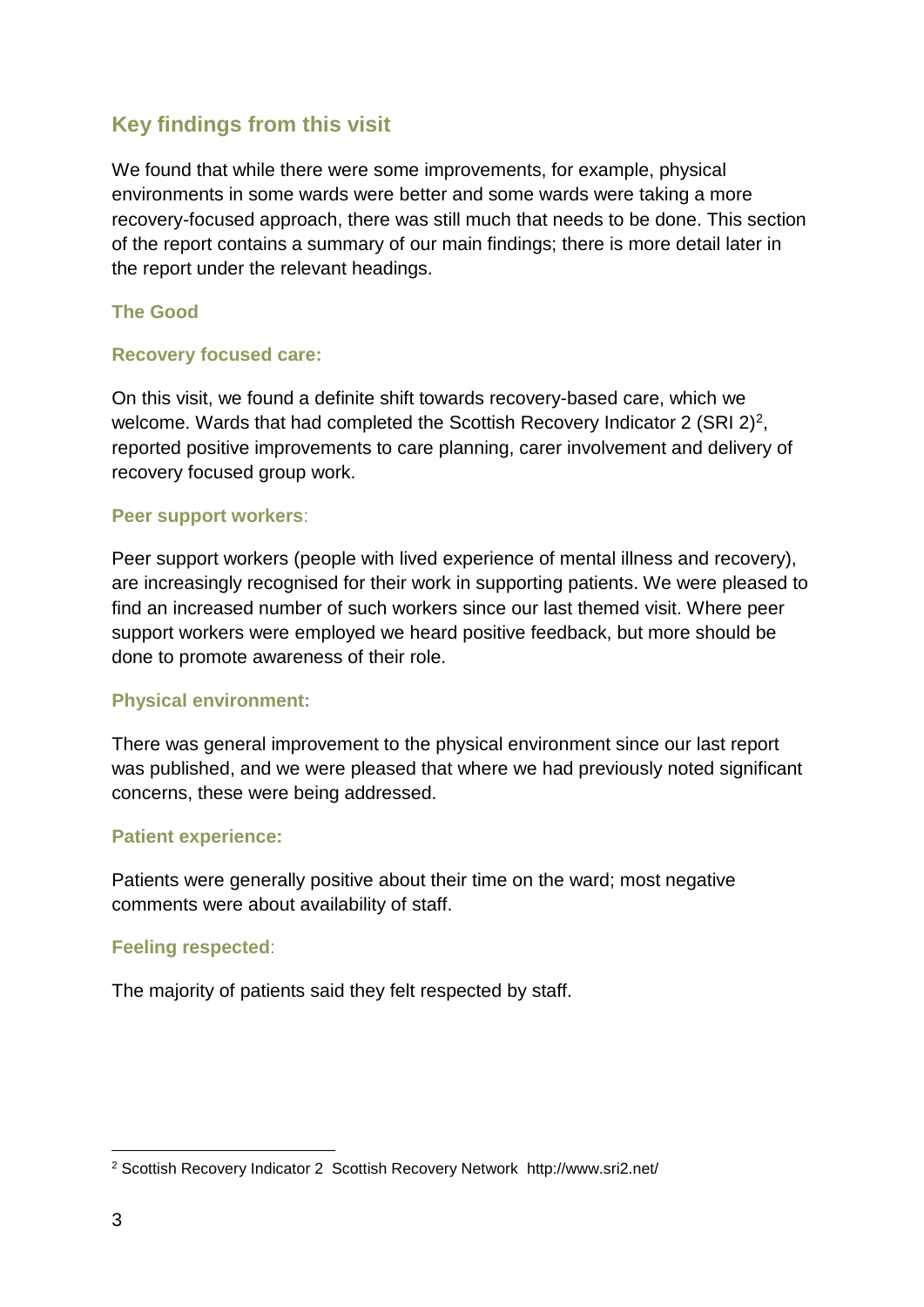#### **Areas that still need to improve**

#### **Feeling safe:**

Around one in five patients reported feeling unsafe in the ward, particularly at night.

Around one in four women expressed concerns about being on a mixed ward.

#### **Care plans:**

We found that the quality of care plans was inconsistent; in our view, three out of four care plans were not fully person-centred and focused on recovery. We found this disappointing.

#### **Physical health**:

We found that there was often not enough attention paid to physical health care and health promotion.

#### **Patient rights:**

We found that staff and patients had a mixed understanding of patients' rights, and not enough positive action was being taken to meet the rights of patients in hospital.

#### **Mental Health Act**:

Around one in 10 patients receiving medical treatment under the Mental Health Act were not covered by relevant safeguards.

#### **Advance statements**:

We found very few advance statements, and limited knowledge of these by patients and staff.

#### **Carers**:

Very few carers said they had received written information, although the vast majority of the units visited said they had written information available to give to carers.

#### **Safety and security:**

We found an inconsistent response to reviewing periods of unauthorised absence of patients.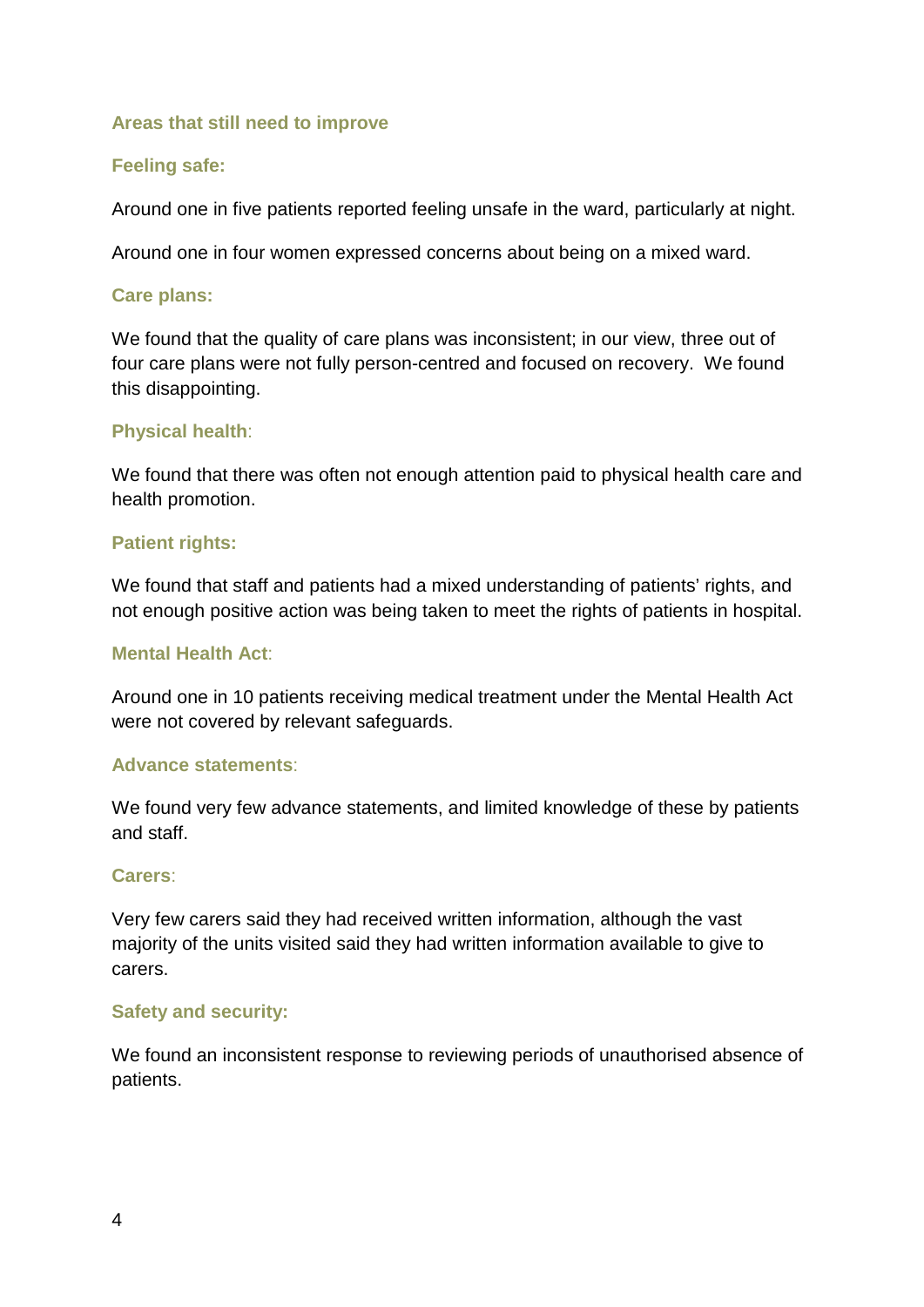### **Length of stay**:

We had concerns that some patients, particularly those who had been diagnosed with alcohol-related brain damage, were spending too long in mental health admissions wards.

### **Occupancy levels**:

On the days of our visits, occupancy levels were high, and in some hospitals there were also patients 'boarded out' to other wards.

#### **Social work and discharge planning**:

We found some good practice in relation to managing unplanned discharges, but we also heard about delays in accessing social work services quickly and the consequent effect this can have on discharge planning.

#### **Delayed discharge:**

Staff told us that they considered around one in 10 patient discharges to be delayed and this was usually in relation to accessing appropriate care and support out with hospital. We heard about some inconsistencies in recording of delayed discharges.

#### **Access to psychologists**:

Most wards did not have regular input from a psychologist; nurses are increasingly delivering psychological therapies. This is welcomed, but it does not replace the need for referral to a psychologist where indicated.

#### **Activities for patients**:

Patients told us that there continues to be a lack of activities at weekends.

#### **Visiting**:

One in four patients reported not being able to access a private space to meet with their visitors.

Facilities for children visiting their parents in hospital are not adequate in some areas.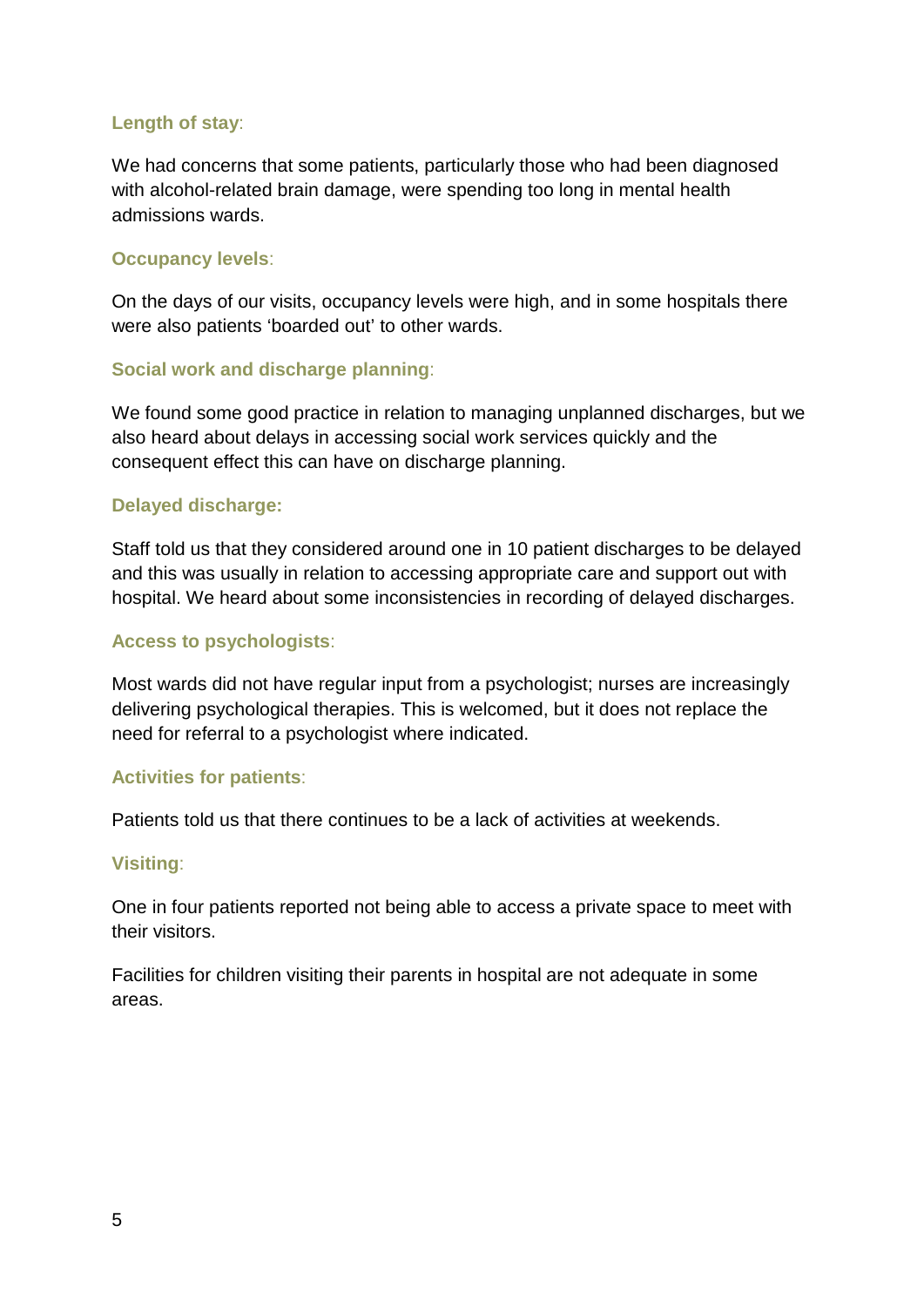### **Recommendations**

Managers of adult acute mental health admission wards should review this report with staff and patients to consider aspects of their current practice that can be improved.

All NHS boards should:

- Review their current practice in relation to reviewing lengthy admissions and the boarding out of patients to other areas and delayed discharge.
- Ensure that staff have clear guidance and understanding of coding of delayed discharge.
- Ensure that there is adequate provision of activity at weekends.
- Ensure that if a patient who is engaged in constant observation leaves the area unobserved (whether or not harm has occurred) this should be reported under the organisation's adverse event policy and reviewed accordingly.
- Review care planning documentation and practice to ensure it is recovery focussed and promotes patient participation.
- Ensure SRI 2 action plans are implemented.
- Audit compliance with the consent to treatment safeguards of the Mental Health Act.
- Review the information that is currently available for carers to make sure this is helpful and is being distributed. Involve carers in this.
- Review the arrangements in place and take all necessary actions to ensure that patients feel safe, particularly at night and for women in mixed wards.

### **What the Commission will do next:**

- We will write to all NHS boards and ask them to draw up an action plan for meeting our key recommendation in relation to lengthy admissions, boarding out of patients and delayed discharge.
- We will write to the head of The Scottish Patient Safety Programme (mental health) to share concerns raised by patients about feeling safe.
- We will visit all adult mental health admission wards every year and focus on specified aspects of patients' rights.
- In May 2017 we will publish "Rights in Mind" a pathway to patients' rights in mental health services, with an accompanying good practice guide.
- We will raise with the Scottish Government, the importance of action to address physical healthcare within adult acute admission wards as part of their commitment to reducing health inequalities.
- We will liaise with key stakeholders to consider how to promote best practice in relation to care planning.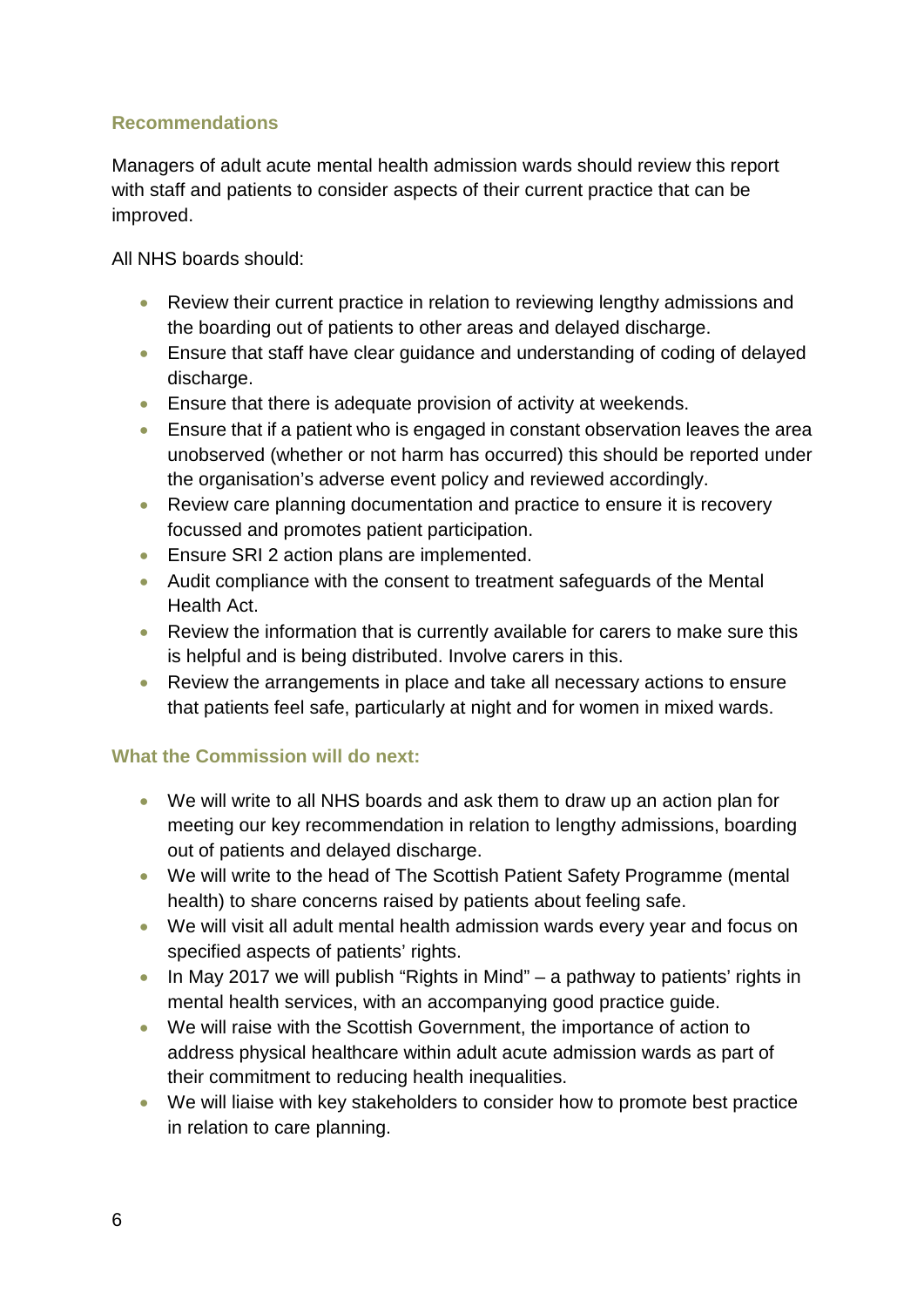- We are currently holding engagement events with community psychiatric nurses across all NHS Board areas, focusing on promotion of advance statements. We are planning similar engagement events with medical staff in relation to advance statement and consent to treatment requirements.
- We will continue to develop and promote our materials on advance statements. These can be found at [www.mwcscot.org.uk/get-help/getting](http://www.mwcscot.org.uk/get-help/getting-treatment/advance-statements)[treatment/advance-statements](http://www.mwcscot.org.uk/get-help/getting-treatment/advance-statements)

#### <span id="page-9-0"></span>**How we carried out these visits**

We collected information on all the adult acute mental health admission wards in Scotland. An adult acute mental health admission ward admits adults who require hospital admission during an acute episode of mental illness. We visited 47 wards across 11 different health board areas. A full list of where we visited can be found in appendix one.

To help us decide what questions we wanted to ask, we consulted with organisations including the Scottish Recovery Network, HUG (action for mental health) and LGBT Health Scotland. We also consulted carer support organisations including Carers Trust, Glasgow Association for Mental Health (GAMH), Edinburgh Carers Council (ECC) and several other carer support groups. We thank them all for the time they took to help us.

They told us what they thought we should be looking for and asking about on our visits. The most common themes concerned involvement and participation: making sure patients feel involved in their care with particular focus on communication, information, recovery, care planning and discharge planning, peer support, access to collective and individual advocacy. Other issues were about feeling safe, being able to raise issues about care and treatment, access to activities, physical health care and the physical environment.

We developed interview schedules for patients, carers, staff and also a brief audit tool for the physical environment. We also developed a document for staff to record key information about unauthorised patient absences during the four-week period before our visit.

We carried out a pilot visit using these interview schedules to Broadford & Armadale wards at Stobhill Hospital, Glasgow. We would like to thank them for their cooperation in allowing us to do this.

We visited most wards between June and August 2016. Around six weeks before our visit we wrote to each ward manager to let them know that we were coming and details of the information that we wanted to collect on the day of our visit.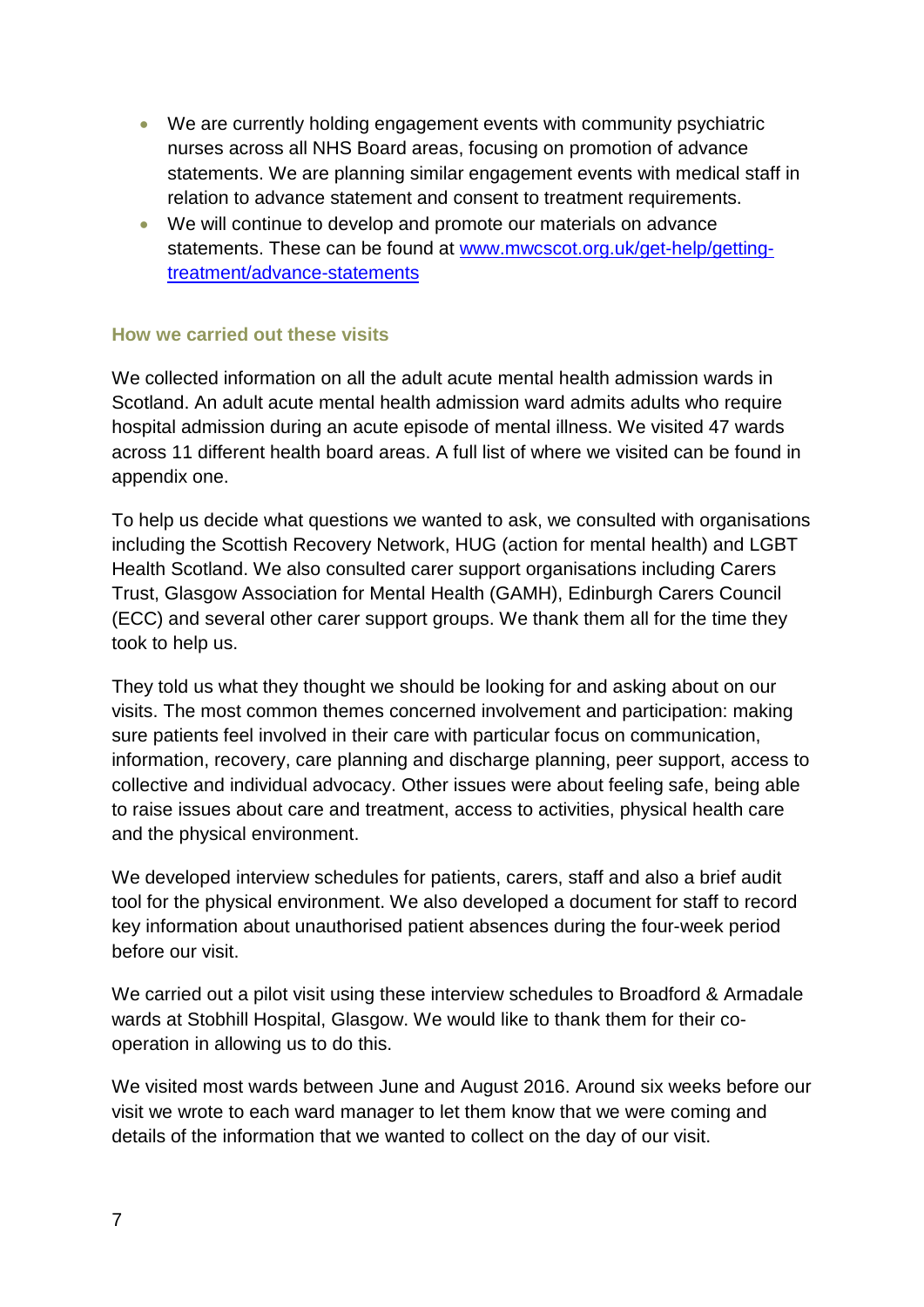We provided leaflets and posters to let patients and visitors know that we planned to visit, and to give them the opportunity to meet privately with us either by making an advance appointment or by asking us if they could meet on the day of the visit.

On the day of the visit, we met with all patients, visitors and staff who wanted to speak with us. We also reviewed the case files, drug prescription and recording sheets of most patients we met with.

We often took follow-up action on the day of our visit or after the visit as a result of our findings. We did this on 140 occasions; most of these were resolved on the day of our visit and usually involved giving staff advice or clarifying an issue for a patient. We also wrote formally to senior managers or responsible medical officers (RMOs) on 13 occasions and to patients on five occasions in relation to more important matters.

Following the visit we sent a brief report to the unit manager highlighting any immediate concerns or good practice that we wanted to identify.

### <span id="page-10-0"></span>**Key information on the patient group we visited**

The Scottish Government has recently published the Inpatient Census 2016 Official Statistics Publication for Scotland (the 2016 census) as at midnight on 31st March 2016. We looked only at adult acute admission wards; the 2016 census looked at all mental health and learning disability inpatient beds.

For some key areas, we asked to be provided with a further breakdown of the census information to cover only adult acute mental health admission wards.

### **Patient profile**

In total, we reviewed the care and treatment of 323 patients. We met 283 of them directly. Some patients were only able to engage for a short period of time with us and we were not able to ask them all the questions we had prepared.

Of patients reviewed, the largest group were aged 45-64 years (49%). About half were male (51%) and half female (49%). Four wards were single gender; the rest were able to use beds flexibly for male or female patients.

The youngest person we met with was aged 16 years and the oldest person was aged 86 years. The Commission routinely monitors the admission of young people (under 18) to non-specialist settings.

Our latest report can be found at http://www.mwcscot.org.uk/media/343729/young\_person\_monitoring\_report\_2015-16.pdf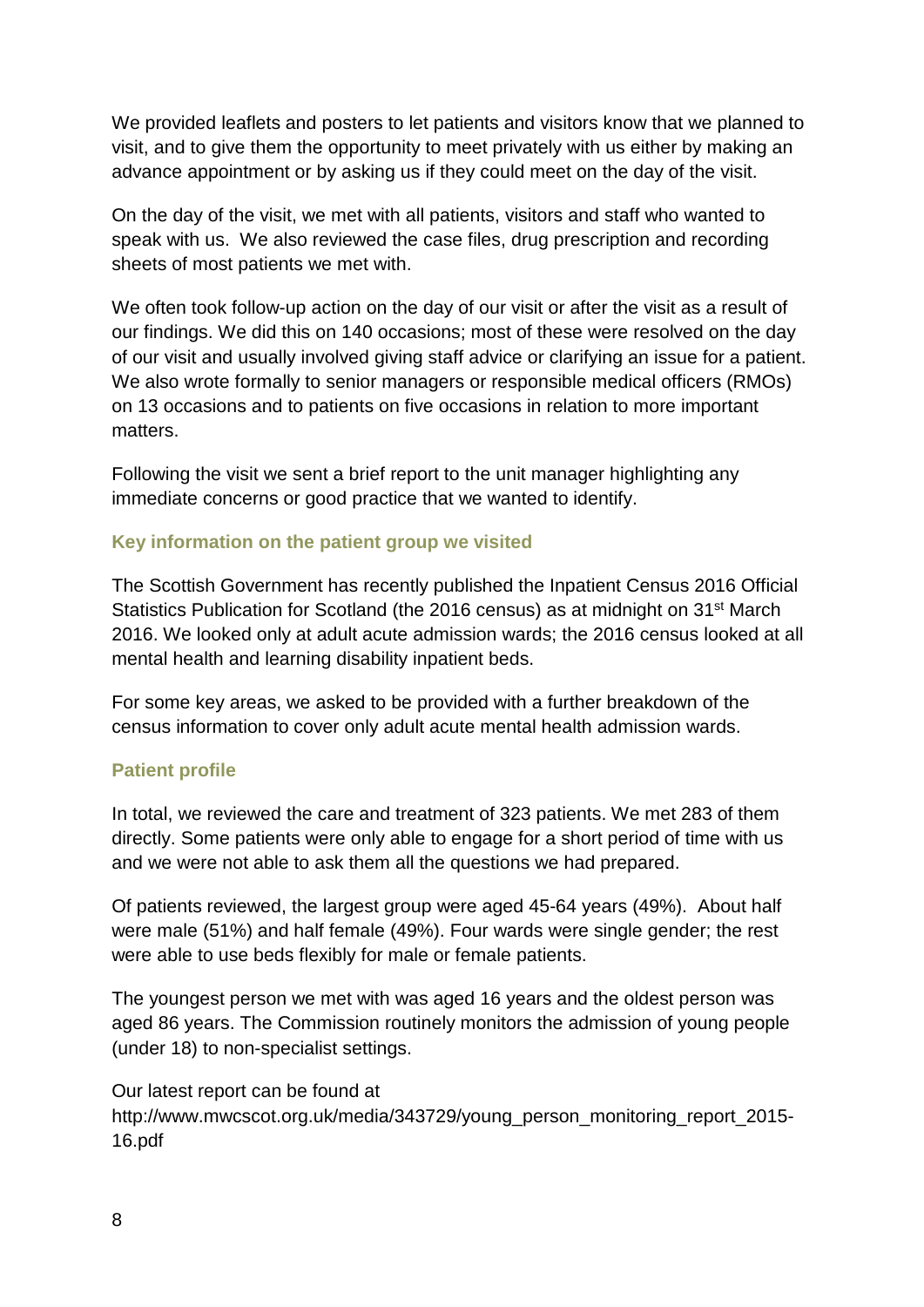

### *Figure 1 Number of women and men by age range (Total=323)*

### **Detention status**

Almost half the patients were informal (49%); half (50%) were on a Mental Health Act order and a small number were on a Criminal Procedure (Scotland) Act 1995 (CPSA) order.

| <b>Status</b>                                 | <b>Number</b>  | ℅           |
|-----------------------------------------------|----------------|-------------|
| Informal                                      | 159            | 49%         |
| Emergency detention certificate (EDC)         | $\overline{2}$ | 1%          |
| Short term detention certificate (STDC)       | 53             | 16%         |
| Community compulsory treatment order (CCTO)   | 2              | 1%          |
| Interim compulsory treatment order (ICTO)     | 1              | $0\%$       |
| Compulsory treatment order (CTO)              | 104            | 32%         |
| Criminal Procedure (Scotland Act) 1995 (CPSA) | 2              | 1%          |
| <b>Grand Total</b>                            | 323            | <b>100%</b> |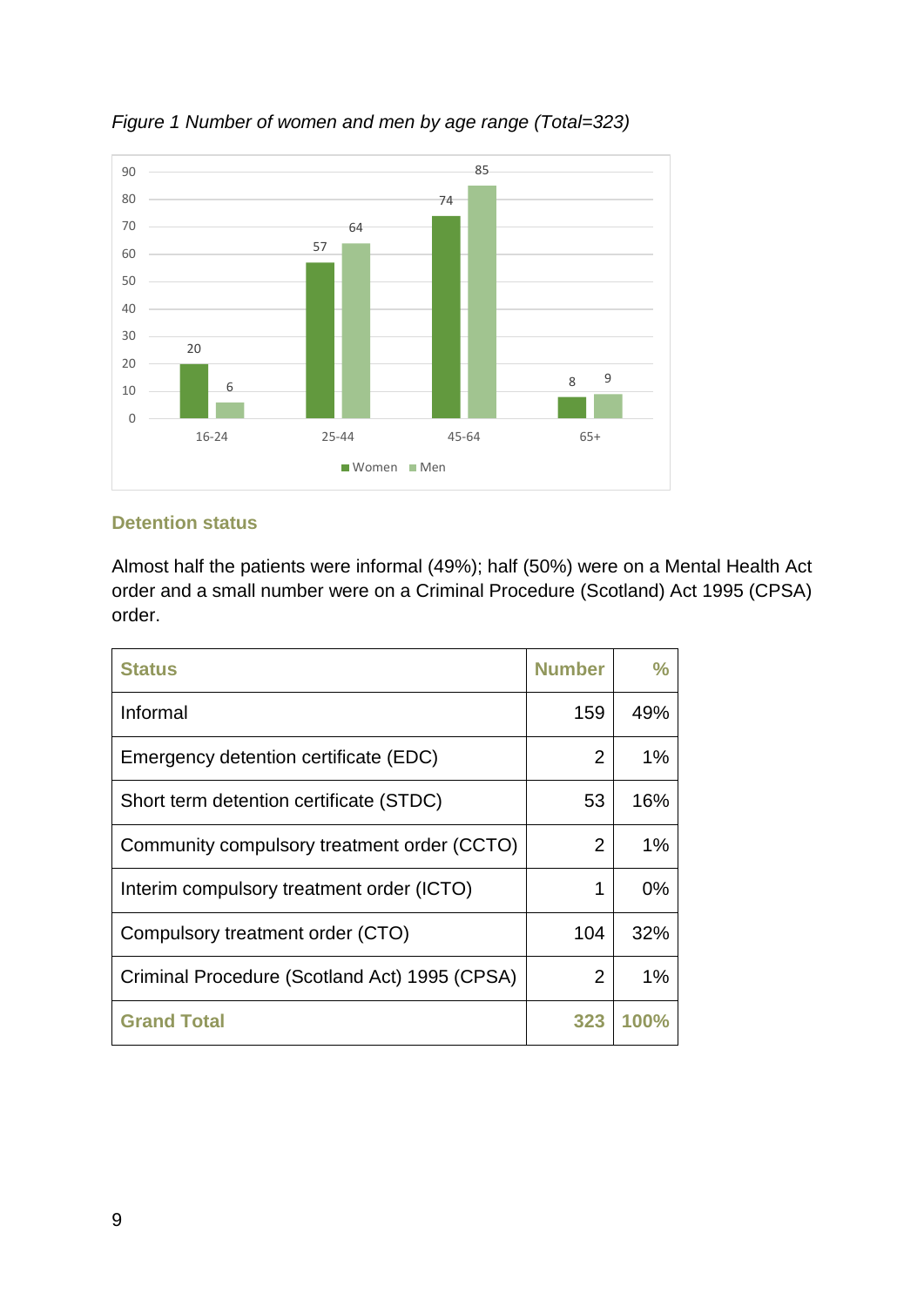### **Length of stay**



*Figure 2 Number of days in hospital (% of patients reviewed)*

The majority (73%) of patients had been in hospital for 90 days or less. However, we were concerned to note that our sample showed 13% of patients had been in for 200 days or more. We looked at the 17 individual hospitals where these lengthy admissions were occurring and three of these accounted for just under half (43%) of these admissions.

Census information when applied only to adult acute mental health admission wards was broadly similar to our findings (11% over 200 days).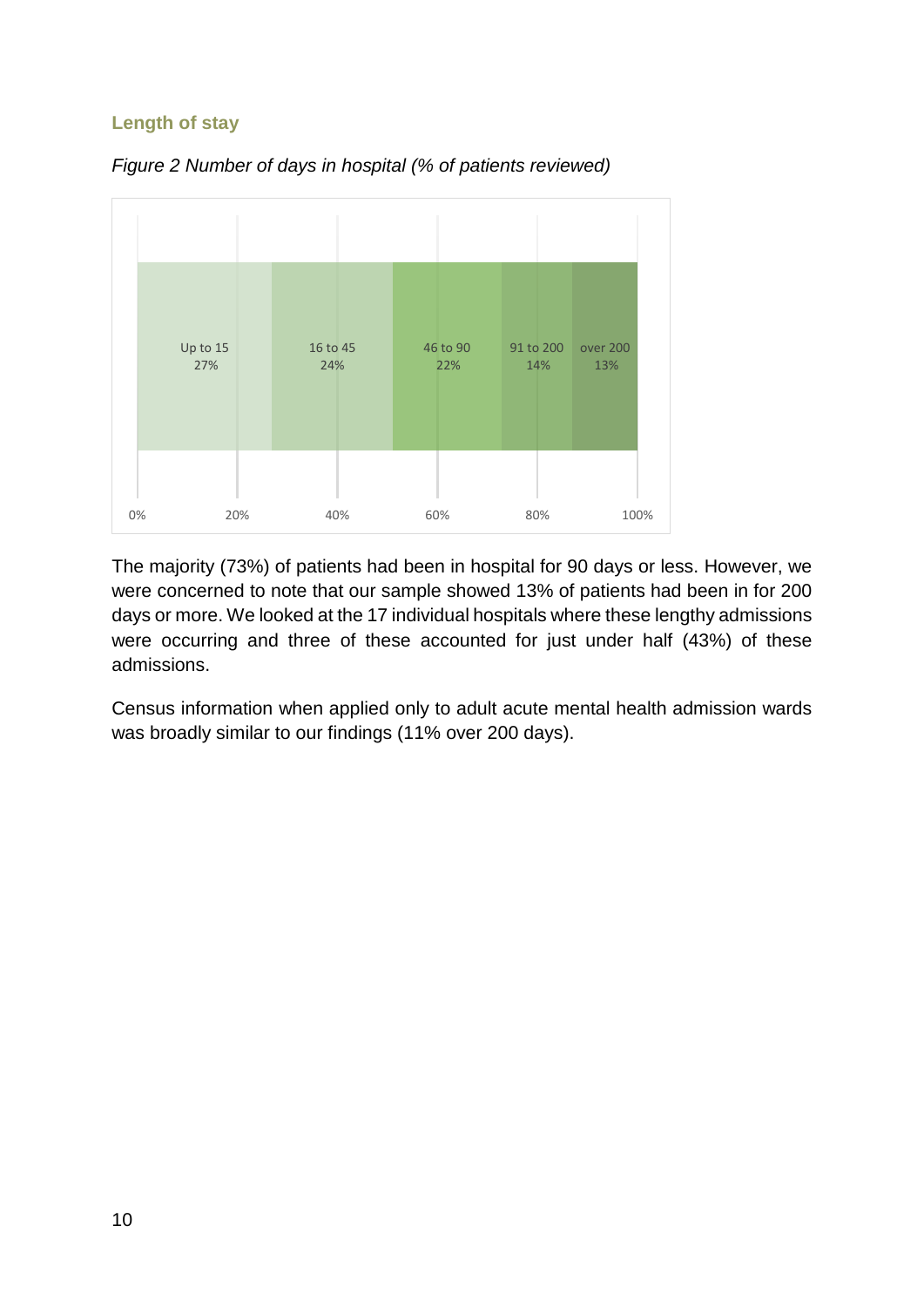## **Diagnosis**



(Numbers add up to more than 100% as individuals may have more than one diagnosis).

The vast majority of patients (90%) had a diagnosis of mental illness.

While just 5% of patients reviewed had a diagnosis of alcohol related brain damage (ARBD), these accounted for 14% of cases where admission lasted more than 200 days. The 2016 census reported that 2.9% of patients in adult acute wards had a diagnosis of ARBD. [3](#page-13-0)

The rest of those whose admission was for more than 200 days had a diagnosis of mental illness.

### **Ethnicity**

In this visit, the majority of people were Scottish or Other British. At least 4% (14) of individuals identified themselves as belonging to other ethnic groups including Asian (6) Chinese (3), Bangladeshi (1), Pakistani (1) 1 other Asian (1), African (1), other ethnic group (4), or any mixed or multiple ethnic groups (3). The size of the minority ethnic population in the 2011 Census was 4% of the total population of Scotland (based on the 2011 ethnicity classification)<sup>[4](#page-13-1)</sup>, suggesting that the patient population is ethnically representative.

```
http://www.scotlandscensus.gov.uk/documents/censusresults/release2a/StatsBulletin2A.pdf
```
<span id="page-13-0"></span> <sup>3</sup> Scottish Government, Health and Social Care Analysis (private communication 10/01/2017). Mental Health and Learning Disability Inpatient Bed Census. Proportion of inpatients in Acute wards with alcohol related brain injury: 3.1%, 2014; 2.9%, 2016.

<span id="page-13-1"></span><sup>4</sup> National Records for Scotland (2013)

*Accessed 05/01/2017 at*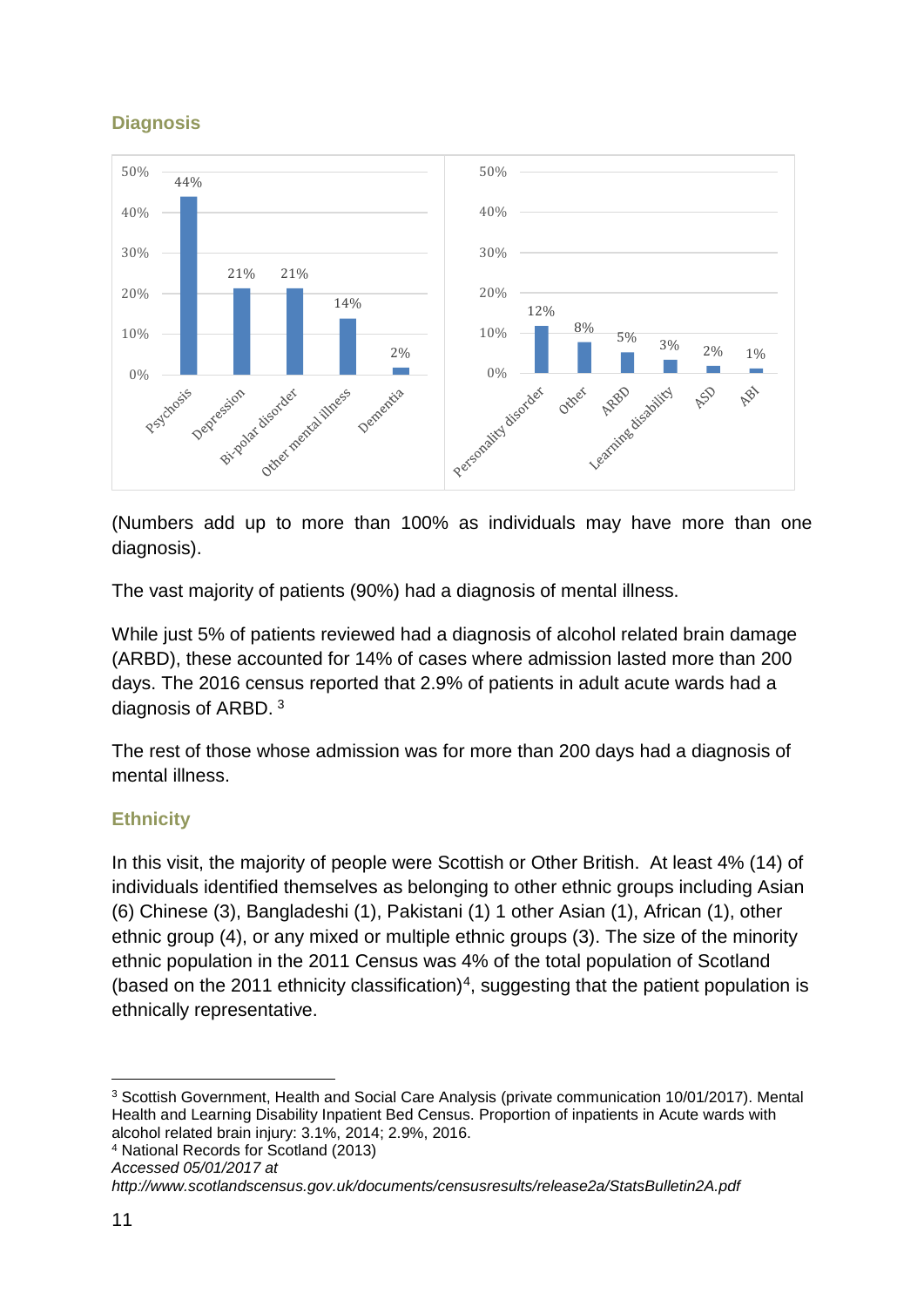#### **The situation on the wards when we visited**

#### **Occupancy**

We found that most wards were running at a high level of occupancy, although this in itself is not necessarily a concern. On the days that we visited, 94% of beds were occupied on average. The average occupancy of beds across all wards ranged from 86 to 100%.

The 2016 census for adult acute admission wards reported an overall occupancy rate of 85%, ranging from 60 to 100%.

There were approximately 68 vacant beds and 42 people on waiting lists to be admitted (17 male, 25 female).

Eighty six patients were 'boarded out' to another ward within the hospital; the vast majority (70) of these were from three large heath board areas: Tayside, Greater Glasgow & Clyde and Lothian. (Boarding out means that a patient is occupying a borrowed bed in another ward until a bed becomes available in their own ward. This can be within the same hospital or across hospitals/boards).

This was similar to census data which reported 78 patients boarded out to other wards within a hospital.

Boarding out to another area can potentially disrupt continuity of care and we would expect that this would only happen in exceptional circumstances and with clear guidance in place to minimise any disruption and address patient safety concerns.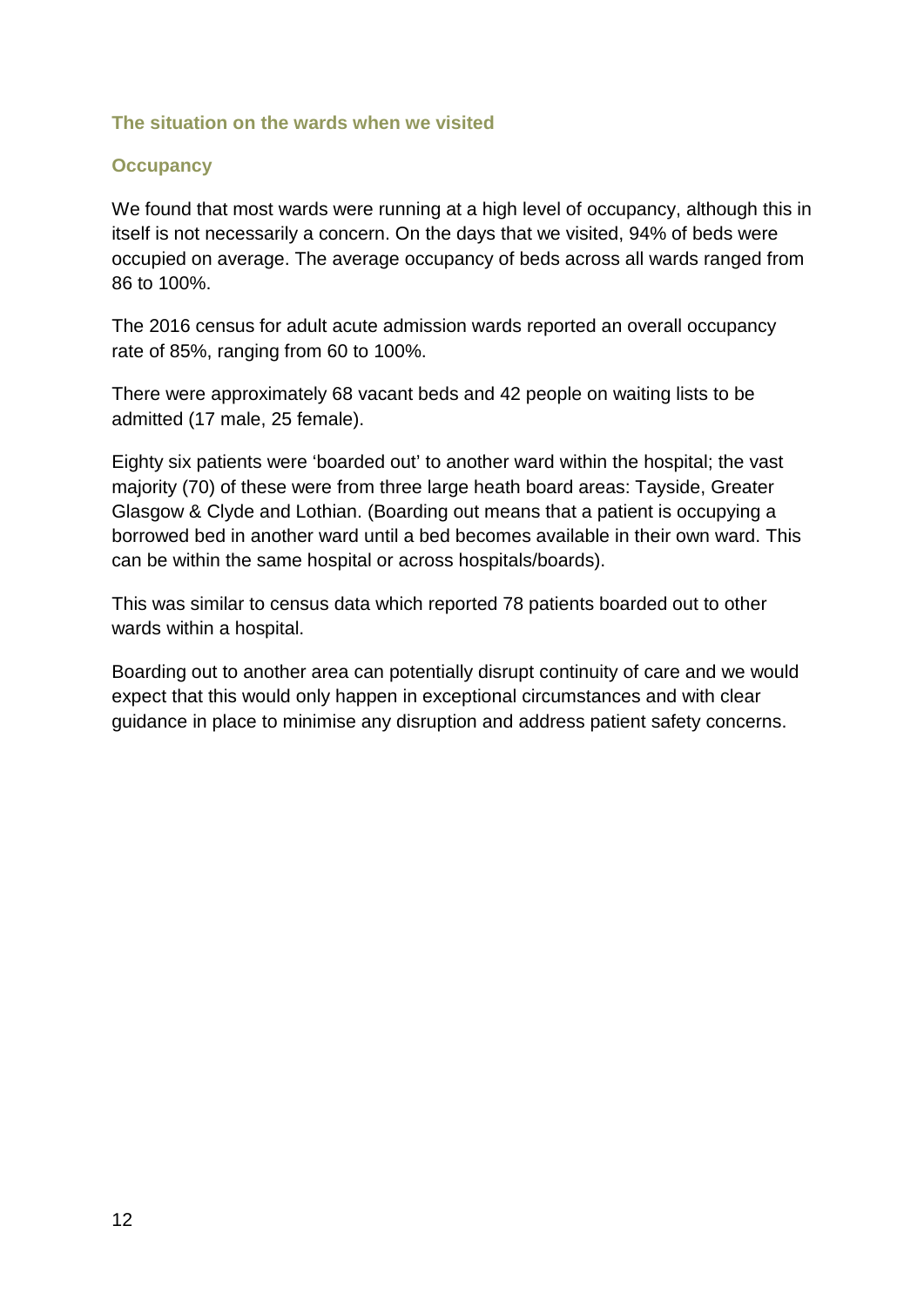### <span id="page-15-0"></span>**What we found**

### <span id="page-15-1"></span>**During admission**

### **Key point: All patients have the right to:**

• Be treated with respect and dignity.

#### **What we expect to find**

We expect that patients will report that staff treat them with respect and are accessible and approachable.

#### **What we found**

For those we spoke to, we asked what it was like for them on the ward and how they felt they were treated. We asked about their experience of both staff availability and feeling respected by staff throughout their current episode of care.

The majority were positive about their time on the ward. The negative comments were mainly about lack of availability of staff.

About half (47%) of patients interviewed said they found staff were always available with 35% of patients feelings that staff were either sometimes or 'mostly' available.

*"Very helpful staff – even during the night- very welcoming. I couldn't ask for better care."* Huntlyburn House.

*"Nursing staff are fantastic. Staff are busy and so I can't always comfortably approach them but I always feel they want to help in any way they can."*  Hermitage ward, Royal Edinburgh.

A few patients (12%) reported that staff were either rarely or never around. Patients thought that this lack of attention could be due to general busyness of nursing staff on the wards; others commented that staff were doing paperwork or chatting amongst themselves rather than spending time with patients

*"The staff are too busy. My named nurse will seek me out, but staff are stressed and understaffed. The staff have taken me out on escorted pass sometimes, but not every day."*

*"You have to ask – all the time they are always busy – they say they will get back to me."*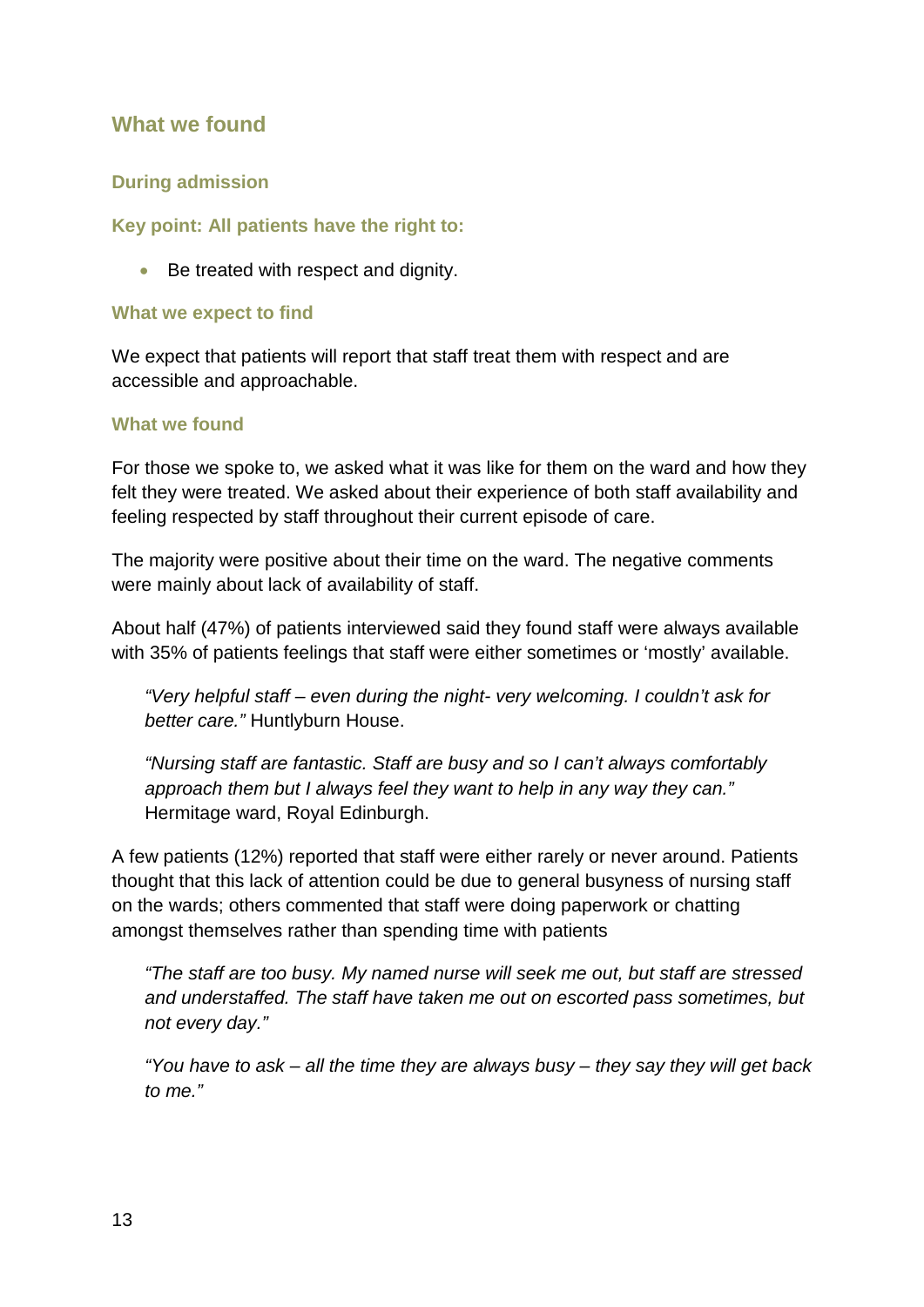But others had a better experience:

*"Staff have always made me feel welcome and have lots of time to spend with me. They've really supported and encouraged me to eat and get involved in things; they've given me hugs and time, even when I was nasty to them at first."*  Ward 4a, Leverndale Hospital.

When asked whether or not they felt respected by staff on the ward, the majority of those who responded said that they did. About 5% of those who responded strongly disagreed that they felt respected, with some patients expressing the belief that their views are not truly valued.

### <span id="page-16-0"></span>**Feeling safe**

### **Key point: All patients have the right to:**

• Feel safe and be protected from risks to their life**.** 

In our last report in 2012, we commented that patients often found the behaviour of other patients admitted to the ward made them feel unsafe and staff needed to recognise the effect this can have.

### **What we expect to find**

We expect that appropriate measures are taken to ensure patients feel safe, are protected from harm, and that their rights are fully respected.

### **What we found**

The majority (74%) interviewed told us they felt safe always, or most of the time, but almost one in five (19%) reported feeling unsafe. This is higher than when we visited in 2012 and 16% reported feeling unsafe.

*"I feel safe - I can lock my bedroom door if needed."* Huntlyburn House.

There was no difference between men and women in their rating of how safe they felt. A common theme that emerged was feeling unsafe at night due to reduced staffing levels.

*"One night I put a chair against my door because of the violence and the shortage of staff. When there is an emergency in another ward, staff run off leaving even fewer staff."*

The patient mix was difficult for some people.

*"Quite frightening, swearing, people on mobile phones in early hours. People with drug and alcohol problems."*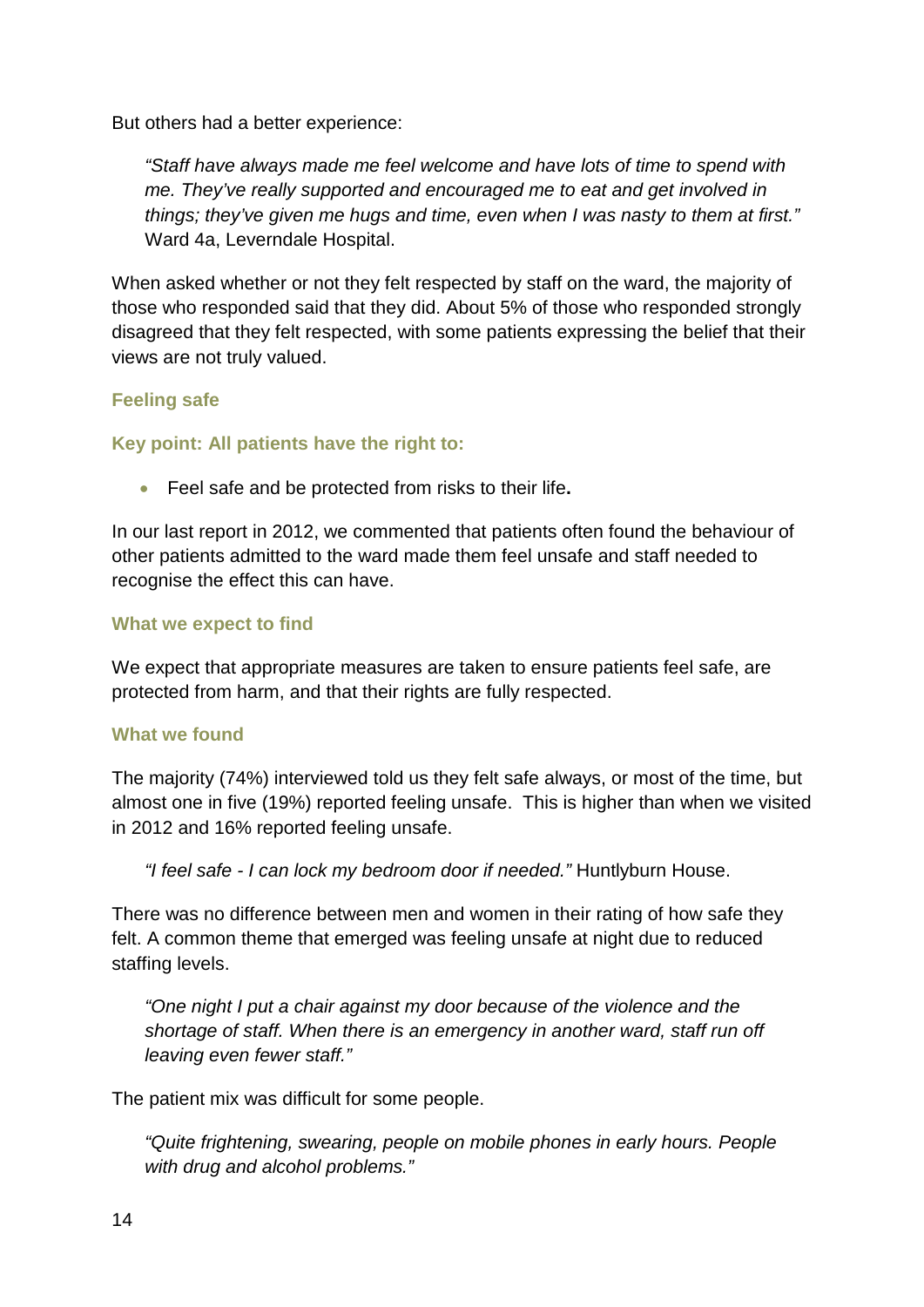In addition, we asked people if they minded being in a mixed sex ward and the majority had no concerns. Only four of the wards we visited were single sex (Royal Edinburgh Hospital). However, of those who did express concern, the majority (28) were female. One in four women who responded expressed concern about being in a mixed sex environment; this is clearly a significant issue for many women. Only two men expressed concerns.

The concerns expressed by the females related to feeling vulnerable in a mixed sex environment, again especially at night and finding the behaviours of some men upsetting. Some spoke of having experienced men making inappropriate sexual comments to them on the ward, which they found distressing.

We looked at whether patients felt able to report their concerns, and what response they had from staff. Of the 55 who reported not feeling safe, 16 had definitely not reported their concerns. The reasons given for not reporting included feeling that staff were too busy, not wanting to make trouble for others, fear of repercussions, or preferring to talk to their own family about their concerns.

Of the 23 who said they had definitely reported concerns, around half (12) felt concerns were dealt with and half (11) did not.

MWC visitor comments included:

*"Feels staff could be more proactive in preventing unsafe incidents or be more vigilant in ensuring that particular males are not at risk of saying or doing something inappropriate."*

*"She reported staff can be good and help with distraction other times dismissive, very inconsistent, night shift give a poor response."*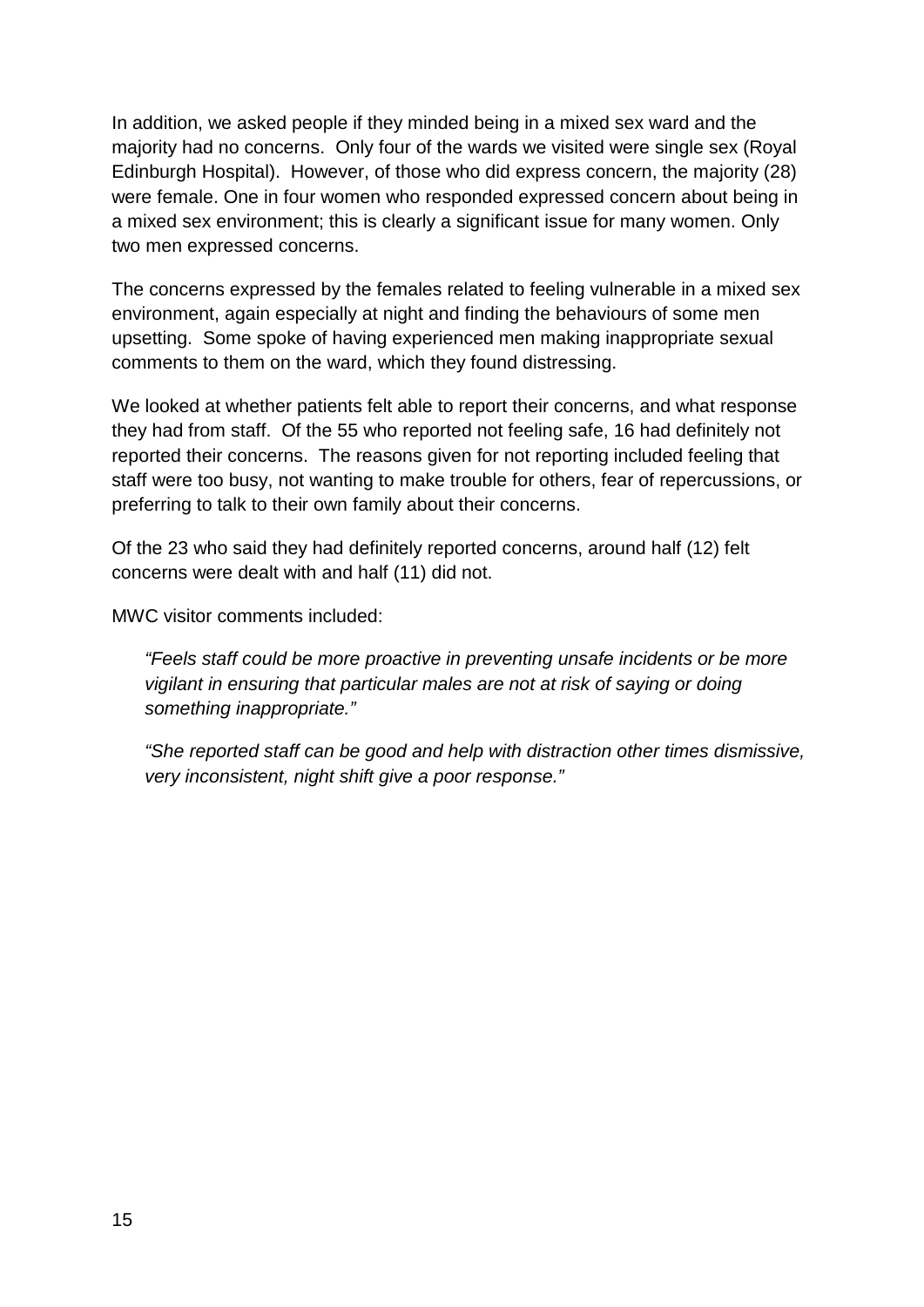### <span id="page-18-0"></span>**Care planning**

#### **Key point: All patients have the right to:**

- NHS care which is patient focussed and encourages participation
- A recovery plan or care plan which is personal to them
- Be involved in developing their recovery plan or care plan
- Know what is in their recovery plan or care plan
- Be involved in reviewing their recovery plan or care plan

In our last report in 2012, we commented that often people did not feel involved or consulted in planning their care.

#### **What we expect to find**

We expect that patients are supported to be as engaged as possible in their care and treatment.

We expect that care plans reflect the individual needs of the patient and are regularly reviewed.

#### **What we found**

We asked patients about their care plans and if they had a chance to read them. We checked files to review their care plans. We wanted to know if the care plans were person-centred, addressing individual needs.

While almost all patients (98%) had some evidence of a care plan, these were only deemed appropriate – that is, individualised, person-centred and addressing the patient's needs – in around one in four cases. This was a cause for concern.

*"The care plan has lots of detail of the patient's hopes and aspirations, aims, strengths and priorities, [contains] significant personal detail and refers to specific coping strategies such as using sensory box to reduce anxiety."* MWC visitor comment, Murray Royal Hospital, Moredun.

*"Very person-centred care plans, many of which are outcome-focused and give staff clear guidance on how to best support the individual e.g. specifically promoting insight into his illness, and medication compliance. Very thorough care plans for physical health needs. Good evidence in care plan and chronological notes of discussion with the patient regarding his legal status and observation levels."* MWC visitor comment. Parkhead Hospital, Ward One.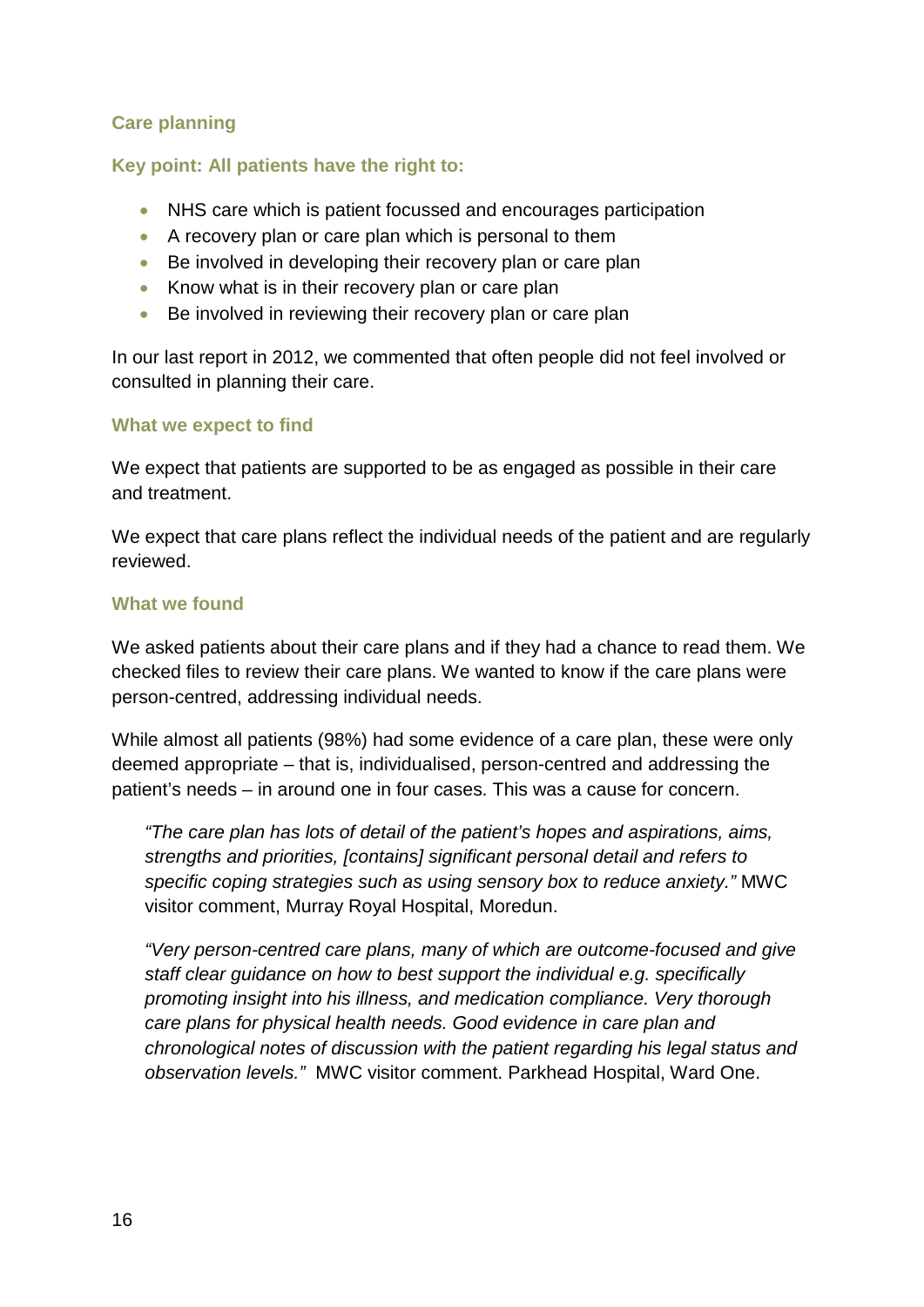*"The recovery care plan clearly identifies hopes and aspirations, priorities and aims and areas that the patient specifically needs to develop. There is clear detail on how these areas can be developed, through the one to one session with keyworker, with a clear plan and focus for the one to one interventions."* MWC visitor comment, Strathcathro Hospital, Mulberry Ward.

We felt that almost two thirds (65%) of care plans were partially appropriate, in that there were some areas of the care plans that were well addressed. However, the care plans were often generic and did not address the individual's specific care needs.

*"'De-escalate the situation' was written in the care plan with no indication of what de-escalation or distractions techniques would be helpful to the patient*." MWC visitor comment.

*"The recovery plan identifies hopes and aspirations strategies, however some areas of the care plan were very generic, with no specific reference to using relapse signature and no information on the patient specific signs*." MWC visitor comment.

The rest were considered to be inappropriate, with one described by an MWC visitor as *"simply a list of actions on a care plan with no supporting intervention.*"

*"The care plan is a standardised typed plan with spaces to enter patient's name; no meaningful personalisation."* MWC visitor comment.

*"Lots of problems identified, but no thought as to how to support the patient address those issues*." MWC visitor comment.

In around four in 10 cases (41%) there was clear evidence of patient involvement within their care plan, but this was unclear in the remainder. Only 51 of the patients we interviewed told us they had read their care plans. Of those who had, the majority (75%) felt that their care plan had been written in collaboration with them and felt that their strengths and abilities were recognised in the care plan.

### <span id="page-19-0"></span>**Recovery**

#### **What we expect to find**

We expect to find care teams fully signed up to recovery-based practice. In particular, we recommend the use of the Scottish Recovery Indicator 2 (SRI 2) development tool.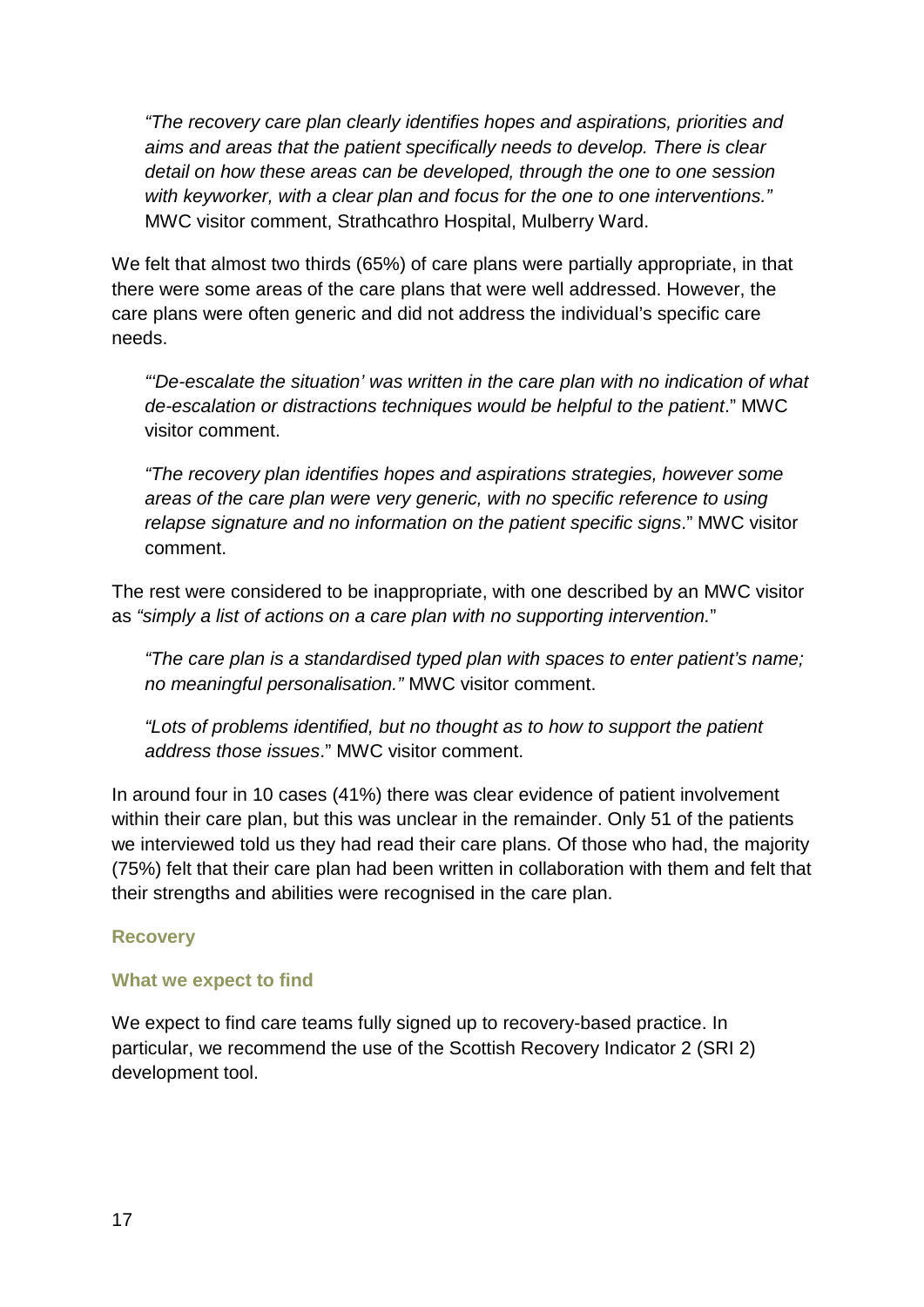#### **What we found**

A majority of wards had completed or were in the process of completing the SRI 2.

In our last report, we commented that there were many positive examples of recovery-based practice (care that supports a patient towards becoming well), and that all services should be striving to provide services of this standard. We also heard that peer support was a valuable recovery tool.

We recommend the use of SRI 2, a structured process centred around 10 recovery indicators. These are based on what works in recovery, for example, that the 'service is strength focused', and 'goals are identified and addressed'. Under this process, the service reflects its practice against those recovery indicators, seeking evidence from several sources, including documentary evidence from assessment, care planning and service information; and from conversations with people who provide the service, people who use the service, and carers.

The SRI 2 process has been shown to encourage, motivate and demonstrate examples of good practice and areas people can be proud of, as well as providing ideas for improvements. [5](#page-20-0)

We asked all of the wards we visited whether the SRI 2 had been completed. The majority (37) said it had, and two were in the process of completion.

Of those that had not completed this particular process, some staff felt there was an overlap between the SR1 2 and the Patient Safety Climate Tool and also commented that the ward's focus was on the Scottish Patient Safety Programme.

For those wards where it had been completed, we asked what changes had taken place.

Responses fell into three main areas: care planning, carer involvement and delivery of recovery-focused group work.

The area that the SR1 2 seemed to have influenced the most was care planning, with staff commenting that the care plans had become more recovery-focused, documentation was improved and care plans had become more person-centred**.**

*"Care planning has improved and is more recovery focused."* Stratheden Hospital Lomond Ward.

<span id="page-20-0"></span> <sup>5</sup> Scottish Recovery Network (2016): How recovery focussed are we. Learning from four years of the Scottish Recovery Indicator. [http://www.sri2.net/images/files/Guidance/Documents/SRI2\\_Report\\_Final\\_Web.pdf](http://www.sri2.net/images/files/Guidance/Documents/SRI2_Report_Final_Web.pdf)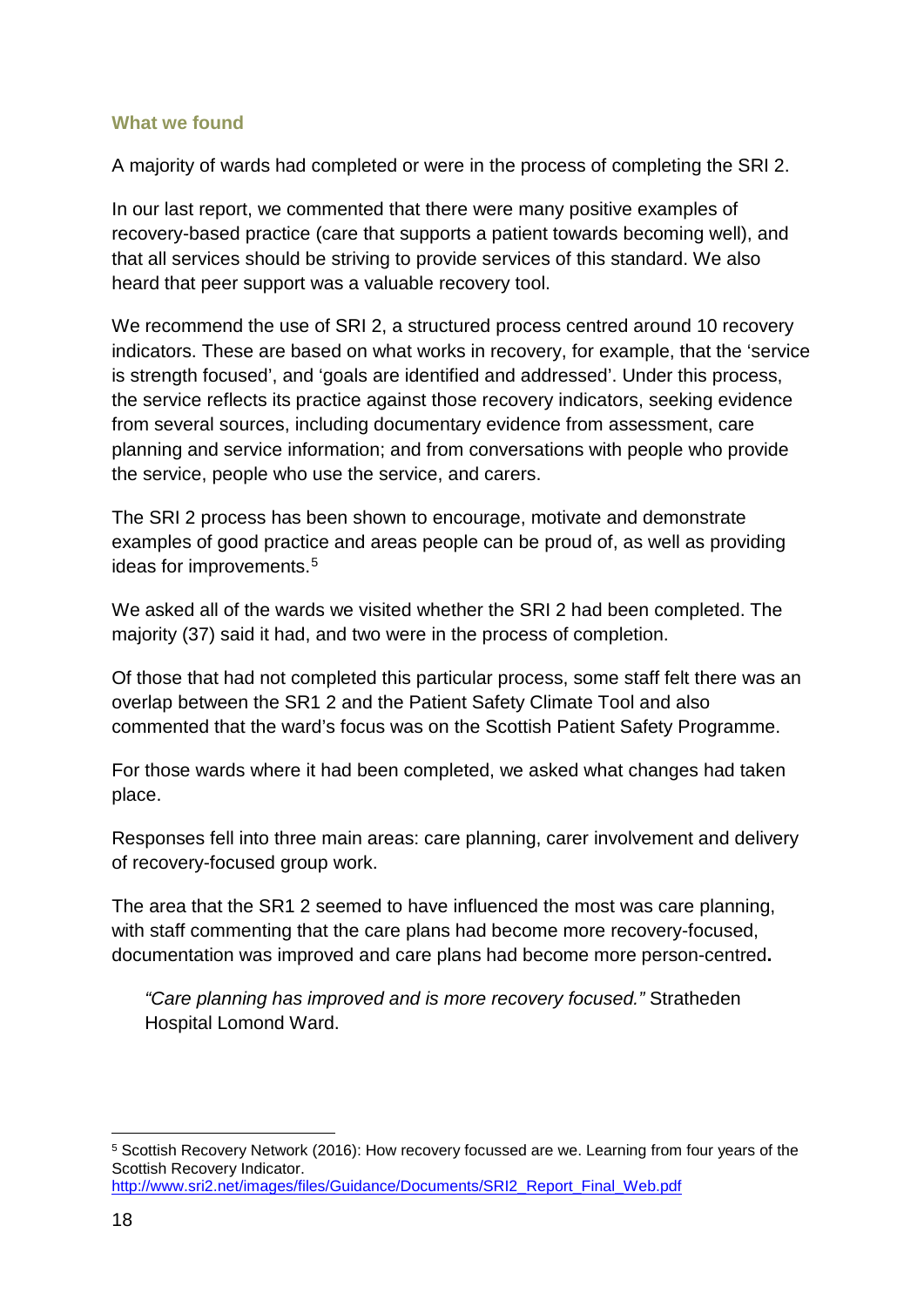*"From the review in 2013, the ward identified areas for improvement. The process raised awareness ensuring that the patient's view is the driver towards recovery, and the assessment highlighted the need to focus and improve on the patient's recovery and strengths. Our nursing assessments and care plans have now changed to reflect this."* New Craig's Maree Ward.

We asked what kind of access patients had to recovery-focused groups.

The majority of wards said they provided recovery-focused groups, including discovery groups, anxiety management, mindfulness, relaxation, hearing voices, goal setting and relapse prevention. More information on therapeutic activity can be found on page 29.

### <span id="page-21-0"></span>**Peer Support**

### **What we expect to find**

We expect that wards will have input to peer support workers, and we also expect an ongoing commitment to improving patients' access to peer support workers.

### **What we found**

Level of input from peer support workers is improving, but more needs to be done to ensure all patients who could benefit have access to a peer support worker.

There is mixed awareness among patients of the availability of peer support workers.

In our last report in 2012, we identified five wards where they had introduced paid peer support workers.

The use of peer support can aid a patient's recovery.<sup>[6](#page-21-1)</sup>

Formalised peer support exists in some inpatient settings, whereby a member of staff is "required to have a lived experience of a mental health problem/illness and/or be living in recovery. They draw on their lived experience to deliver a range of supports which assist individuals with their own process towards living in recovery".<sup>[7](#page-21-2)</sup> The employment of paid support workers as part of a recovery-focused model within inpatient services is a recent development in Scotland.

<span id="page-21-1"></span><sup>&</sup>lt;sup>6</sup>Insights: a series of evidence summaries - Peer support role in mental health services, May 2016, The Institute for Research and Innovation in social services.

<span id="page-21-2"></span><sup>7</sup> McLean J., Biggs H., Whitehead I., Pratt R., and Maxwell M., (2009) Evaluation of the delivering for mental health Peer Support Worker Pilot Scheme.

<http://www.gov.scot/resource/doc/291864/0089933.pdf> (page 7) Edinburgh: Scottish Government Social Research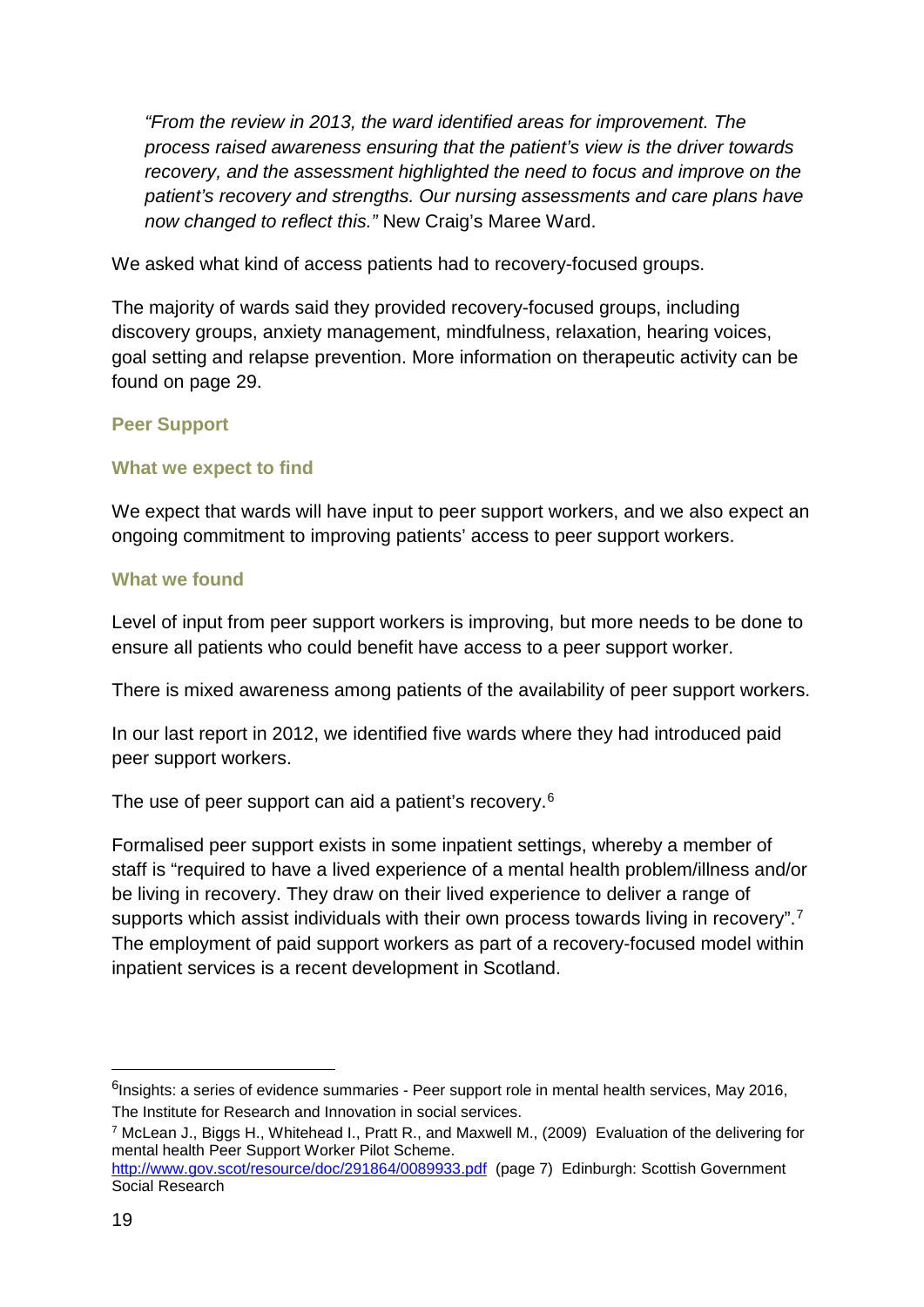The value of both formal and informal peer support was highlighted in Commitment 3 of Mental Health Strategy for Scotland 2012-2015 and indicated an intention to extend its use more widely.

Four years on, we were advised that 21 of 47 wards had input from a paid peer support worker: of these, 13 have regular input (though three of these 13 were advertising to fill vacancies at the time of our visits); eight wards reported that formal peer support can be accessed on a referral basis only and in some instances the worker was linked to an advocacy service.

On one ward we visited, a paid peer support worker was taking the lead on assisting patients to complete their Wellness and Recovery Action Plans (WRAP).

However, of the people we directly interviewed (283), more than two thirds (71%), said that they were unsure or unaware of formal peer support on their ward, while 16 patients (6%) said that they were either aware of or were making use of formal peer support. There appears to be a mismatch between the existence of peer support workers and patient awareness.

While many patients did not have access to, or make use of, formal peer support, about half of those who provided some comment regarding formal or informal support spoke positively about the input from peers during their stay.

Comments included:

*"Some of us do support each other – I know a few of them and they keep an eye on me just as I will on them."*

*"It's good to be able to talk to other patients; to share experiences and to help each other where we can."*

*"I am aware of peer support from other patients. We are all aware of each other's limits: when to step in to offer help and when to get out of the way."*

Several patients noted positive experiences in dormitory settings as they found this promoted positive peer support. Several others said that community meetings (patient forum) provided good opportunities to get support from others and to work collectively to make desired changes on the ward.

Some who expressed a lack of interest in engaging in peer support said that they preferred to keep to themselves, or didn't feel equipped to support others when they were going through a difficult period themselves. Others commented that the ward environment could lack privacy, and said it was difficult to avoid peers even when this is desired. One patient noted:

*"I don't find this [peer support] helpful; they are going through their own journey."*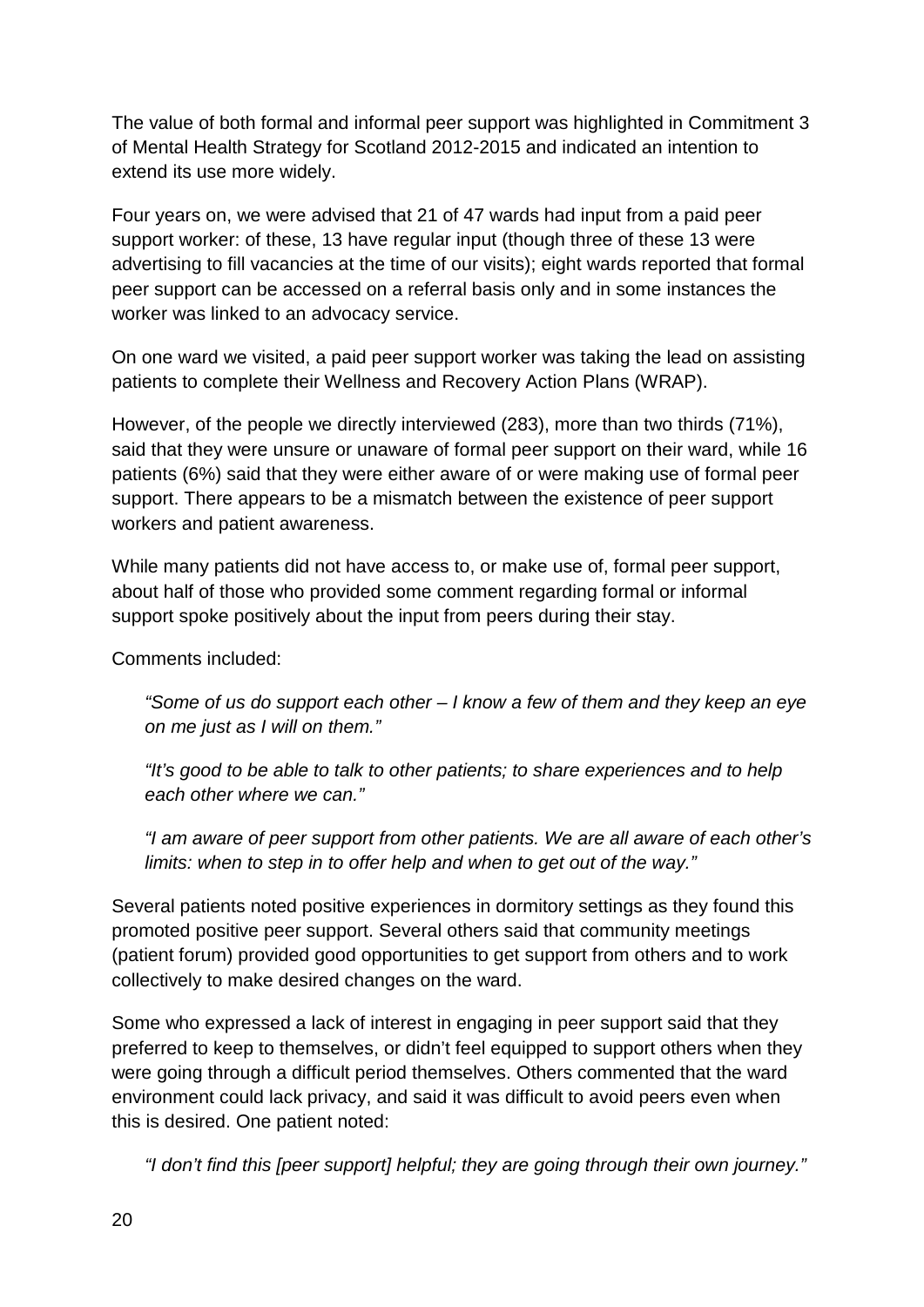### <span id="page-23-0"></span>**Physical health/health promotion**

### **Key Point: All patients have the right to:**

- All patients have the right to a system of health protection that gives everyone an equal opportunity to enjoy the highest attainable level of health.
- Have their physical health needs supported.
- Access to health promotion and prevention.

### **What we expect to find**

Anyone identified as having a chronic health condition will have an appropriate care plan and the patient will be given support to manage their condition.

Health promotion initiatives, such as smoking cessation support, dietary advice and support to exercise will be offered to patients.

#### **What we found**

Around four in 10 patients said they had a chronic condition, and almost two thirds said they were getting help to manage this.

Access to information and support to lead healthier lifestyles was mixed.

People with mental illness have a much higher mortality than the general population, dying on average more than 10 years earlier.<sup>[8](#page-23-1)</sup>

This gap is widening as health gains have been made more quickly in the general population than for those with mental illness. A reason for this widening gap is the high prevalence of chronic diseases such as cardiovascular disease, cancer and diabetes, and the often poor access and quality of treatment for such conditions for people with mental illness. [9](#page-23-2)

Currently, 50% of adults in the general population have one or more chronic health conditions[10](#page-23-3). The 2016 census found 53% of mental health and learning disability patients aged 18+ had at least one long term physical health co-morbidity.

multiple (two or more) conditions.

<span id="page-23-1"></span> <sup>8</sup> Chesney E., Goodwin GM., and Fazel S. (2014) Risks of all-cause and suicide mortality in mental disorders: a meta-review World Psychiatry Volume 13, Issue 2 June 2014 Pages 153–160 9The Scottish Government (2012) Mental Health Strategy for Scotland: 2012-2015 <http://www.gov.scot/resource/0039/00398762.pdf> p5

<span id="page-23-3"></span><span id="page-23-2"></span> $10$  In 2012-2015, half (50%) of adults aged 16 and over in Scotland had at least one long-term condition, as shown in Table 2.3, with a quarter (25%) having one condition and the remaining quarter (25%) reporting

The Scottish Government (2016) The Scottish Health Survey 2015 edition Volume 1 Main report Page 54

http://www.gov.scot/Resource/0050/00505798.pdf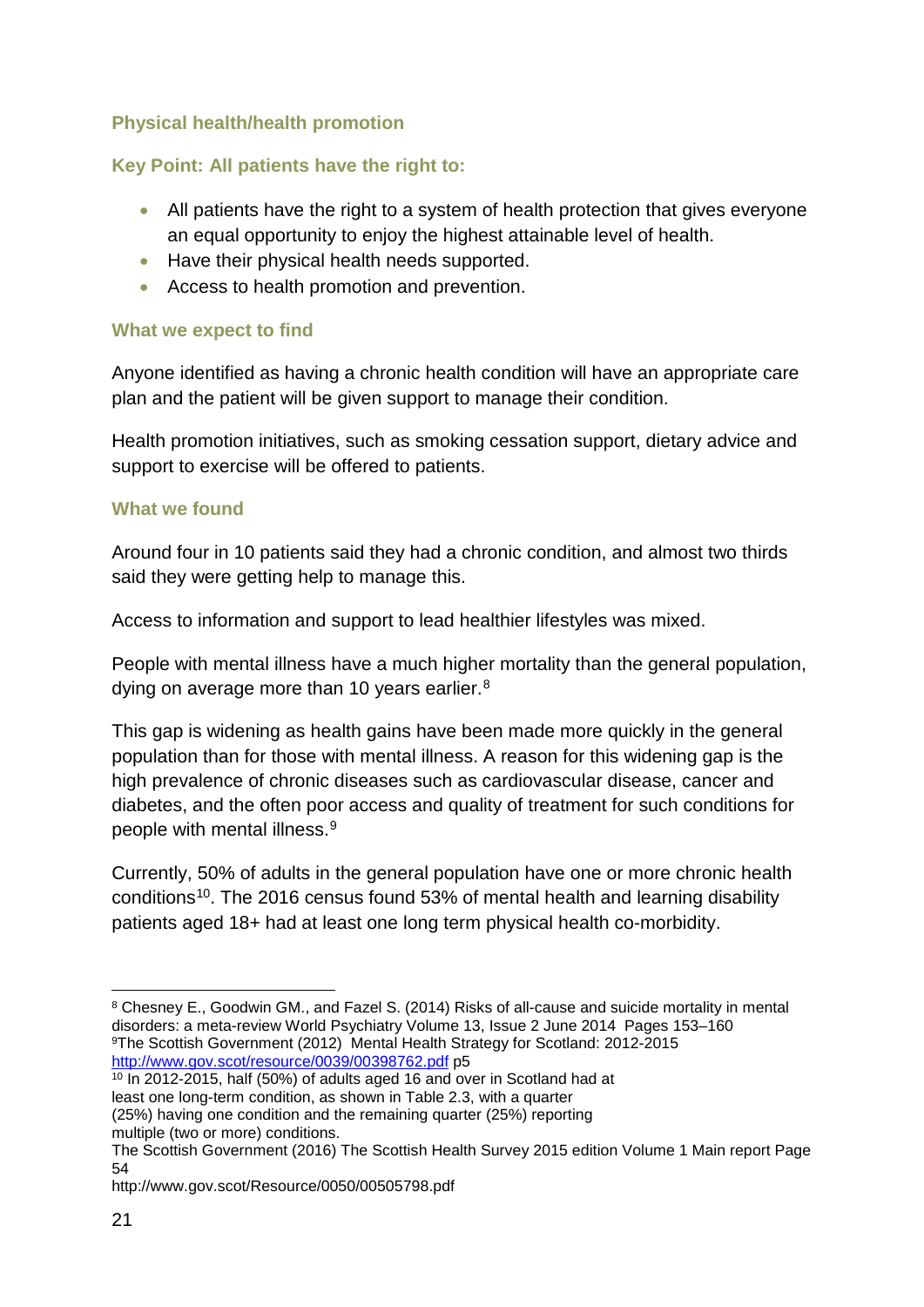We therefore wanted to look at how patients are being supported to manage chronic health conditions, and to make healthier choices in relation to smoking, diet and exercise.

We asked patients about their health and access to health promotion initiatives such as smoking cessation, dietary support, and access to exercise.

During our visits, 40% (114) of patients we interviewed self-identified that they had a chronic health condition. Of these, almost two thirds (64%) said they were getting help to manage this. Others felt they were not getting support or that they did not need help to manage their condition.

When we looked at the support patients were receiving to manage their chronic health conditions, we found that for a few there was no evidence of support being provided to manage their chronic health condition.

*"A poor care plan with no evidence of patient involvement. No reference in the care plan to Type 2 diabetes which is very significant to his care. This is just documented in chronological notes."*

We also found evidence of good practice: almost a quarter of the files we reviewed, (77) had care plans to address the patient's chronic physical health needs.

*"The patient only had one care plan, covering diagnosis and discussion with RMO. The patient had a complex presentation relating to both mental and physical health but did not have any supporting care plans."*

*"The patient has epilepsy and had a seizure the day prior to our visit. There were no supporting care plans."*

*"Good detailed care plan with emphasis on physical health and personal care given diagnosis of multiple sclerosis."*

### **Smoking, weight and exercise**

Almost six in 10 (57%) of the patients we interviewed were smokers. This compares with 21% in the general adult population.<sup>[11](#page-24-0)</sup> Of these who smoked, 66% said they had been offered help to stop smoking. In one ward, patients were openly using electronic cigarettes or vaping, despite this being against the ward rules.

<span id="page-24-0"></span> <sup>11</sup> The Scottish Government (2016) The Scottish Health Survey 2015 edition Volume 1 Main report Page 118 http://www.gov.scot/Resource/0050/00505798.pdf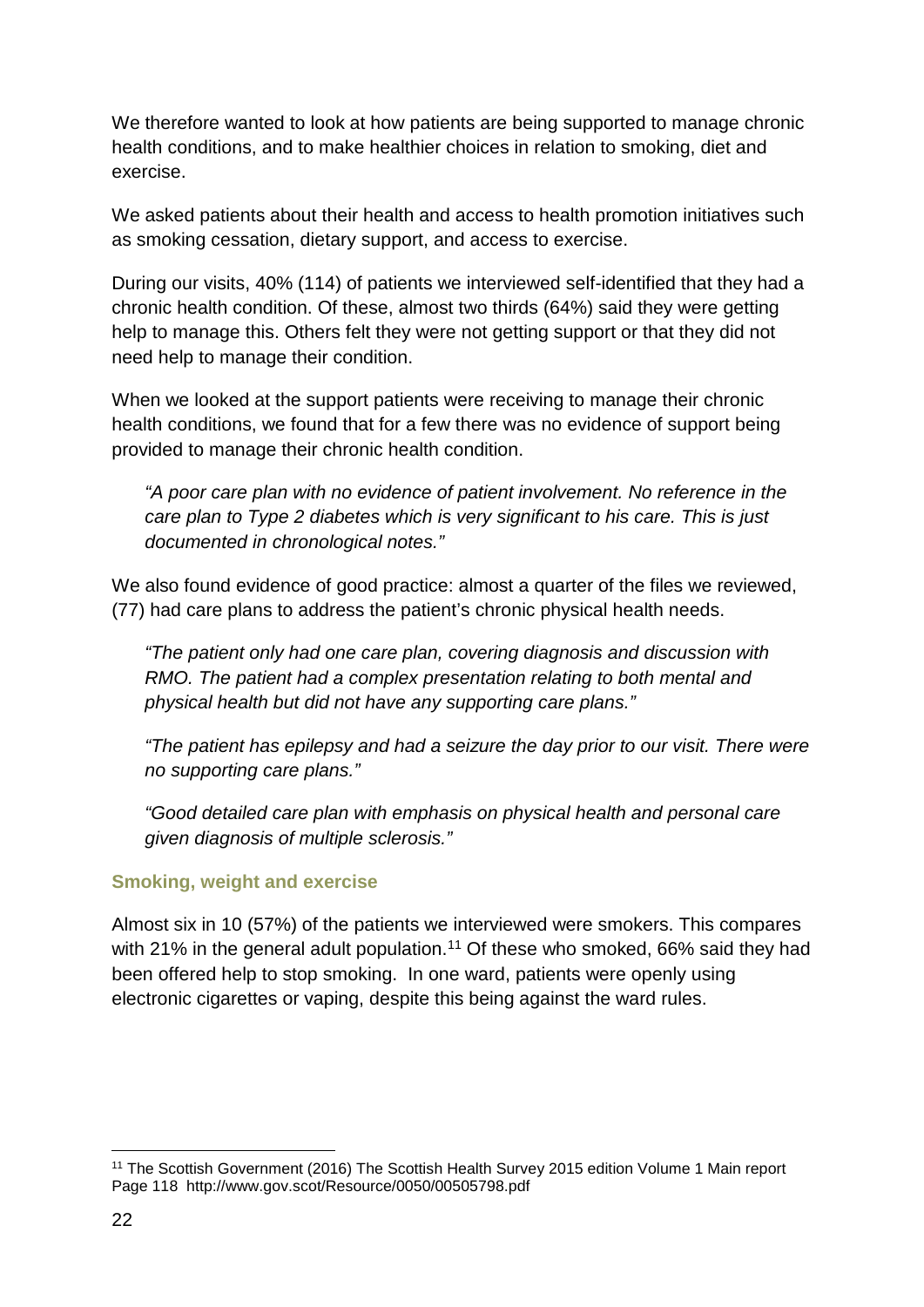Surprisingly, only 26% of patients spoken to said they had concerns about their weight, (65% of the general adult population is overweight).<sup>[12](#page-25-1)</sup> But our question was about whether patients were concerned about their weight, rather than whether they were overweight, so not directly comparable. More than half (55%) of the patients who said they were concerned had been offered support to manage this.

Less than half the patients we interviewed (48%) said they had the opportunity to exercise during their admission, yet many of the wards we visited said that patients have access to a gym, with others having walking groups and various activities such as football and badminton provided off the ward.

*"The patient was participating in one to one therapeutic work that assisted the patient to understand and develop strategies regarding his physical and mental health. This work was vital due to the links between episodes of poor physical health and the deterioration of his mental health and increased risk."* Gartnavel Royal, McNair Ward

Three wards said that the multi-disciplinary team included input from physiotherapy. Exercise can have a positive impact on the physical and mental health of individuals. Given the correlation between mental illness and poor physical health, there are very real opportunities to have a positive impact on the general wellbeing of patients by providing a greater focus on support to exercise within inpatient settings.

### <span id="page-25-0"></span>**Discharge Planning**

### **Key Point: All patients have the right to:**

- Participate in planning for discharge.
- Have their family and friends involved in planning for discharge, if they wish.
- Have discharge plans explained clearly.
- Not be discharged without a plan.
- Discharge plans which include support for recovery.
- Discharge plans prepared with multi-disciplinary input.
- Discharge plans which consider meaningful activity such as employment, education or training.
- Have their community care needs assessed, and assessed needs met.
- Discuss preparing an advance statement.

<span id="page-25-1"></span><sup>&</sup>lt;sup>12</sup> The Scottish Government (2016) The Scottish Health Survey 2015 edition Volume 1 Main report Page 65 http://www.gov.scot/Resource/0050/00505798.pdf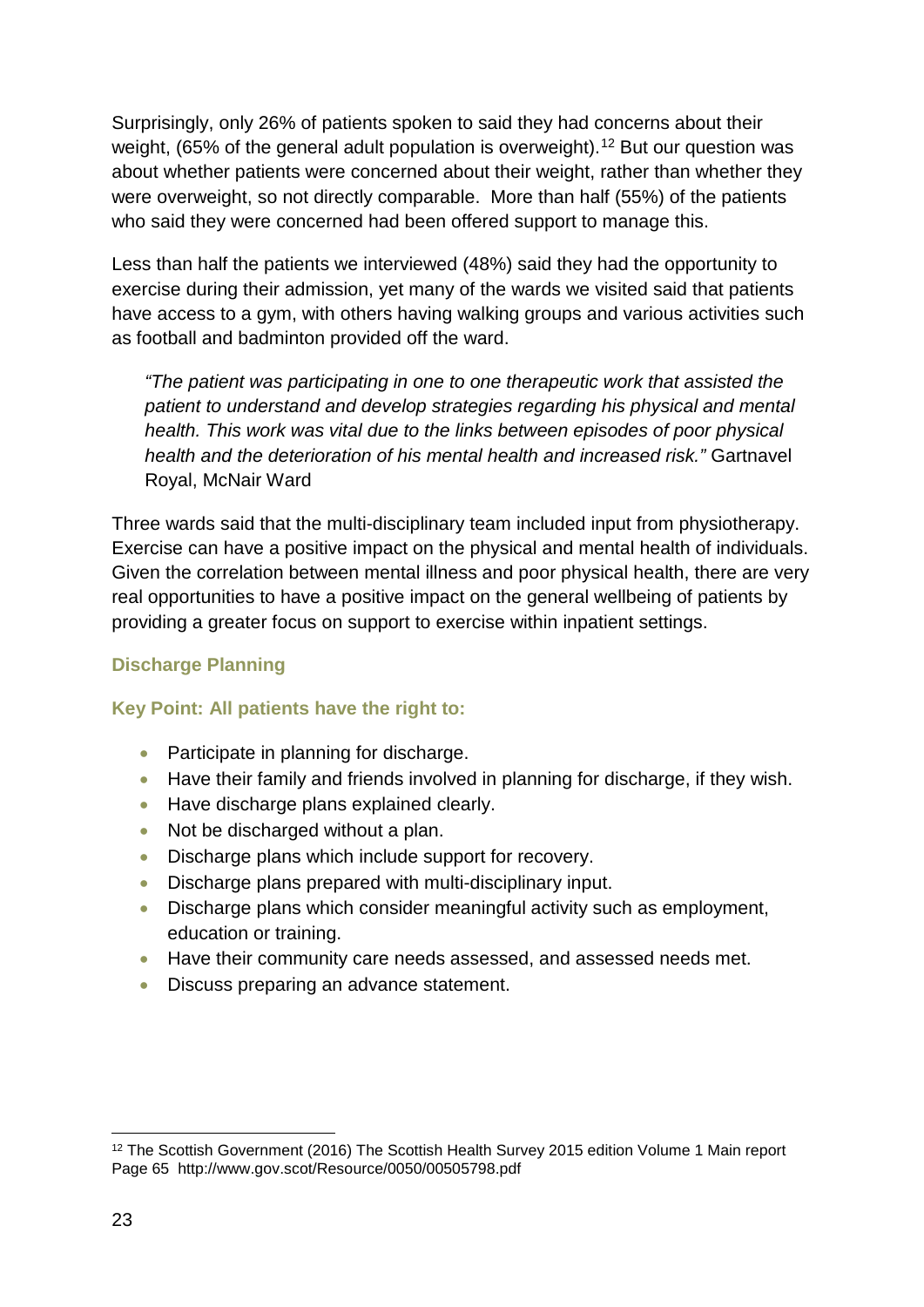#### **What we expect to find**

Patients are given opportunities to participate in planning for their discharge, including family and friends if they choose.

Planning for discharge should be evident in the patient's care file from an early stage and no patient should be discharged without a safe and effective plan.

Discharge plans should contain recovery support, inclusive of relevant community health and social care resources and timely post-discharge input; self-care; and a crisis management plan (where appropriate). [13](#page-26-0)[14](#page-26-1)

#### **What we found**

We found concerning levels of delayed discharge.

Approaches to planned and unplanned discharge were inconsistent across Scotland.

#### **Planned discharge**

We believe it is good practice to show that a patient's readiness to be discharged from hospital is considered on a regular basis. We found little evidence of outcomefocused care plans linked to discharge readiness. Patients and others, where relevant (such as family members or carers), should be clear about what will show that a patient is ready for discharge, including their need for community resources, including housing, support for living, guardianship, employment, or access to community mental health services.

*"We had a meeting with the doctor and pharmacist. They had no idea what we had said to social work about discharge; they had none of the notes. It made the meeting hard. The doctor was about to release patient X, not knowing that part of the reason he was first admitted was that he wasn't eating. There is no kitchen in his house, his door is damaged, and there is also no heating. There has been no help with this."* Comment from carer.

Within care files, we noted that discharge plans were often difficult to find, particularly where they were not part of a specific care plan or not highlighted as an explicit section of multi-disciplinary meeting notes or action plans.

[%20CSIP%20Good%20Practice%20Toolkit.PDF](http://www.wales.nhs.uk/sitesplus/documents/829/DoH%20-%20CSIP%20Good%20Practice%20Toolkit.PDF)

http://www.nice.org.uk/guidance/ng53

<span id="page-26-0"></span><sup>&</sup>lt;sup>13</sup> Care Services Improvement Partnership and National Institute for Mental health England (2007) A Positive Outlook: A good practice toolkit to improve discharge from inpatient mental health care [http://www.wales.nhs.uk/sitesplus/documents/829/DoH%20-](http://www.wales.nhs.uk/sitesplus/documents/829/DoH%20-%20CSIP%20Good%20Practice%20Toolkit.PDF)

<span id="page-26-1"></span><sup>&</sup>lt;sup>14</sup> NICE guideline, transition between in patient mental health settings and community or care home settings, August 2016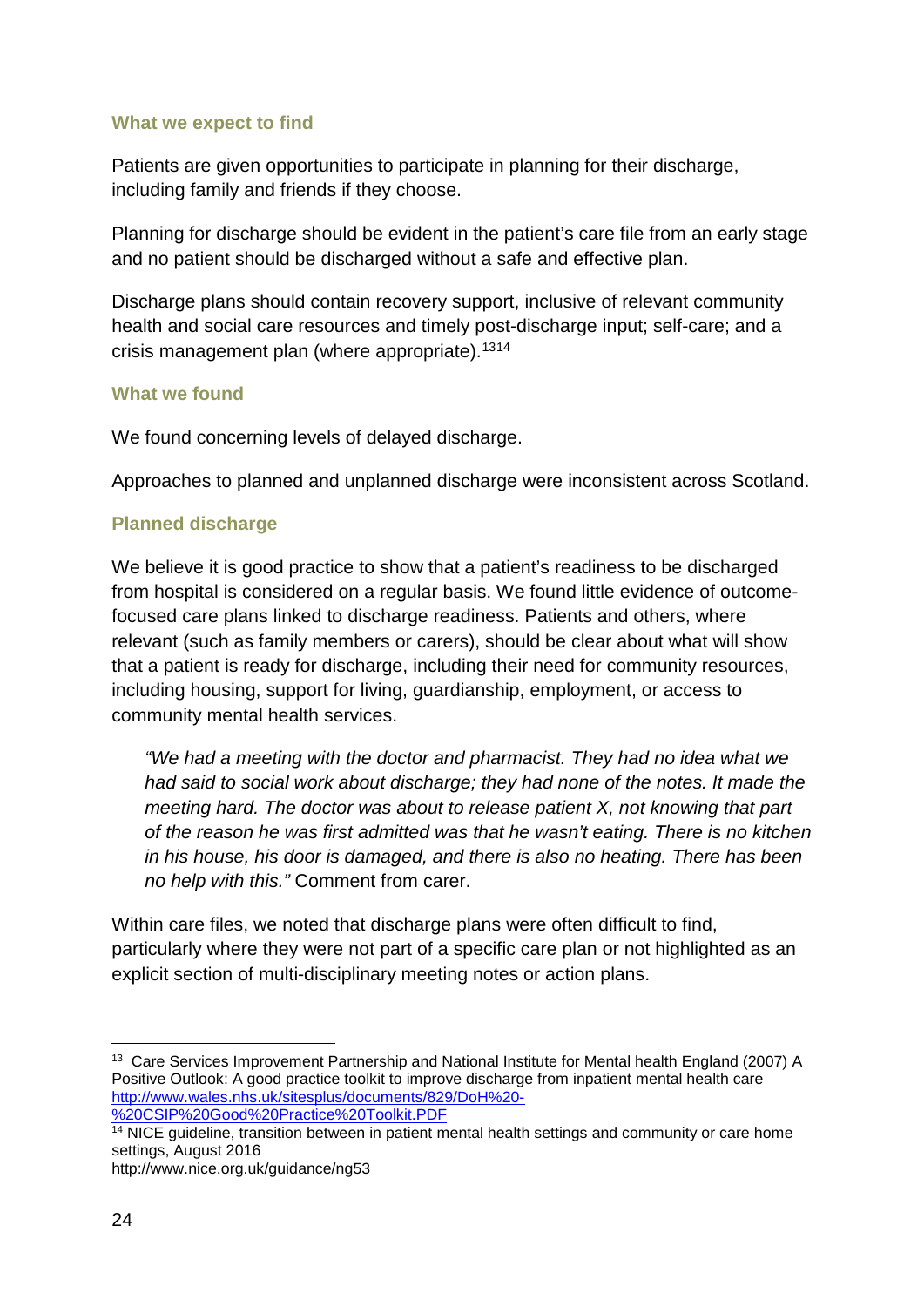We saw evidence of discharge planning in just over half of the files we reviewed. We did not necessarily see a detailed post-discharge plan, but it was noted that discharge and future plans for a patient were being considered.

The other half of cases either provided no mention of discharge, or there was mixed evidence or not enough information on which to base a decision. It was noted that in at least one-third of records, patients were noted to be either not ready for discharge, or undergoing further assessment.

In one ward (NHS Lanarkshire), they used a focused "Recovery Leading to Discharge" care plan, which detailed the support patients would need and what follow-up would be arranged from both mental health services and other agencies.

Outcome-focused discharge planning should articulate - to the benefit of the patient, staff, and relevant others - what it will mean for each patient to be ready for discharge, and what needs to be organised outside of hospital to promote successful, sustained discharge.

*"I have completed a WRAP Recovery Plan. I will be involved with the crisis team, social work services, and the OT. Planned support is part of my follow-up and clinical psychology will also be involved post-discharge. My nurse is very good at making me feel comforted; he really listens and doesn't give personal views*." Moredun ward, Murray Royal.

NHS Scotland uses a system called EDISON to report on delayed discharge. EDISON is a real-time national information system which records and shares information on patients delayed, the care setting in which they are delayed, and the main reason for the delay. Monthly management reports are generated and published. These reports state the total number of hospital bed days associated with each delay.

We noted that health board areas do not appear to have a consistent approach to recording these delays. In some areas, ward staff told us that a patient is formally recorded as a delayed discharge as soon as they are assessed as no longer requiring inpatient support, regardless of the reason for any continued period in hospital. Others only appear to formally record a delayed discharge if it is felt that provision of community services (often social work-funded) is lacking.

Due to this inconsistency, it is difficult to accurately report on the number of delayed discharges within adult acute admission wards and the reasons for these delays.

"*I have no discharge date. All the nurses said was that they could phone round the hostels on my discharge and that I had to declare myself homeless. It doesn't feel good to have to go to a hostel where there are drugs and crime."*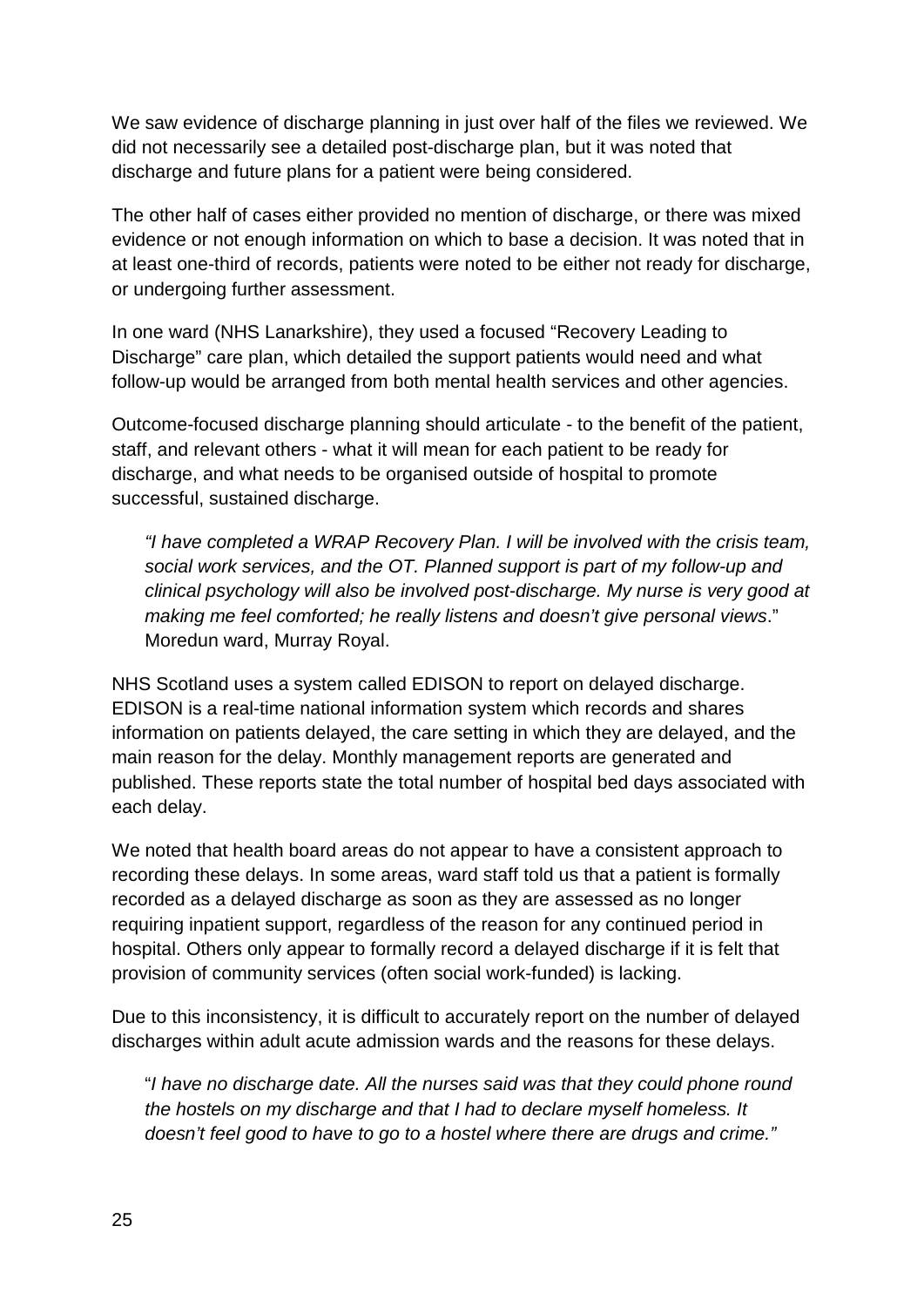We were told by staff that more than one in 10 (11%) of beds were occupied by patients whose discharge was delayed. This is concerning, given the high occupancy levels and boarding out practices we came across.

The 2016 Census had provision to record the "ready for discharge date" on EDISON and multiple reasons for delayed discharge. Seven per cent of all patients in the 2016 census were identified as delayed discharge.

More than half of the charge nurses in the wards made reference to difficulties faced in patients accessing housing or supported accommodation (which also included residential settings). Ten wards said that social work allocation or delays to social work input have a detrimental impact on patient discharge, while a few others noted that a lack of (or loss of) crisis services in the community has had a negative impact on discharge. While only a few wards specifically mentioned that the guardianship process can delay discharge, this was noted to be a contributing factor for delay in eight per cent of patients we interviewed.

*"It is very difficult to access social work. They will only see the patient when they are ready to go. They should be seeing them sooner. This isn't right for the patient."*

*"Access to social work can be easier if the patient is detained, because they already have an MHO (mental health officer)."*

We heard several good examples of initiatives that are improving connections between inpatient and community services, assisting patients and staff with discharge planning and providing continuity for patients at a time of transition. These are supports that engage with patients while they are in hospital and provide timelimited post-discharge support.

Patients informed us that assistance includes preparing a tenancy; budgeting or benefits-application; signposting and supporting to community mental health resources; or being a consistent listening-ear during a time of change. Examples we heard included: Lanarkshire Links; Positive Steps (Lothian); and the link worker post within Woodland View (Ayrshire & Arran) working specifically with patients from the South Ayrshire area. These projects are examples of good partnership working and funding across health and social care, to the benefit of patients.

*"Positive Steps are excellent. They come three times per week to the daily rapid rundown meeting with consultants. This organisation is run by the local authority and offers support and assessment for up to eight weeks. We are finding them very helpful. They are easy to contact and they come monthly to discuss how the service is going."* Lothian, Royal Edinburgh.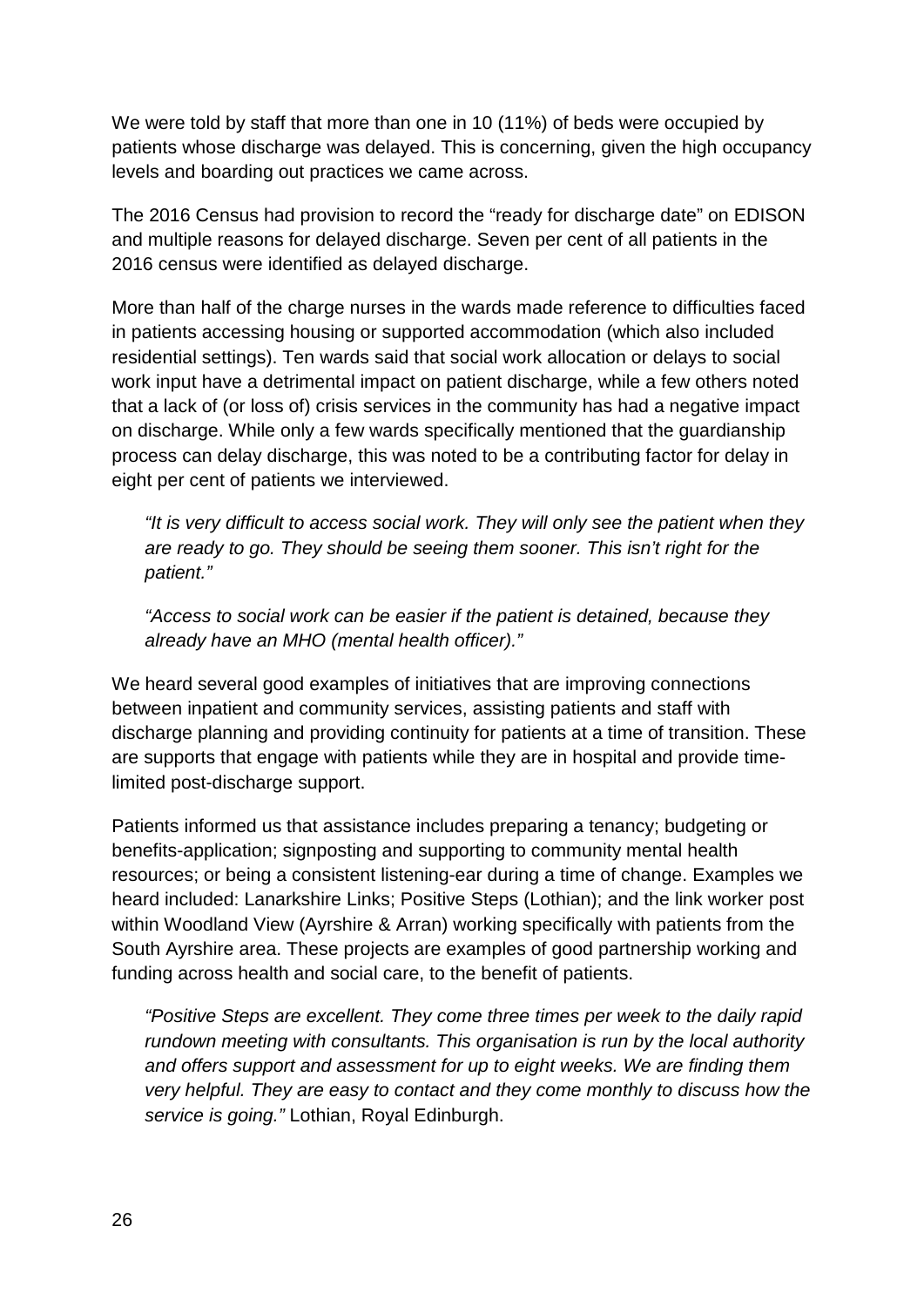### **Unplanned Discharges**

Nearly all wards had processes in place for safely and effectively managing unplanned discharges. This may occur when an informal patient discharges him/herself against medical advice or where discharge is arranged at short notice.

Some wards specifically noted that unplanned discharges are dealt with exactly as those done in a planned way, in that carers or relatives are informed with patient consent, and community resources - inclusive of GP and crisis services - are informed. Follow-up appointments are arranged, urgently if this is felt necessary.

A few wards across different boards referred to a pathway for unplanned discharges being in development, with the intent to manage unplanned discharges in a more robust and consistent way. Some wards spoke only of referrals being made to community mental health teams, or back to a community psychiatric nurse (CPN), if one had been involved at the point of admission.

*"We have in place a Discharge Pause sticker, which prompts the discharging clinician to consider follow-up, medications, family involvement, and discussion with the community teams. In addition, we have a robust Discharge against Medical Advice policy. For all discharges – planned or otherwise – we do a transition of care document. A copy always goes to the patient. The document is electronically available to all staff involved in the care of the individual. All patients' GPs receive an immediate discharge letter at the point of discharge and there is a discharge checklist that prompts the nurse to contact all community services."* Forth Valley Royal Hospital.

### <span id="page-29-0"></span>**Activities**

### **Key Point: All patients have the right to:**

• Activities for therapy and recreation.

#### **What we expect to find:**

- Staff should be able to provide a range of therapeutic activities both within and outside normal working hours.
- We would expect to see an activity programme that is person-centred, based on multidisciplinary assessment of a patient's needs and strengths and inclusive of the patient's opinion. Activity provision should include options on and off the ward and include both therapeutic and recreational activity.

#### **What we found**

• There was a good level of activities during working hours, but this was not the case in the evening and at the weekend.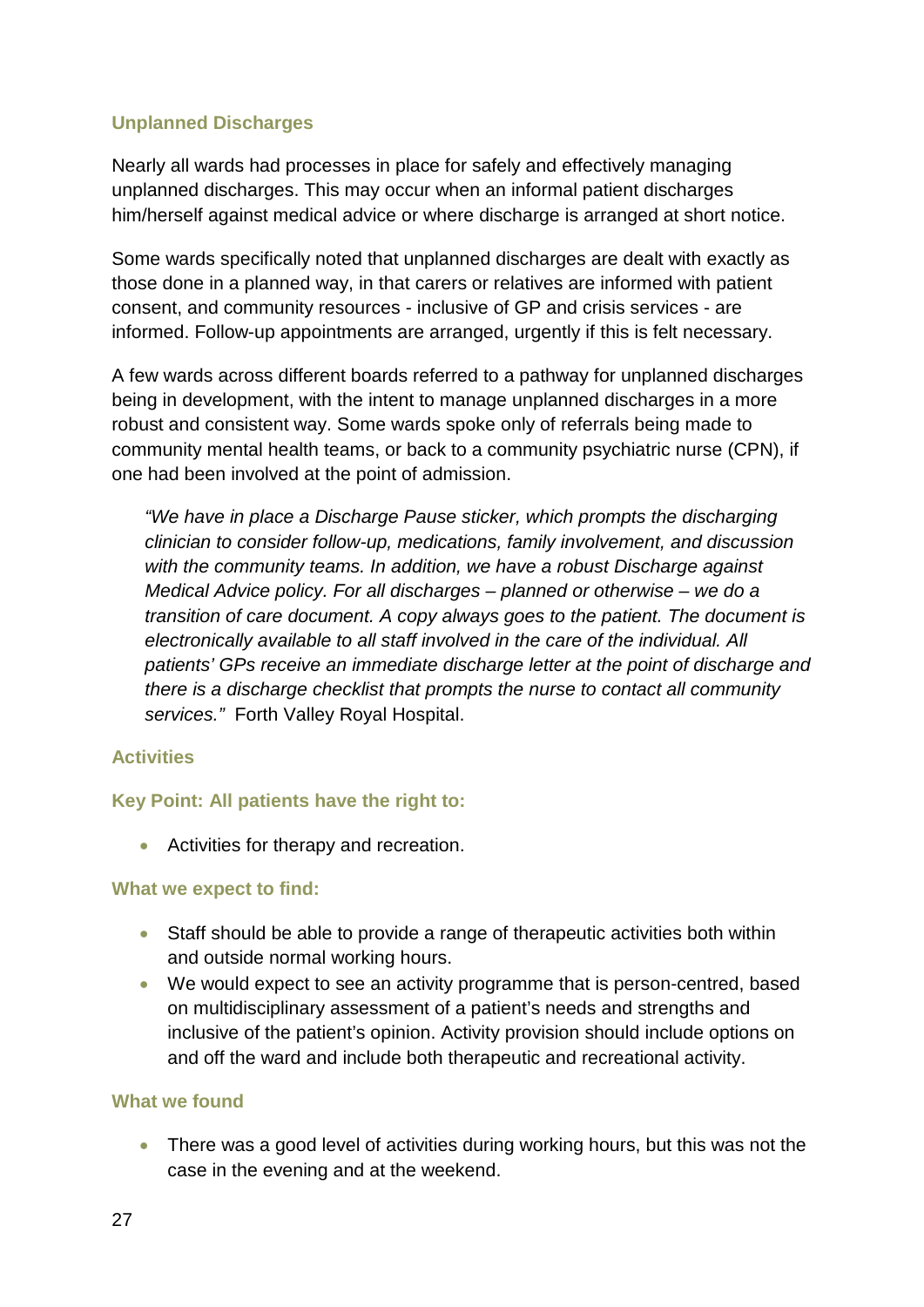In our last report in 2012, we commented that the provision of a range of therapeutic activity is of huge benefit and very much valued, but needs to be available seven days a week.

We recommended that service managers should review, in conjunction with occupational therapy departments, their current activity provision and ensure that staff are able to provide a range of therapeutic activities both within and out with normal working hours.

Most (83%) ward staff reported a satisfactory level of regular recreational activities in the day on weekdays, but this proportion dropped to 36% during evenings and weekends, when engagements were less frequent or structured.

*"There are activities during the week like art, talking, cooking, crafts and chatting. There's not much on evenings or weekends. Time feels long particularly at weekends."*

We found that about a third (17 out of 47) of wards were clearly providing programmed activities on evenings and weekends; disappointingly, another third (18) reported that they do not have much on offer during evenings or weekends, and the remainder did not provide sufficient information for us to be able to comment.

Most (94%) patients interviewed responded to our questions about activities while they were in hospital. Less than half (46%) reported that there were general activities available on the ward or within hospital grounds on a regular basis.

Almost half (48%) told us that activities are predominantly available only during core hours, leaving evenings and weekends without planned or structured activity. Some patients reported that while activities were limited to core hours, they are able to keep active.

*"There is a relaxation group, an advance statement group, a movie group and a gardening group. I can also have time off the ward with the peer support worker.*"

The majority of patients who are aware of activities being available at times other than core hours (so opportunities inclusive of evenings and/or weekends) responded more favourably about activity provision on their wards than those patients who identified that activities are only available during core hours. About a third of patients reported to us that activities are available outside of core hours, including weekends and/or evening activity.

*"There is a full activity programme from Monday to Friday, which changes every week and is individualised. The Patient Activity Coordinator nurse is very good at planning a whole week of activities. At night there are games on the ward. At weekends, there's nothing organised but staff will discuss games nights and film nights*." Ward 4b Leverndale Hospital.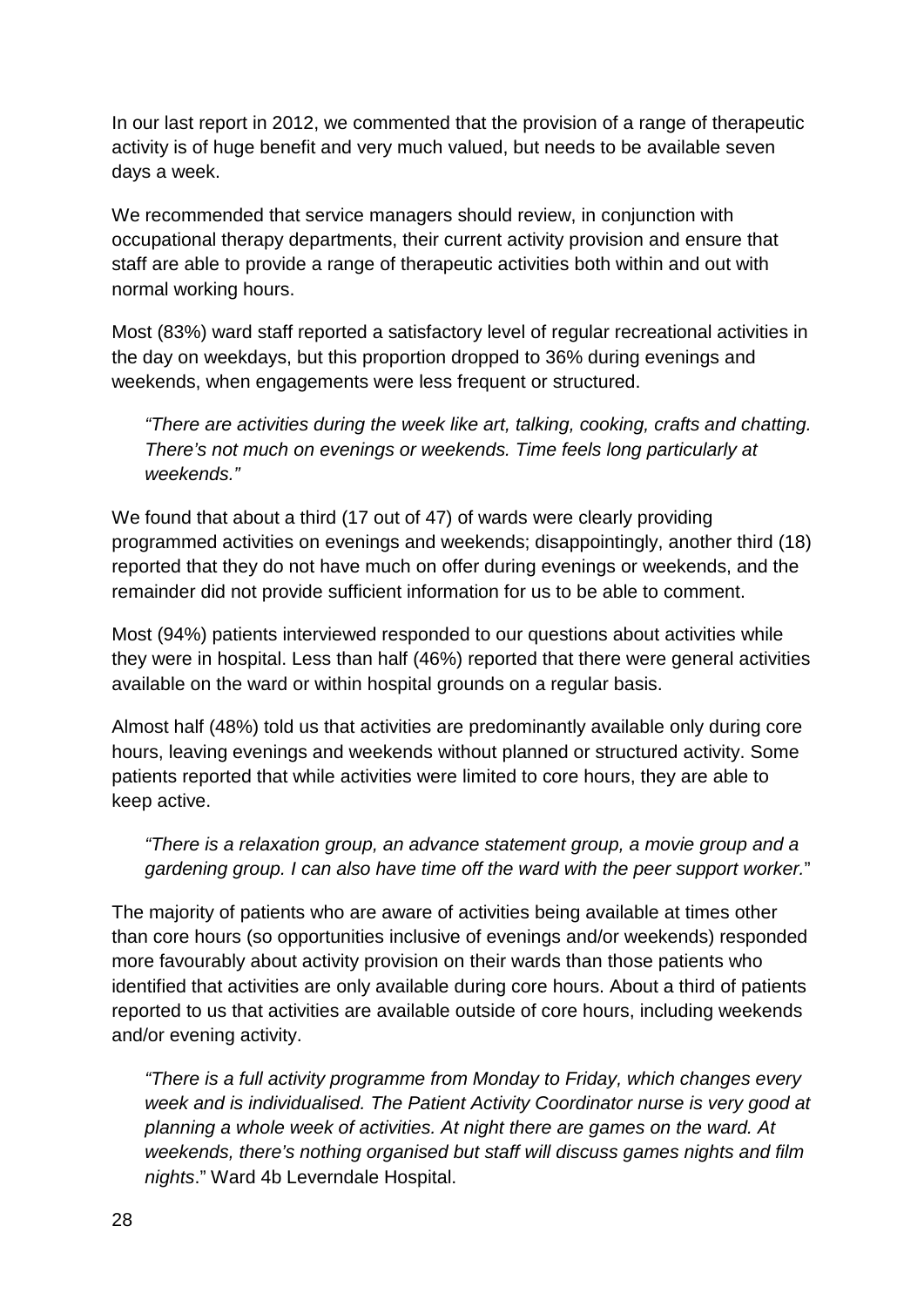*"There are excellent facilities. There's a pool table, table tennis, aquarium, gardens, arts and crafts, and a gym group. I go for walks, help with the garden and greenhouse."* Huntlyburn House

*"The days merge into one but weekends are quieter. I would like to engage in drawing classes or pottery but there is nothing like that on the ward."*

Around one in 10 patients felt that activities were very limited or non-existent. We heard from patients that:

*"There are board games and jigsaws, but there are pieces missing. There is nothing on in the evenings or on weekends."'*

*"I would have thought there would be more to keep the mind active and stay fit. They've got badminton racquets and shuttlecocks but no net or anything. Hitting a shuttlecock backwards and forwards is not really keeping fit. The football ended up on the roof and that was it. I've been to the breakfast club a few times but I think they've stopped doing it. Nobody came back to me and said do you want to do it. I asked for puzzle books but they don't have any."*

A further 12% of patients informed the Commission visitors that they were aware of either some or many activities available, but did not participate. Reasons given by patients for their lack of engagement included language barriers; physical health or mobility problems that restricted participation; a dislike of group activities or group interaction; or a feeling that activities on offer are 'infantile'.

*"The activities coordinator has been off and it seems as though nothing is happening that Mum wants to take part in."* Patient's relative.

Distinguishing recreational activities from those deemed 'therapeutic' is not a straightforward task. The distraction provided by a simple board game may be perceived as therapeutic by some patients, while engagement in a group psychology session may not be perceived as helpful.

For the purposes of this report, we asked patients and staff about their interpretation of 'therapeutic activity'; this was generally interpreted as group or individual work with an explicit recovery focus, including (but not limited to) stress management; anxiety management; wellness and recovery action planning (WRAP); mindfulness; or art therapy.

In almost a third (32%) of wards, we were happy to hear good examples of therapeutic activity that took place as part of a weekly programme.

*"Hearing voices, creative writing, discovery, goal-setting groups and wide variety of activities group to support recovery and provide the patient with a variety of coping strategies."* Queen Margaret Hospital Ward 2.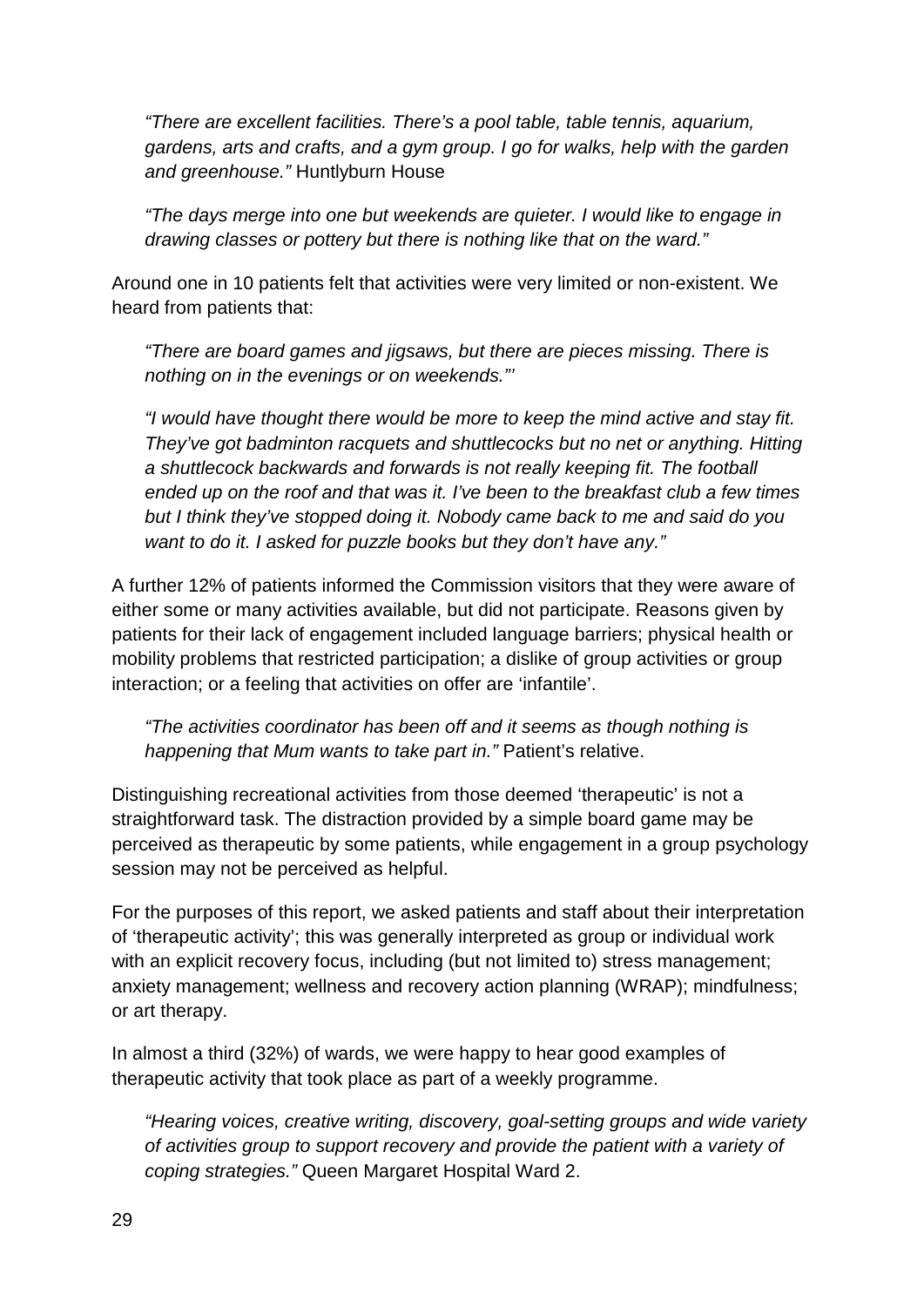In half of the wards, we felt that activities were less imaginative and were not focused on promoting a therapeutic environment. Other ward staff commented that they were more limited in what was available on a group basis: the information we collated would suggest that recovery input to their patients was on an individual basis, as opposed to though group work.

Under half (46%) of those patients who discussed therapeutic activity provision with us said that there were at least some options for engaging in therapeutic activity.

Patients gave examples of attending relaxation groups; mindfulness sessions; art therapy; or one-to-one sessions with nursing staff on a regular basis. On the other hand, a similar number of respondents (39%) said that there was either no therapeutic activity offered, or that they were unaware of it being on offer within the ward. A further few patients (15%) told us that they did not attend any therapeutic activity; some of these felt that it was too soon in their recovery to attend such things, while others chose not to attend but did not specify a reason.

As noted above, in only one third of wards, was staff feedback satisfactory regarding the provision of therapeutic activity. This is consistent with feedback from patients, in that less than half were aware of and attending what they consider to be therapeutic activity.

*"There are groups and musical bingo, which everyone enjoys. The cross trainer is broken. Activities depend on how many staff there are and varies from week to week. There are walking groups but this depends on staff."*

### <span id="page-32-0"></span>**Consent to treatment**

### **Key point: All patients have the right to**:

• A clear explanation of their medication and other treatment, in a way they can understand.

### **Informal patients have the right to:**

• Refuse medication, if they have capacity to do so.

### **Patients subject to detention have the right to:**

- A second opinion from an independent doctor after two months, if they are being treated against their will under the Mental Health Act.
- The right to appeal their status to an independent tribunal and to receive legal support to do this.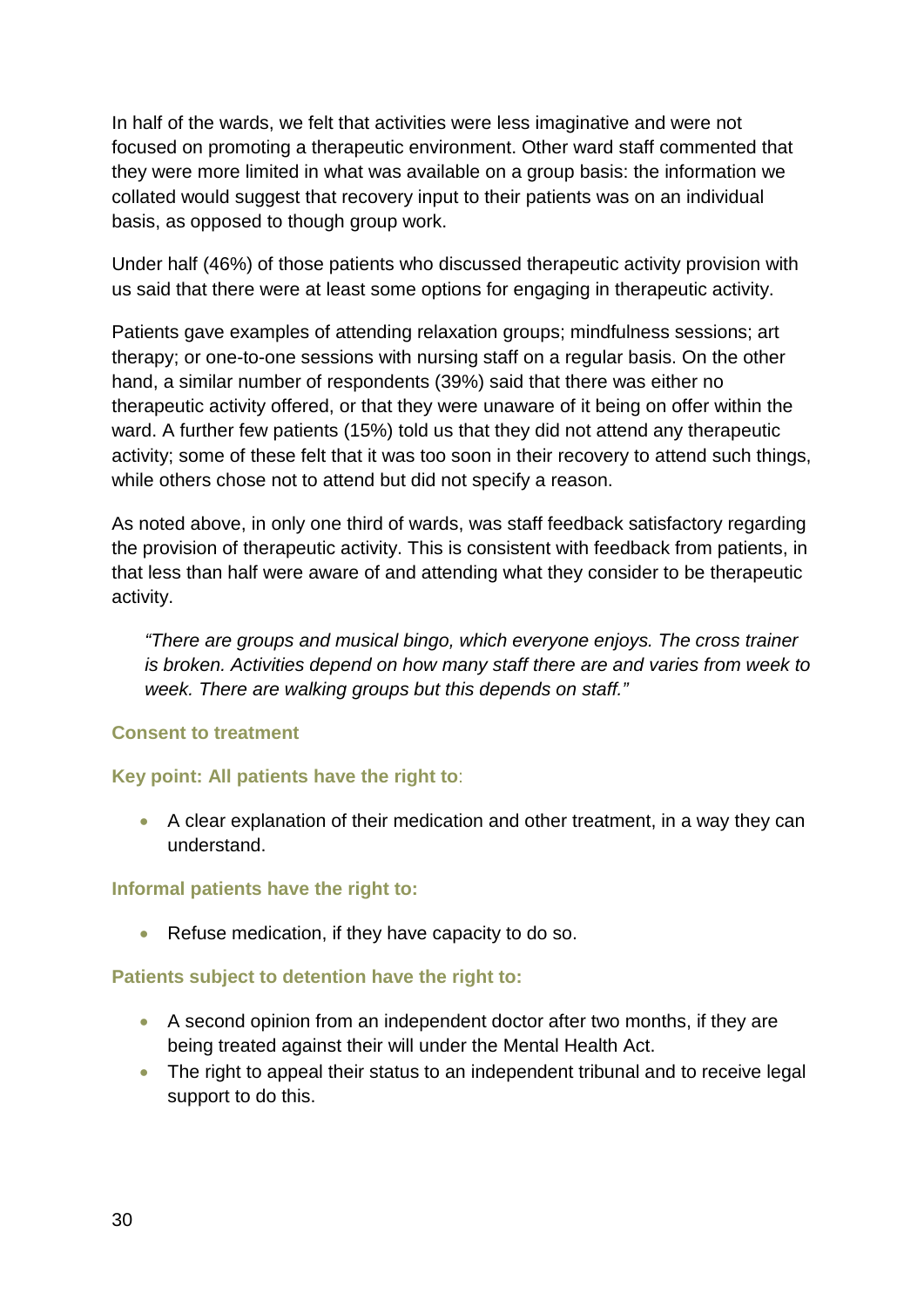#### **What we expect to find**

We would expect that informal patients are giving valid consent to their care and treatment in hospital including their medication.

We would expect that patients are giving valid consent to their medical treatment or are receiving care under Part 16 of the Mental Health (Care and Treatment) (Scotland) Act 2003 and/or part 5 of the Adults with Incapacity Scotland Act 2000 with the appropriate safeguards in place.

#### **What we found**

We found that in around one in 10 cases, patients were receiving medication not properly authorised under the Mental Health Act.

During our visits, we checked that medication being given under the Mental Health (Care and Treatment) (Scotland) Act was properly authorised. The usual situation is that either a T2 or T3 certificate must be in place for a detained patient once the patient has received medication for two months under the current episode authorised by the Act. A T2 certificate is a certificate of consent to treatment, used where the patient has the capacity to consent to treatment and does so. A T3 certificate is a certificate completed by a Designated Medical Practitioner (DMP) in circumstances where a T2 certificate is not appropriate.

We reviewed the care of 88 patients who had been subject to compulsory measures for two months or more continuously.

Eight of these patients did not have a T2 or T3 in place and a further two patients were receiving medication not included on their T2/3. Therefore, 10 (11%) of patients detained for two months or more were receiving medication not properly authorised under the Mental Health Scotland 2003 Act (mental health act).

For seven patients, we found no T3 copy on the ward, although we were later able to verify from the Mental Welfare Commission database that a T3 had been completed and was in date.

#### <span id="page-33-0"></span>**Advance statements**

### **Everyone has the right to:**

Make an advance statement setting out the care and treatment they would prefer or dislike if they were to become mentally unwell in the future.

### **Patients subject to detention have the right to:**

• Have their advance statement about care and treatment choices followed, unless there is a good reason not to, and that reason is explained in writing.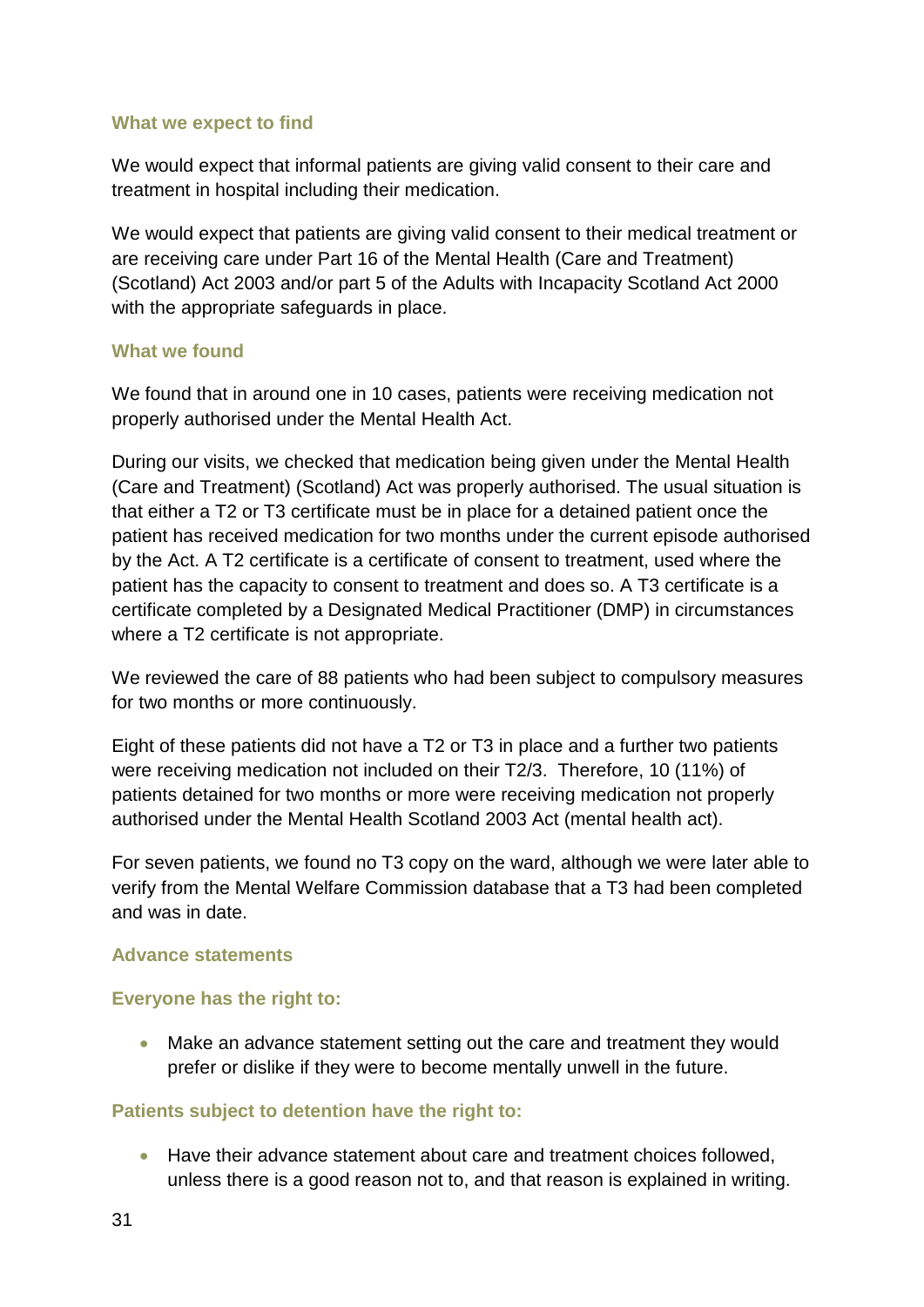#### **What we expect to find**

Where patients have made an advance statement, we expect to find a copy of this in their file, and to see that the advance statement is taken into consideration by staff in providing treatment.

We expect to find that hospitals have systems in place to ensure that staff are made aware of, and have access to a patient's advance statement on, or as soon as possible after, admission.

We expect to find that patients who have previous contact with services are aware of advance statements and the benefits of these.

#### **What we found**

Uptake and awareness of advance statements was disappointingly low.

The Mental Health (Care and Treatment) (Scotland) Act 2003 (the Act) sets out how people can be treated if they are unwell and need treatment for their mental health condition. The Act allows an individual to make a written statement when they are well, which sets out how they would prefer to be treated (or not treated) if they were to become unwell in the future and their ability to make decisions about their treatment is significantly impaired. This is called an advance statement, and is relevant only to treatment for mental disorder as defined by the Act.

Advance statements are a powerful way of ensuring that people with mental illness are listened to, even when they become unwell. From summer 2017, health boards will require to keep a copy of an advance statement received within the patient's records, and to notify the Commission of the existence and location of the statement. We will then keep a register of this information. Boards are also required to publicise the support they provide for making advance statements.

We asked patients if they were aware of advance statements and if they had made one.

We checked the files of patients to see if they had an advance statement on file and we asked staff how they ensured that they knew if a patient had made an advance statement. We also asked staff what was done in their ward to promote advance statements.

We found advance statements in the files of 12 out of 323 patients. A further 10 patients said they had advance statements, but there was no record of these in their files on the ward.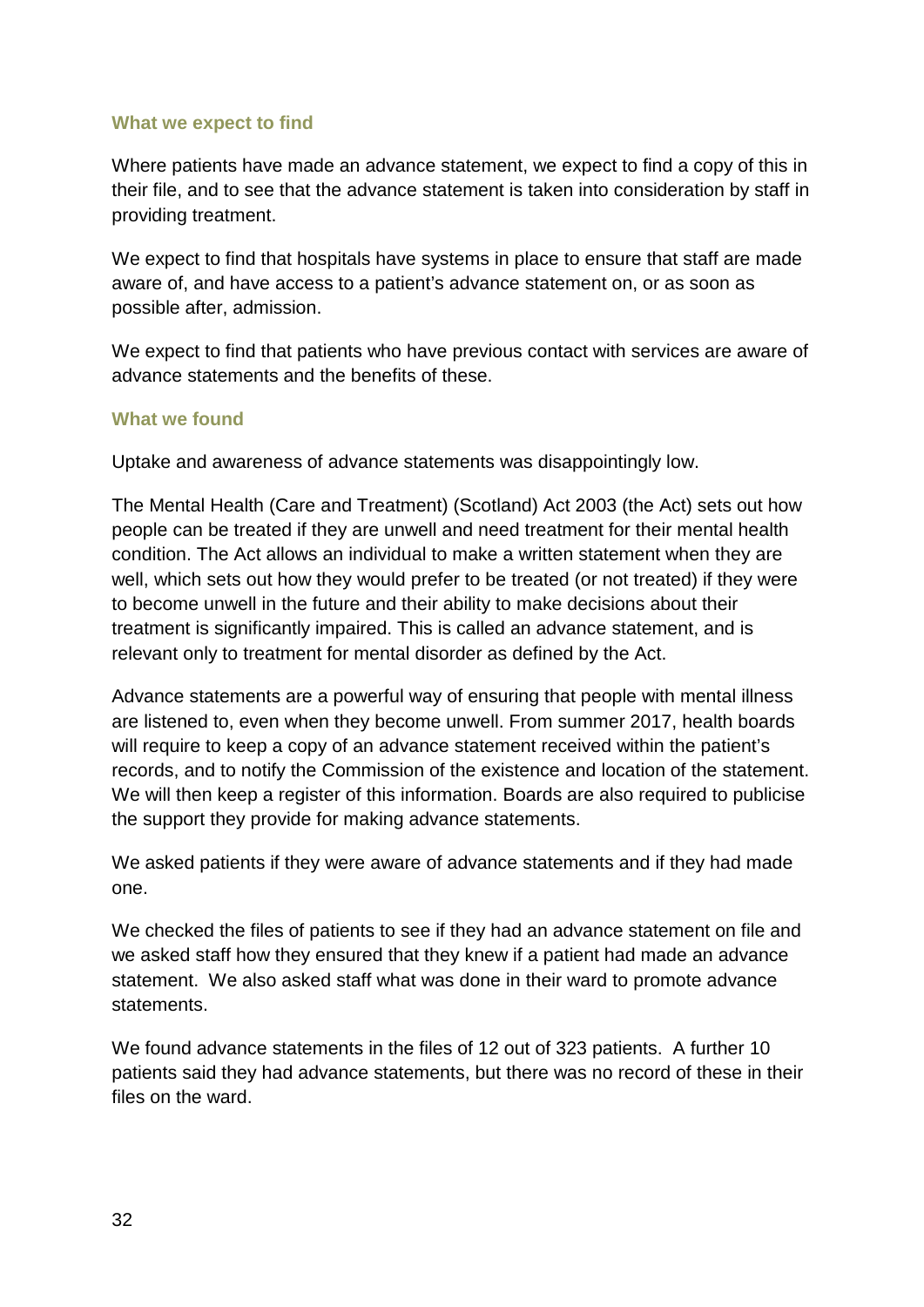When we asked people about whether they knew about advance statements, just over half (52%) had never heard of one. For 28% of them, it was their first admission to a psychiatric unit, so it may be reasonable to expect that they would be less likely to be aware of them.

However, for patients who have had previous contact with inpatient services, about half (105 out of 215) had not heard of advance statements; 52 were unsure about what they were, and 18 were choosing not to make one.

Given the important role that advance statements can play in ensuring the individual's right to participate in decisions about their own care, it was very disappointing that the uptake and awareness of advance statements was so low.

Overall, 14 people we discussed this with said they would like to make an advance statement, and we advised these individuals to discuss this with their care team and/or advocacy services.

Equally as concerning was that there were 10 patients who said they had made an advance statement, but there was no record of this in the individuals file. In one case where there was an advance statement on file, our practitioner made the following comment:

*"It [the advance statement] doesn't appear to have been read. It is thorough and well thought out. This was pointed out to the charge nurse as being an error in their practice. The advance statement could have been the basis of good person centred care planning as it identified what was most important to that person."*

We then looked at how staff ensured that they were aware of the existence of a patients advance statement.

Twenty of the wards (43%) said that copies of advance statements were on the electronic system, which would mean that this information is available when the patient is admitted.

The remaining 27 wards relied on information in the case notes, from medical records, or from the community mental health team (CMHT) or patients themselves.

This can mean that if a patient is admitted outwith core hours, when medical records or CMHT is not available and the patient is too unwell to inform staff about their advance statement, there can be a delay in accessing this.

We then looked at what role the staff were taking in raising awareness about advance statements.

We found that almost a third (32%) of wards were actively promoting advance statements in some form, either through groups or individual interventions.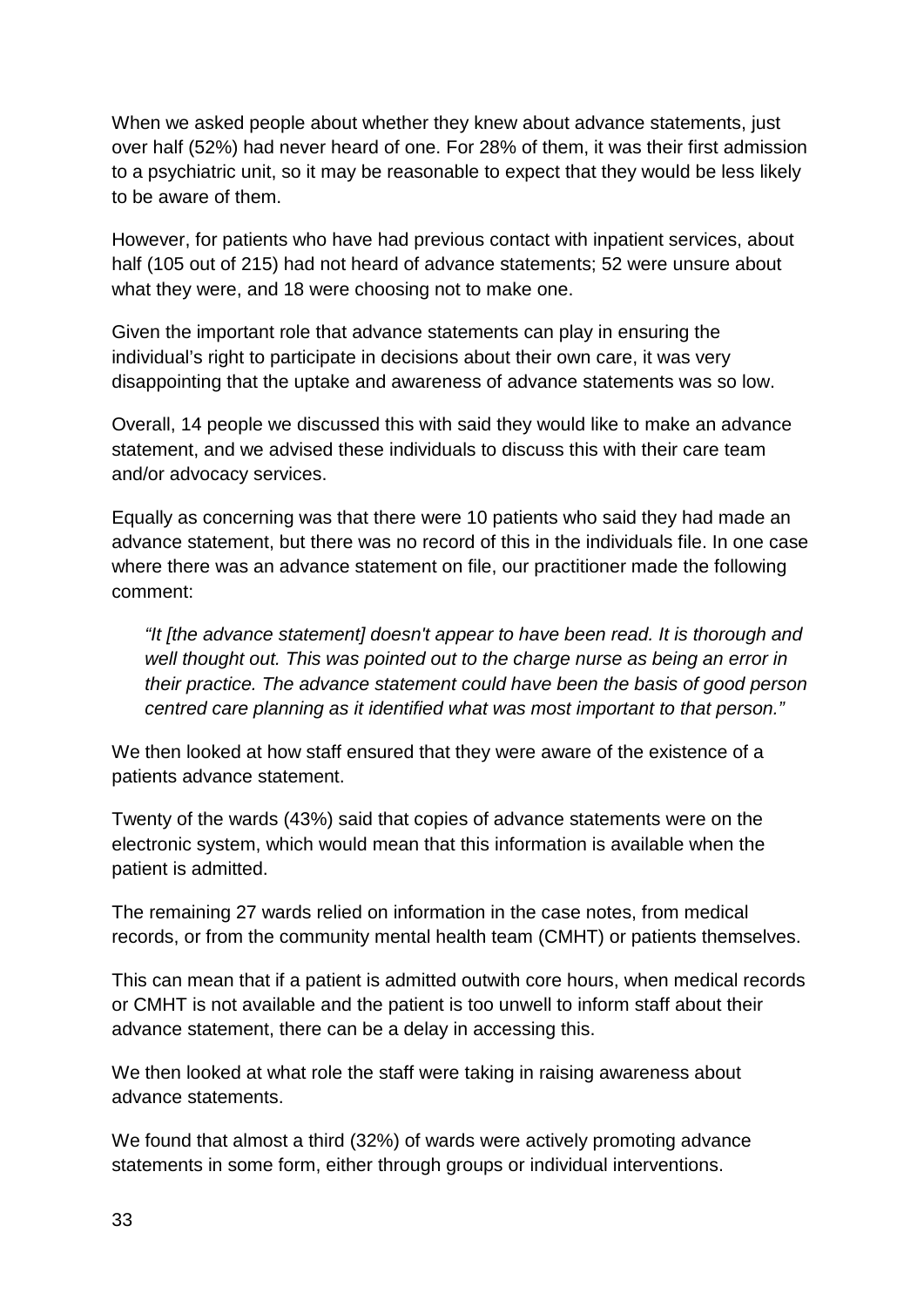In a further third (36%) of wards, staff we spoke to said that the patients should be supported to make advance statements by their CPN or advocacy worker after they had been discharged rather than while they were in an acute admission ward, therefore, they were not actively promoting these.

In the remaining third (32%) of wards, staff told us that there were posters on display; some said information could be provided and it may be mentioned around discharge, but it was not actively promoted.

We would agree that advance statements should be made when someone is well enough to understand the implications of what they are including in their advance statement. Therefore, it may be more appropriate to make an advance statement whilst in the community.

However, we still feel that staff in acute admission units can play an important part in raising awareness about the benefits of advance statements and an initial discussion should form part of the discharge process.

*"The care plan is highly personalised, e.g. patient can become easily irritated, nursing intervention should be short and focused". "Finds solace in religion, nursing staff to facilitate spiritual needs". "Has requested advocacy to be present at his reviews". These have been facilitated by a detailed advance statement on file."* Newcraigs Hospital Maree Ward.

### <span id="page-36-0"></span>**Relationships**

### **Carers**

### **Key Point: All patients have the right:**

- To support to maintain family relationships.
- Agree how much they want family and friends involved in their care and support (unless there is a legitimate reason to restrict this, in which case any restriction should be the least possible).

#### **What we expect to find:**

- The carer's role and knowledge are valued and acknowledged by staff, and carers continue to be involved in care as appropriate and provided with opportunities to share information with inpatient staff in a way that suits them.
- Carers are provided with information in relation to visiting arrangements, including arrangements for children visiting, and (when appropriate) are welcomed onto the ward.
- The carer's unique knowledge of their relative or friend is acknowledged and respected, and their views on care and treatment is taken into account.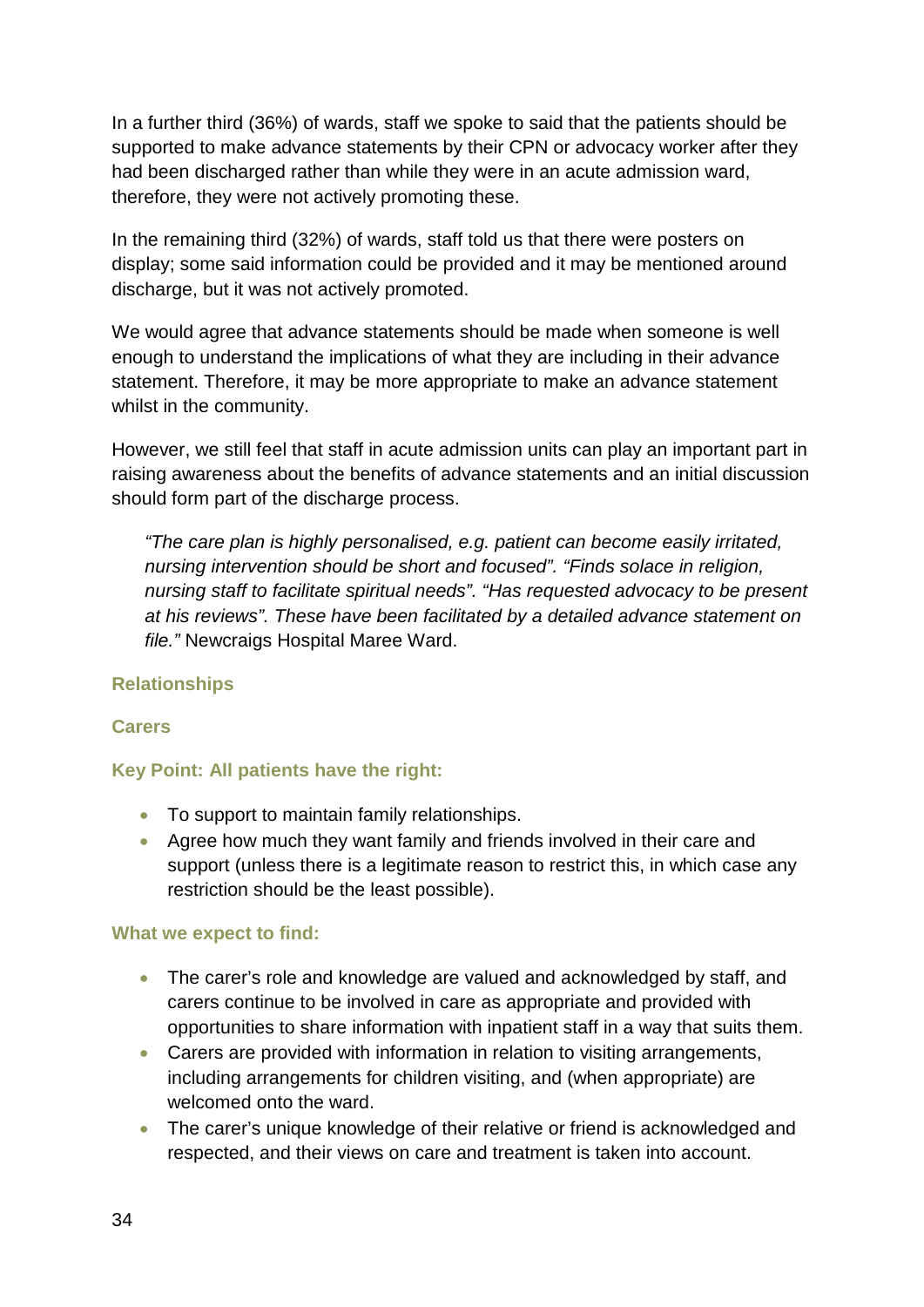• Carers are fully involved with care and treatment plans where appropriate and in discharge plans to ensure the best chance possible for a successful discharge and recovery.

### **What we found**

- There was great variation in the ways that wards communicated with carers and in the type and amount of information shared with carers.
- Most carers said they felt welcome on the wards.

All patients have the right to support in helping them to maintain family relationships.

In this report we use the term 'carer' to mean partners, parents, other relatives or friends who provide unpaid care or support to someone. We recognise that some people see themselves as carers while others would not use this term to describe themselves.

The Triangle of Care<sup>[15](#page-37-0)</sup> represents an alliance between carer, individual and staff that is hoped will aid the journey to sustainable and meaningful recovery. Its guidance highlights six key standards to which mental health services should aspire:

- Carers and the essential role they play are identified at first contact or as soon as possible afterwards;
- Staff are 'carer aware' and trained in carer engagement strategies;
- Policy and practice protocols regarding confidentiality and information sharing are in place;
- Defined post(s) responsible for carers are in place;
- A carer introduction to the service and staff is available, with a relevant range of information across the care pathway; and
- A range of carer support services are available.

We would expect the wards we visited to be aspiring to the Triangle of Care standards, even if they are not formally measuring their work against the assessment tools provided through this. The new Carers Act (Scotland)<sup>[16](#page-37-1)</sup> will come into effect on 01 April 2018 and this also is focused on the positive aspects of involving carers while aiming to protect and support them.

<span id="page-37-0"></span> <sup>15</sup> Carers Trust (2013) The Triangle of Care, Carers Included: A Guide to Best Practice in Mental Health Care in England Second Edition (

<span id="page-37-1"></span>https://professionals.carers.org/sites/default/files/triangle\_of\_care\_2016\_latest\_version.pdf <sup>16</sup> <http://www.gov.scot/Topics/Health/Support-Social-Care/Unpaid-Carers/CarersBill>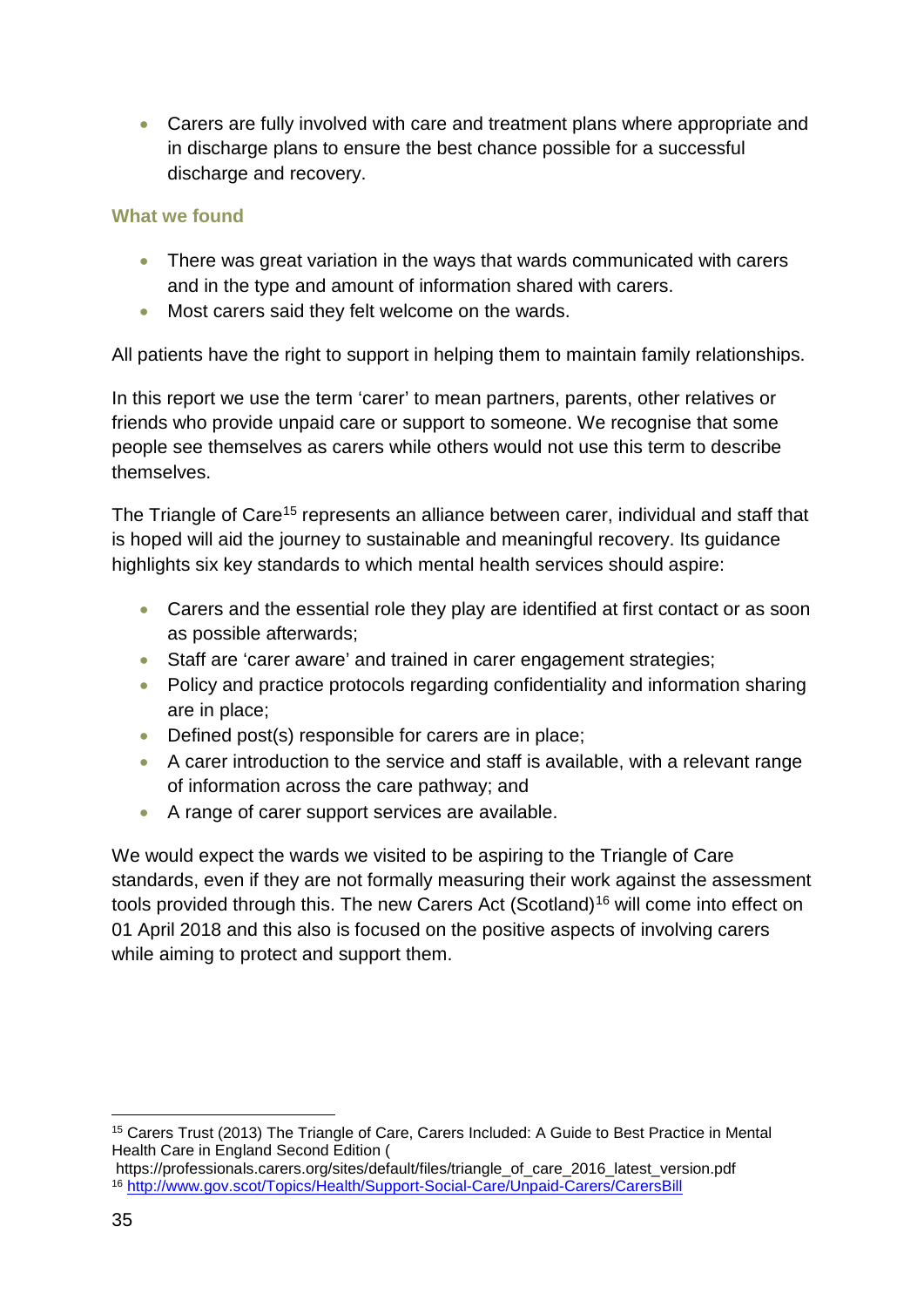With this in mind, we contacted as many carers as we could to gather views and gain a carer perspective on the units we visited. We advertised our announced visit in advance and invited carers to make an appointment to meet us or to just come along on the day of the visit.

### **What carers told us**

We spoke to 41 carers over 11 health boards either on a one to one basis, in groups, or by telephone conversation.

The majority (56%) of carers we spoke with came from three health boards: Lothian, Greater Glasgow and Clyde and Fife. Just over half had individual interviews with our visitors, and the rest were spoken to as a group or by telephone.

Just under half (46%) were looking after informal patients, while the rest cared for those who were detained under the Mental Health Act.

Most of the carers considered themselves to be the main carer or next of kin but only 34% were named persons.

If someone becomes unwell and they are detained in hospital under the Mental Health Act, they can nominate a "named person", who will look out for their interests. This is usually, but not always, their main carer if they have one.

Just under half (46%) were parent carers, with the rest being mainly a spouse or sibling. Only one individual was not a relative of the person they cared for.

Just under half (46%) of patients they cared for fell into the 45-64 age group, with 41% being between 25 and 44 years. Similarly, just over half of the carers (56%) were aged between 45 and 64.

We wanted to know how it felt to be a carer or visitor arriving on the ward, so we asked how welcome carers felt at visiting.

Most carers said they felt very or fairly welcome on the ward. No one described feeling unwelcome. Any negative comments tended to be around differing staff attitudes and several commented that a positive exchange depended on which staff member they approached.

*"Every time I come, the nurses are very welcoming and supporting."* Royal Cornhill.

*"There are some staff who are very friendly on arrival. Others don't seem to want you to speak to them because they have too much else to do."*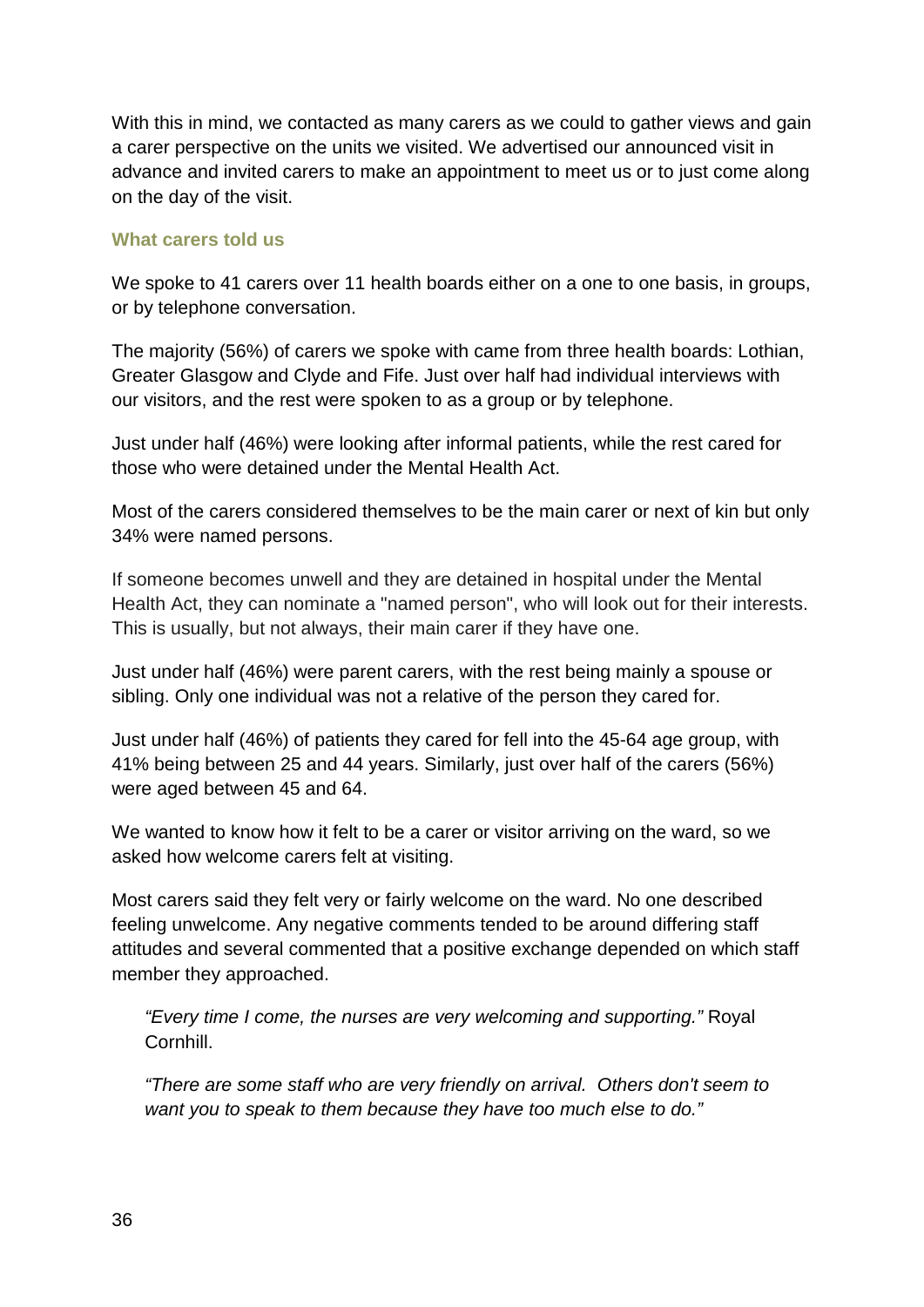A few, however, raised concerns that speaking to staff did not always result in any action being taken:

*"..Staff are always busy and anything I raise is not acted upon."*

*"…they say they will pass it on (to Responsible Medical Officer - RMO) and that is the last I hear of it."*

All staff should be aware of the carer's needs and be active in approaching them to offer help and advice. Carers have a lot of vital information about the individual and for staff to form a good relationship with the carer benefits everyone in the long run.

Overall, the majority of units were aware of the Triangle of Care and most had some processes of carer engagement in place.

Few carers said they had received written information, although the vast majority of the units visited said they had written information available to give to carers.

*"Was given info on diagnosis, meds, legal status verbally by his doctor, but no written info. Says has forgotten most of it."*

*"I don't know anything about his rights - nothing about the ward - just the detention papers. I don't know what is available or what I could get."*

It is important to keep up communication with carers so they know what is happening with their loved one. Written information on the ward can help make them feel more welcome and when backed up with ongoing personal contact with staff can only improve the prospects for successful discharge and recovery.

The quantity and quality of information shared with carers varied considerably across units. For example, some wards have a carer link nurse on the ward, or one of the explicit roles of the patient's named nurse is to liaise with the nearest relative, where consent has been obtained.

Wards also varied in how they maintained contact with carers, including communicating by phone, e-mail, in person during visits, or during scheduled meetings. The majority of wards confirmed that carers are invited to ward rounds or to separate meetings with the psychiatrist. On the other hand, one ward stated explicitly that carers are not invited to weekly multi-disciplinary meetings. Several others noted that carers typically do not attend weekly meetings, but a member of nursing staff will make contact with them following the meeting to provide an update.

We asked carers if they had anything else to tell us and the comments were varied.

Some of the negative comments were on the difficulties of gaining admission for their loved one and the lack of support from community services.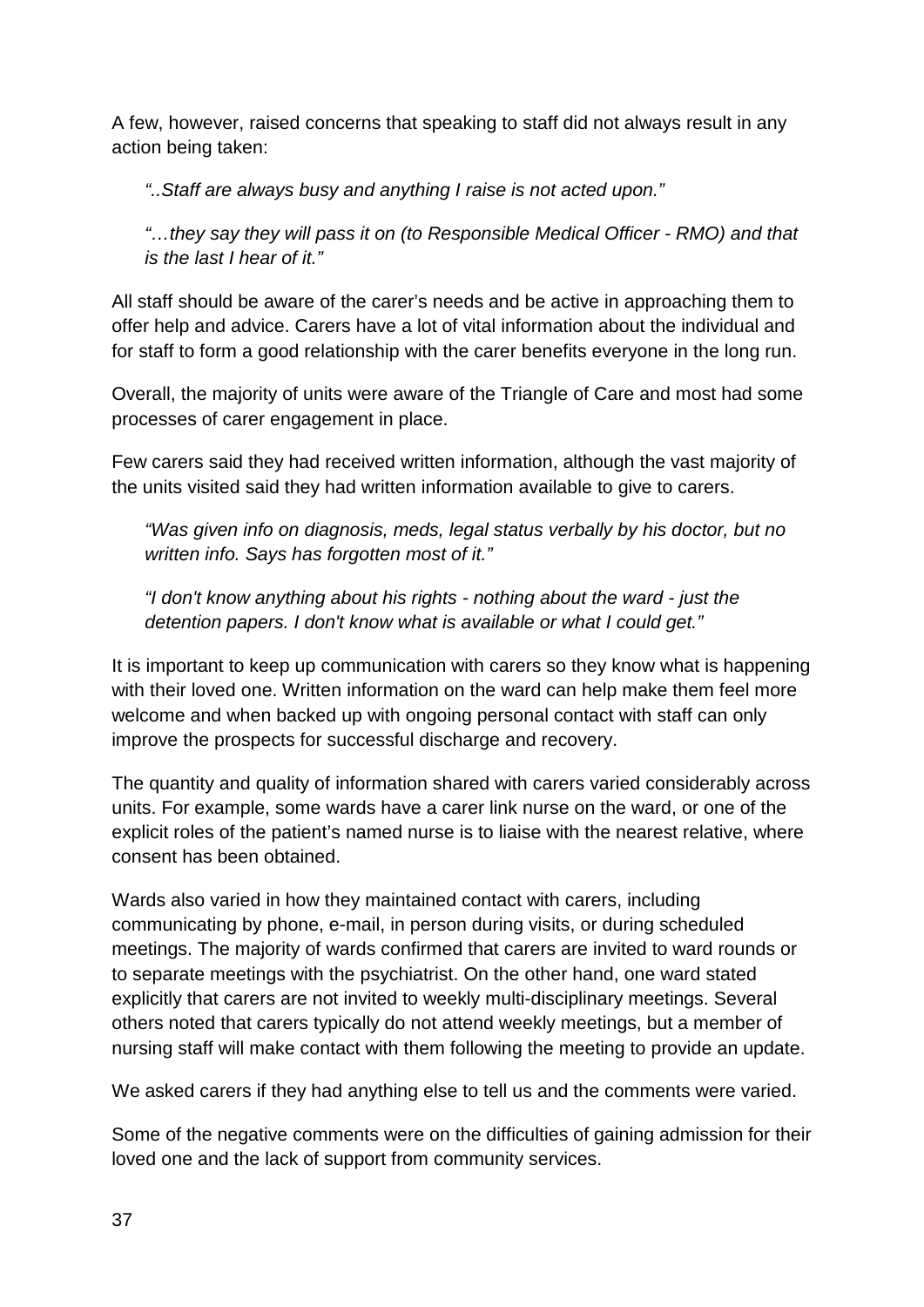One carer described a *"nightmare"* regarding the pre-admission period and thought *"How in God's name are we going to get him admitted and be in hospital and be safe."* 

Two carers raised concerns about paperwork they had received from the Mental Health Tribunal Service Scotland (MHTS). We advised them to speak to MHTS directly.

Confidentiality is still an issue for many carers when interacting with staff:

*"As hadn't been made named person initially, staff were reluctant to share information or discuss daughter's progress."*

However, confidentiality is improving in some areas:

*"She said that when her daughter was first admitted she had told staff that she did not want her mother to be given information about her treatment. Her mother said she understood that staff had to respect her daughter's wishes at that point. Her daughter had then said she was happy for staff to share information, and she feels staff have been exemplary in the way they have involved her, as mother and carer, giving her all the information she could need and keeping her up to date with her daughter's progress."* Argyll and Bute.

One carer however described how her own confidentiality had been breached by a staff member:

*"She had also handed in a letter for her daughter's RMO giving information about how her daughter was acutely unwell. She did not want her to know she had handed in this letter, but a nurse had mentioned the letter in front of her daughter when her mother was visiting."*

Carers should receive respect for their role and experience. All carers have the right to have their views listened to regarding how care and treatment is being provided to the person for whom they care. Carers' needs and circumstances should be taken into account and it is crucial for professionals to consider what information and advice carers need to help them care for the patient.<sup>[17](#page-40-0)</sup>

<span id="page-40-0"></span> <sup>17</sup> The Mental Welfare Commission for Scotland (2016) Carers and Confidentiality Guide [http://www.mwcscot.org.uk/media/307170/mhc-guides-carersandconfidentiality-\\_revised.pdf](http://www.mwcscot.org.uk/media/307170/mhc-guides-carersandconfidentiality-_revised.pdf) The Mental Welfare Commission for Scotland (2013) Good Practice Guide: Carers and Confidentiality [http://www.mwcscot.org.uk/media/125263/carers\\_and\\_confidentiality\\_2013\\_web\\_version.pdf](http://www.mwcscot.org.uk/media/125263/carers_and_confidentiality_2013_web_version.pdf)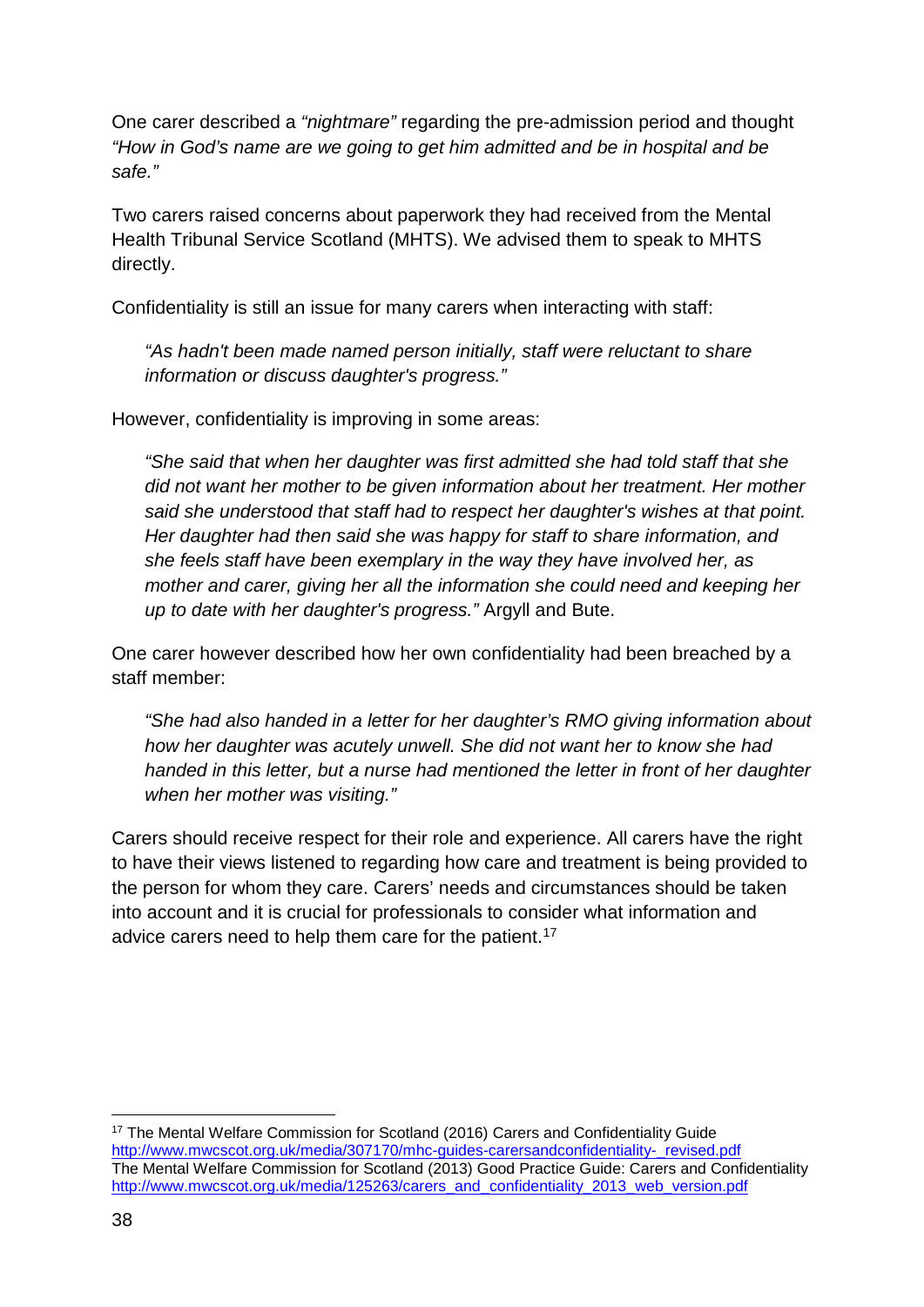### **What patients told us**

We were also interested to know the extent that patients involve their family, and if the level of involvement was satisfactory to the patients being interviewed.

Two thirds of patients responding to this question felt carers were involved in their care. A few (18%) reported that their families were not involved as much as they would like.

In order to respect patient wishes and uphold patient rights regarding confidentiality, we would expect to find that patients' views have been sought, whenever possible, on information sharing with relatives or carers. Most wards (45) said they always recorded patient views in relation to information sharing. Most of the patients interviewed (98%) who stated a wish to have visitors were allowed visitors.

### **Visiting**

We were surprised by how many patients with family/friend visitors reported that they either did not have a private place to meet visitors or were unaware if such a place existed. This was the case for almost a quarter (24%).

*"It can be chaos finding a room to meet a visitor. You are not allowed in the dorms or your room, so there is nowhere really private to go."*

*"The only place to meet is the dining room, which is not very private."*

*"I am often told to see visitors in the dining room, which feels like prison and is not private. We're not allowed to have visitors in bedrooms. You need to ask staff specifically for a private space, but these are often reserved for disruptive patients."*

Hospitals need to provide safe environments for patients but unless there are clear risks, it seems unreasonable to ask that visitors can only meet with a patient in a communal area, particularly if a private bedroom space is available.

Under Section 278 of the 2003 Act, service providers have a duty to mitigate the effects of compulsory measures on parental relations. Providing suitable visiting arrangements for children helps to meet this duty.

Forty nine patients reported that they have children under 18 years of age.

Most (45) wards reported access to a room in which children could visit, but relatively few of these could be described as child friendly, e.g. access to toys/games. Of the remaining two wards, one reports that they encourage patients with visiting children to go off the ward and another stated that they do not have a child-friendly visiting space.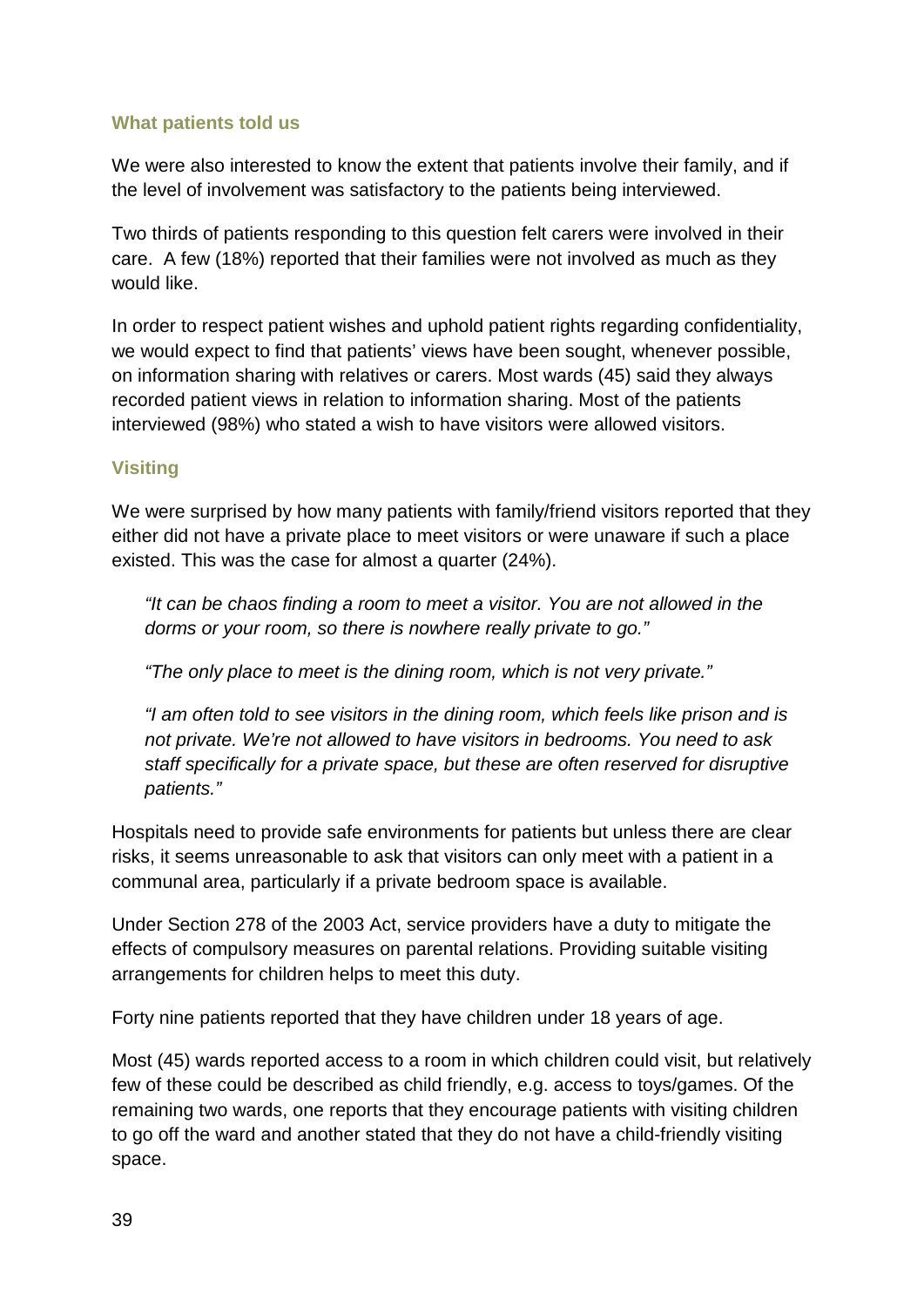We would expect that ward staff will promote family contact, when appropriate, and provide staff escort (when necessary) to accompany patients to family visits.

*"Specific family friendly room with access to toys and books for children."*  Inverclyde Hospital Langside Unit.

A staff team from Parkhead hospital applied to the National Lottery Fund for funding to refurbish the family visiting room. The room was well-decorated and bright, with a small soft play area and toys and books for the children to play with. The facility was shared between the two wards at Parkhead Hospital, Wards 1 and 3.

### <span id="page-42-0"></span>**Restrictions, safety and security**

### **Key Point: All patients have the right to:**

- Be free of restrictions on their independence, choice or control, unless restrictions are for clearly identified reasons and are the least necessary.
- A proportionate approach to daily restrictions which may be needed on the ward for safety and security, such as ward policies on door locking, or restricting access to internet, and to have these explained.
- Be involved as much as possible in agreeing any restrictions and have any restrictions regularly reviewed to decide whether they are still necessary.

### **Patients who are detained have the right to:**

- Information about how long they are detained for and why.
- Information about whether and how they can appeal, repeated as often as necessary, to make sure they understand.
- Not to be restrained unless it is the only way of managing risk to self or others.
- Restraint for as little time as necessary and with minimum force.
- A discussion afterwards about why they were restrained.
- Any restrictions in relation to use of telephones, correspondence and/or taking other measures to ensure safety and security in hospitals be carried out in accordance with Sections 281 to 286 of the 2003 Act (specified persons provisions).

### **What we expect to find**

We expect that any restrictions are the least restrictive necessary in order to keep the patient safe and to help them feel safe.

We expect action is taken to ensure the privacy and dignity of patients who may be subject to enhanced levels of observation, seclusion or restraint.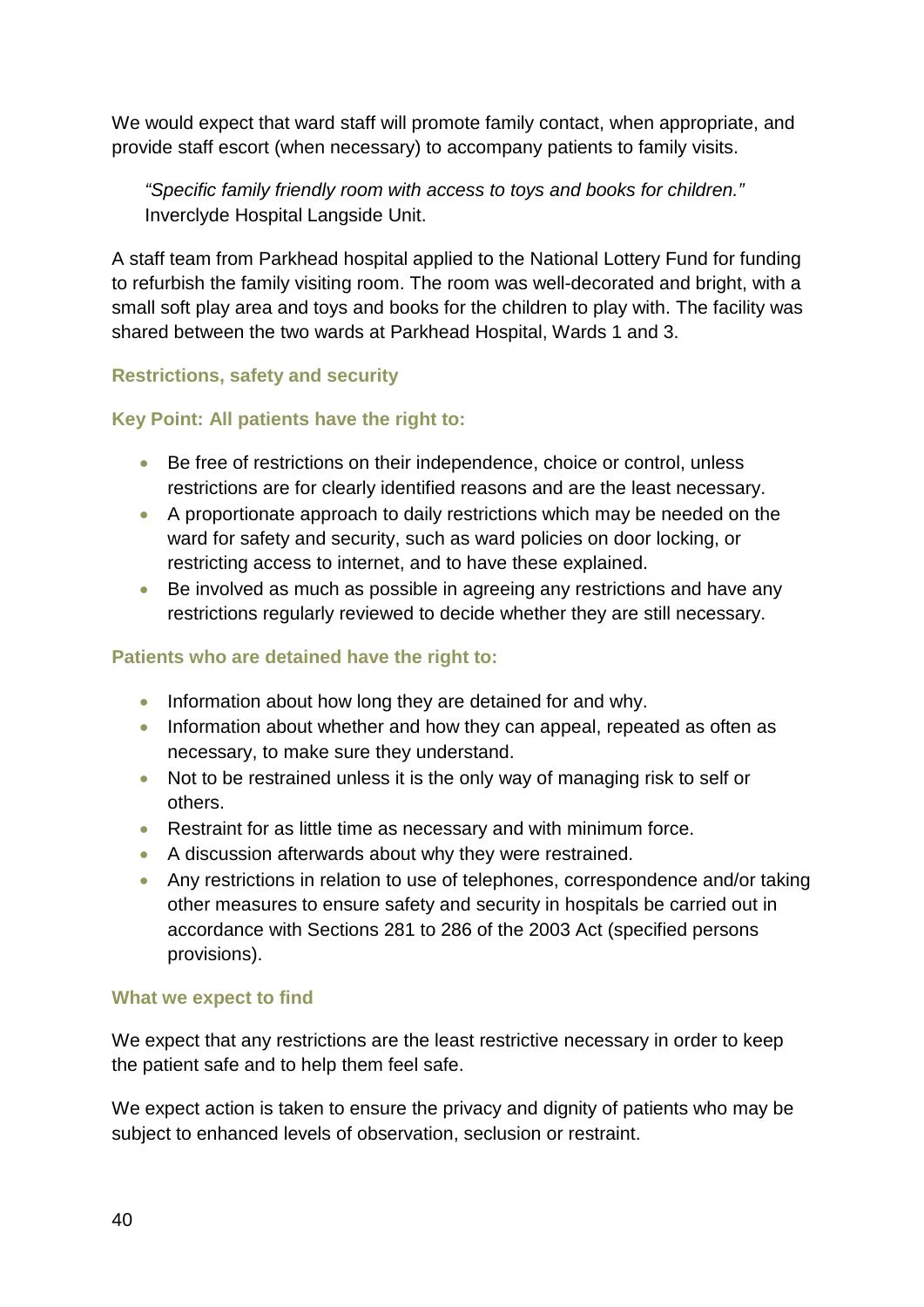### **What we found**

We found an inconsistent response to reviewing periods of unauthorised absence of patients

In our last report in 2012, we said that patients often find the restrictions placed on them difficult to understand and unnecessary and staff need to recognise and address this. On adult acute wards, common forms of restriction include locking the main exit door, restricting the use of mobile and camera phone and internet use. These are usually for the purpose of safeguarding the individual's or another's safety.

### **Enhanced level of observation**

Enhanced observation provides a period of safety for patients during temporary periods of distress when they are at risk of harm to themselves and/or others. This will often involve a member of nursing staff being with a patient on a continuous basis for extended periods of time and often patients find this intrusive and restrictive.

Enhanced observation is a level of nurse observation to provide a period of safety for patients during periods of distress when they are at risk of harm to themselves and/or others. [18](#page-43-0)

Constant observation is intended to meet the needs of those considered to pose a significant risk to self or others, and an allocated member of staff is to be aware of their precise whereabouts at all times through visual or hearing observation*.*

Special observation is used when a patient is clinically assessed as requiring intensive observation and should be within sight and arm's reach of a member of staff at all times.

On this visit, we found that on average 5% of patients were on an enhanced level of observation (4.5% on constant observation and 0.5% on special observation). The 2016 census showed that 7% of patients were receiving an enhanced level of observation.

There was variation across wards in the number of patients subject to enhanced observation at the time of our visits but we cannot comment with any validity on the reasons for this. At the time of writing, a new observation improvement framework is being developed by Healthcare Improvement Scotland with a move to advanced support rather than observation. This will provide a valuable opportunity for further work to analyse and improve practice.

<span id="page-43-0"></span><sup>&</sup>lt;sup>18</sup> Reference clinical resource and audit group, CRAG, NHS Scotland 2002 engaging people: observation of people with acute mental health problems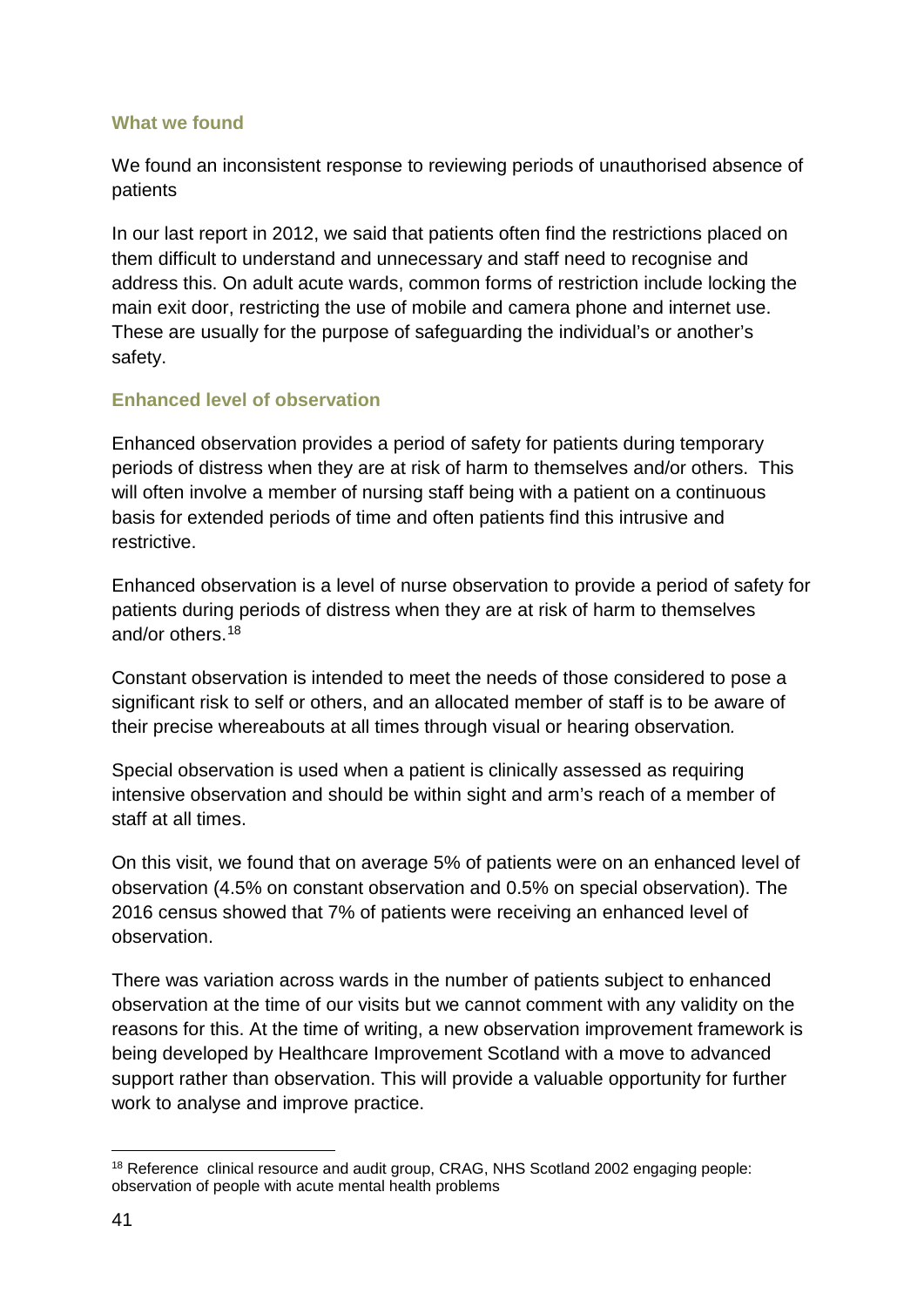### **Legal status/rights**

Of the 268 patients who answered this question, most (85%) were aware of their legal status and understood this, but the remaining 15% of patients did not know or understand their legal status.

There is a difference in awareness between patients who were informal and those subject to the Mental Health Act.

Of the 268 patients who answered this question, 51% were informal.

Most (88%) informal patients understood their status. Twelve per cent did not know or understand their legal status; of these, two believed they were detained and 11 said they were not allowed to leave the ward.

Of the patients who were subject to the Mental Health Act, the majority (82%) understood their detention. Of those who did not understand their status, eight believed that they could leave at any time and a further three believed they could refuse medication.

*"I asked staff to get an interpreter to go over his rights again and check if he remains willing to stay on ward."* MWC visitor.

We asked how people got information about their rights and 242 answered this question; of those a minority (22%) said they had not been given information about their rights.

*"Knows he can come and go as he wishes, says he will alert staff when he is leaving as part of agreement with staff; just so they know when to expect him back and they don't worry."* MWC visitor.

The majority (78%) of people of people had received information. We were told this had come in a variety of ways, both in writing and verbally from staff and from advocacy. Some people felt that advocacy had an important role in helping them understand their rights

*"He did not seem fully aware that he could refuse treatment and I discussed this with him. I asked if he had been told about his rights, he said he could not remember."* MWC visitor.

The Commission is currently working on developing a rights pathway for adult acute care. This is intended to assist staff to recognise the critical points when they need to ensure that patients are afforded their rights, rather than putting the responsibility onto individuals to claim their rights.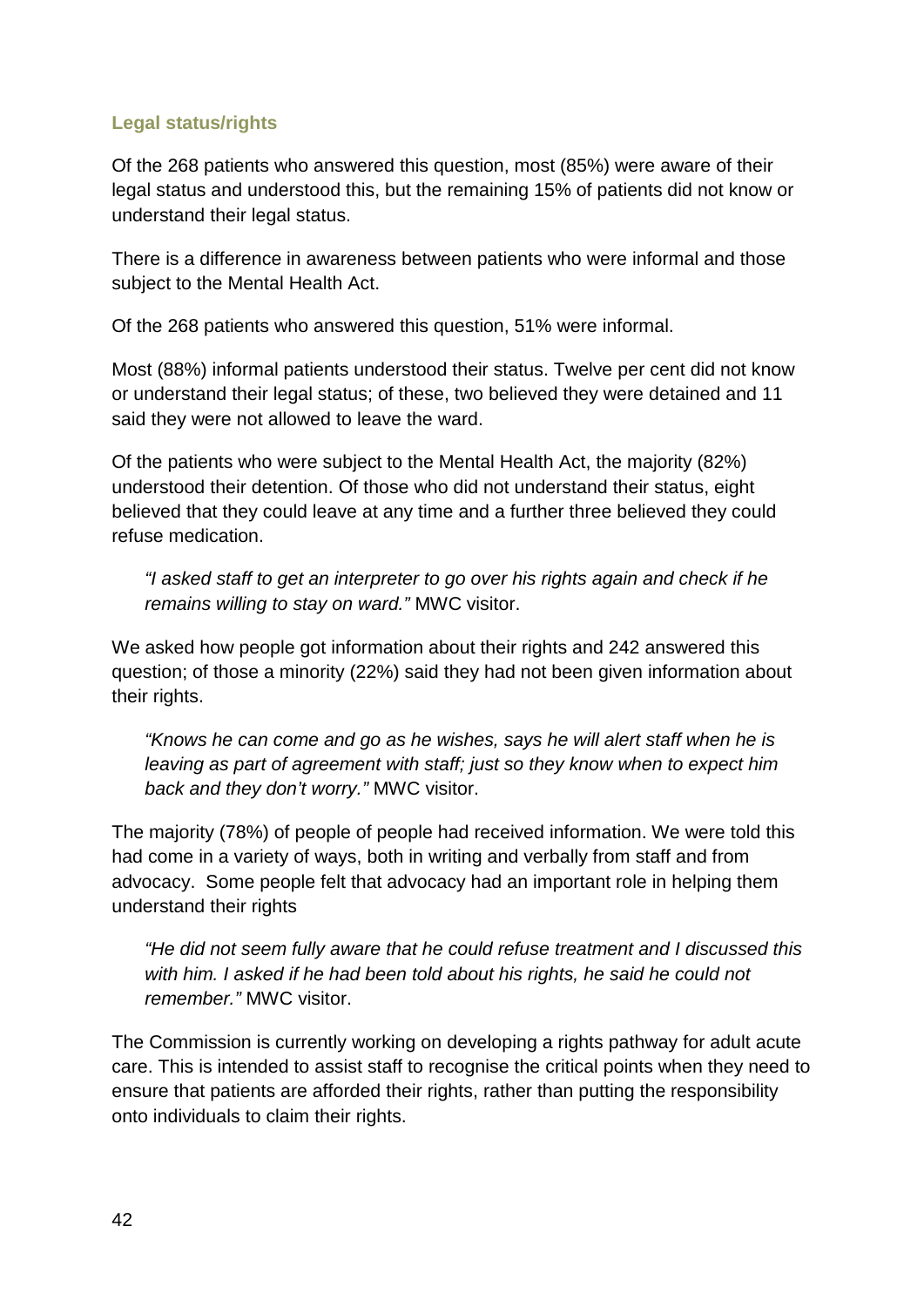This will be available online, in print format and accompanying short videos will be published in May 2017. We hope these will assist staff to enhance their human rights approach.

#### **Access to mobile phones**

We did not come across any unnecessary restrictions on the use of mobile phones or received any comments from staff or patients that use of mobile phones was a problem. The use of camera and video facilities was discouraged in public areas, and if staff need to remove mobile phones from patients for clinical or security reasons without their consent, then this was usually managed by negotiation or under the specified person provisions of the Mental Health Act if required.

Not all wards had access to a wireless internet connection, but where this was in place, no problems were reported about allowing access or inappropriate use.

### **Preventing unauthorised absence**

We are interested in how staff manage the balance between providing a therapeutic and minimally restrictive environment with ensuring protection at times of acute illness.

Following an MWC investigation of a suicide in 2014, the Commission wrote to all NHS Boards across Scotland asking them to review the safety and security systems in all acute psychiatric ward environments. We wanted to know how effective their systems were at monitoring the whereabouts of inpatients and preventing those, who were at risk from self-harm, from leaving acute psychiatric wards without staff knowledge

This visit to all adult acute admission wards across Scotland provided an opportunity to see how this was working in practice.

### **What we expect to find**

There should be systems in place to prevent at risk patients leaving without the knowledge of staff. There should be a standard response and protocol for at risk patients who leave hospital without the permission of staff.

This is in keeping with the observation improvement framework being developed by Healthcare Improvement Scotland. This will state that staff on duty should have knowledge of the patients general whereabouts at all times, whether in or out of the ward; and that there is a system that ensures that the general whereabouts of any particular patient is known by a designated member of staff.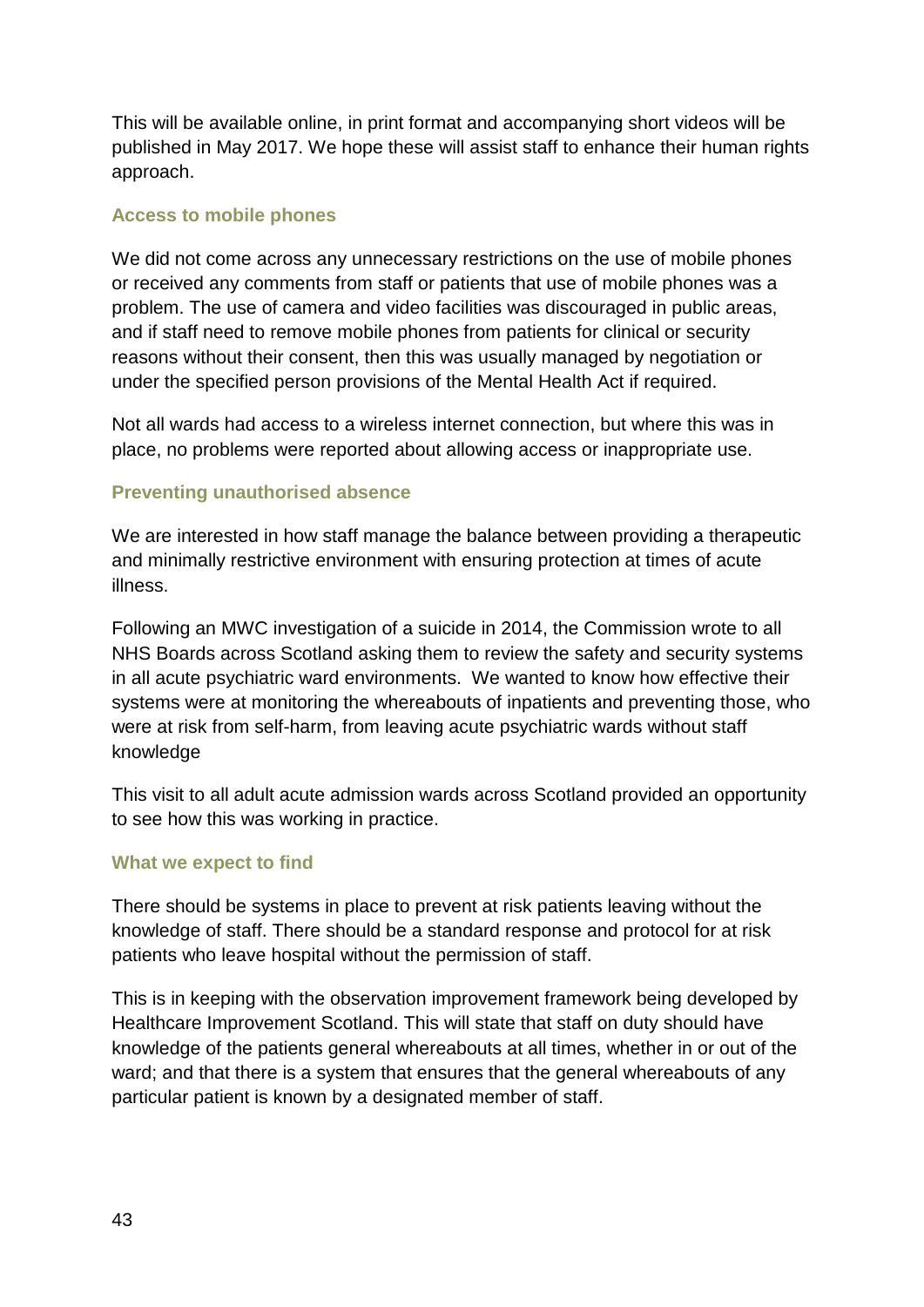### **Controlling entry and exit**

We asked ward staff how entry and exit from the ward was managed.

Sixteen wards were described as 'open'; no additional information was given.

The majority of inner city hospitals described free exit but entry to the ward being restricted to prevent uninvited visitors.

Seven were described as 'usually open' but staff would occasionally lock if required and locked door policies were in place. These policies describe under what circumstances the door can be locked and the process and review framework.

Six wards were described as being locked and only nursing staff could open the door on request. Other wards were described variously as locked but with a keypad inside the main door with the exit code and/or delayed exit doors.

### **Recording unplanned absence**

Before our visits, we issued a template for staff to record unplanned absences as they occurred in the four weeks running up to the visit day. Unplanned absences were categorised by staff into:

- **A.** Patients on an enhanced (raised) level of observation who abscond/staff unable to keep on ward.
- **B.** Patients on general level of observation who leave the ward unobserved.
- **C.** Patients having escorted time off the ward who abscond.
- **D.** Patients having authorised time off the ward who fail to return at the expected time.

We asked for further details about the observation level of patients, brief details of any incidents, how staff addressed this and the outcome for the patient.

### **What we found**

We relied on ward nursing staff to compete these forms; the quality of the information we received was variable, and sometimes not fully complete, and we cannot comment on its accuracy.

We received 41 completed templates from the 47 wards we visited.

Of these 41, five wards reported no unplanned absences during the previous fourweek period. Of these, three were described as open and the other two (both sited in the same general hospital) were described as open but with a 'floor nurse'. (A floor nurse is a nurse who has been given the duty of observing the exit/entry to the ward for a specific period of time).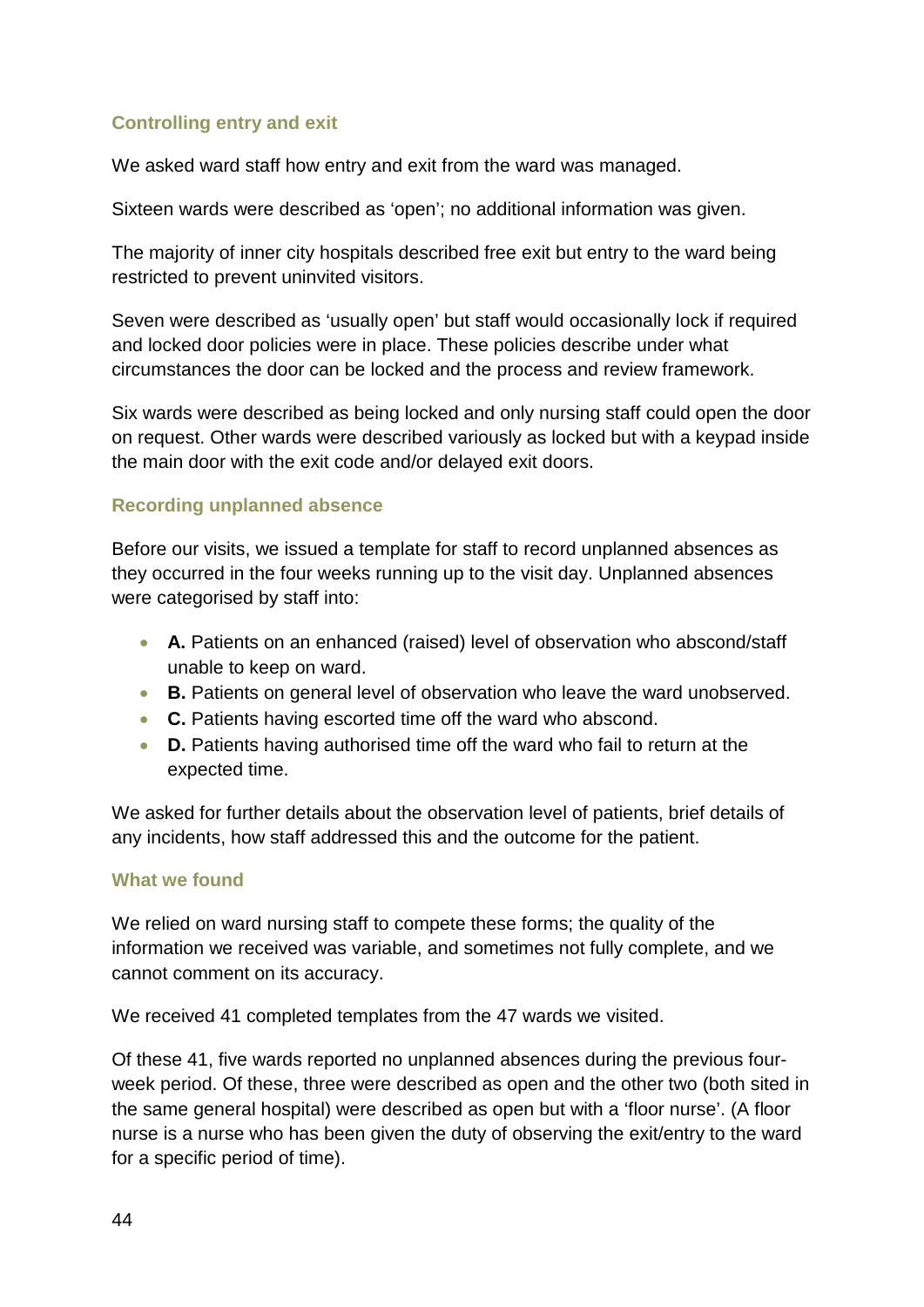Of the wards that reported category A unplanned absences, one was described as usually locked but the patient managed to leave when someone was entering, one had a delayed exit system in place, and the others were described as open wards.

#### **Findings**

Thirty six wards informed us of 183 occasions of unplanned absence; certain patients were responsible for multiple occasions.

In the majority of occasions, the patient was detained (76%).

### **Returning to the ward**

On many (38%) occasions, patients returned to the ward of their own volition. In a third (32%) of occasions, the police returned the patient; in an additional nine occasions the police were consulted and involved but did not actually return the patient.

Twenty eight per cent of patients were returned by family/friends/staff and two patients remained absent at the time of our visit.

### **On return**

On return to the ward, 9% of patients had their observation level increased. One was discharged, three moved from informal to formal and one had their medication reviewed. Four had passes restricted or stopped.

Alcohol was a factor mentioned in four cases. One patient sustained a minor injury whilst out. One was admitted to a general hospital following an overdose and two were transferred to IPCU on return.

### **Review**

A datix report (the incident and adverse event software reporting system used in NHS Scotland) was submitted in 63% of occasions for those in category A. There were various levels of review carried out, ranging from a nurse only review to a full multi-disciplinary discussion. Five of the wards involved submitted a datix report. There was no apparent correlation between the level of concern of the missing patient and the response to the incident.

A team review was mentioned in around half of category C and category D. However, information was not always provided about the type of review carried out, if any.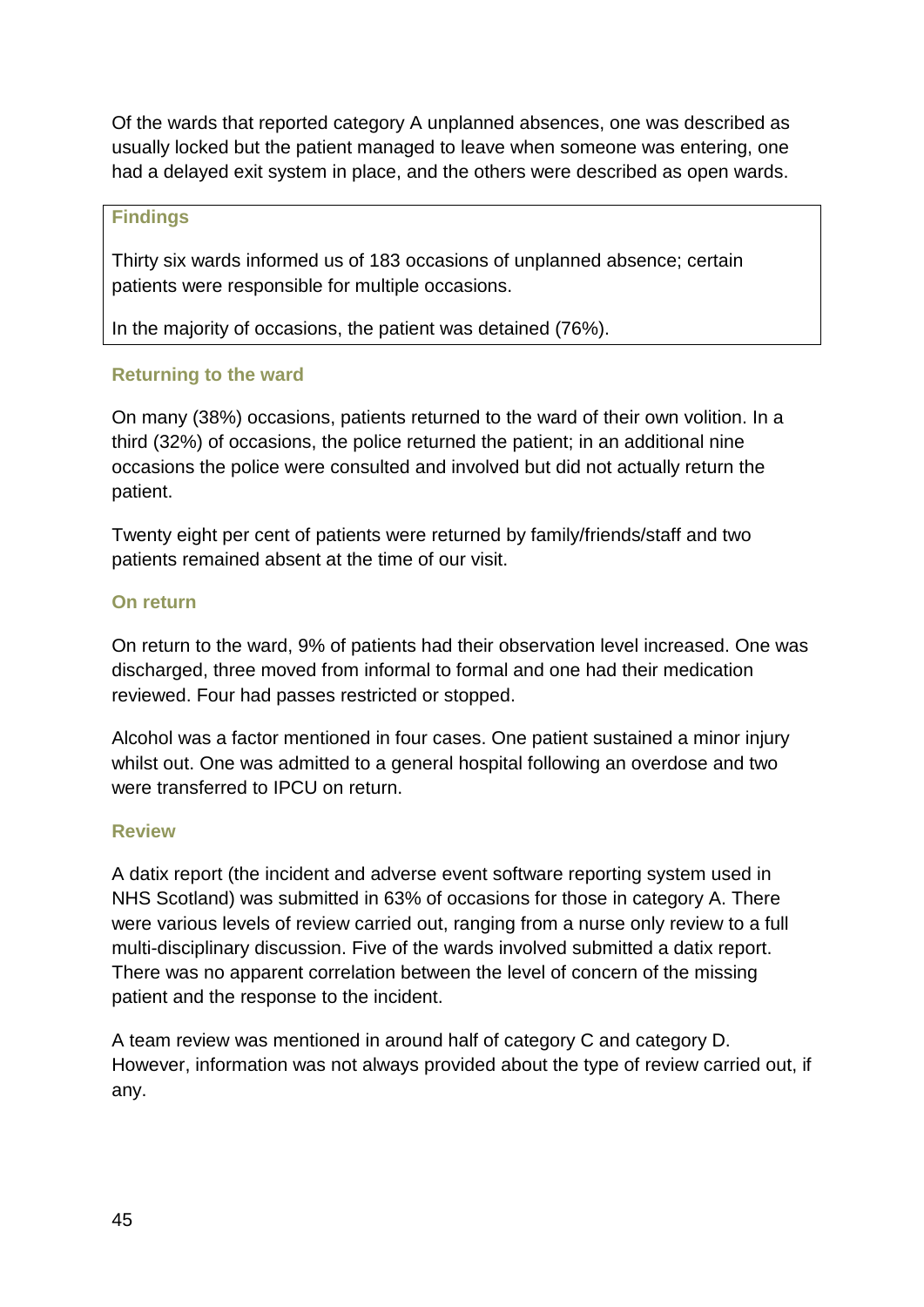|                                                  | <b>Category A</b>                                                                                                 | <b>Category B</b>                                                                     | <b>Category C</b>                                                         | <b>Category D</b>                                                                                         |
|--------------------------------------------------|-------------------------------------------------------------------------------------------------------------------|---------------------------------------------------------------------------------------|---------------------------------------------------------------------------|-----------------------------------------------------------------------------------------------------------|
|                                                  | Patients on any<br>enhanced<br>(raised) level of<br>observation who<br>abscond/staff<br>unable to keep<br>on ward | Patients on<br>general level<br>of observation<br>who leave the<br>ward<br>unobserved | <b>Patients</b><br>having<br>escorted time<br>off the ward<br>who abscond | <b>Patients</b><br>having<br>authorised<br>time off ward<br>who fail to<br>return at the<br>expected time |
| Number of wards                                  | $\overline{7}$                                                                                                    | 21                                                                                    | 8                                                                         | 28                                                                                                        |
| Number of<br>occasions (patients)                | 8 (7 patients $-1$<br>had 2 episodes)                                                                             | 58                                                                                    | 19                                                                        | 98 (9 patients<br>accounted for<br>29 episodes)                                                           |
| Number informal                                  | $\overline{2}$                                                                                                    | 10                                                                                    | 4                                                                         | 27                                                                                                        |
| Number detained                                  | 6                                                                                                                 | 48                                                                                    | 15                                                                        | 71                                                                                                        |
| Police accompanied<br>to return                  | $\overline{4}$                                                                                                    | 24                                                                                    | 6                                                                         | 25                                                                                                        |
| Family/friends/staff<br>accompanied to<br>return | 4                                                                                                                 | 27                                                                                    | 5 returned by<br>hospital staff                                           | 5                                                                                                         |
| Self-returned/own<br>volition                    |                                                                                                                   | $\overline{7}$                                                                        | $\overline{7}$                                                            | 56                                                                                                        |
|                                                  |                                                                                                                   |                                                                                       | 1                                                                         | 1                                                                                                         |
| Outcome where<br>known                           |                                                                                                                   |                                                                                       |                                                                           |                                                                                                           |
| Ward/unit                                        | 2 transferred to<br><b>IPCU</b> on return                                                                         | 1 admitted to<br>general<br>hospital<br>following<br>overdose                         |                                                                           |                                                                                                           |
| <b>Observation status</b>                        | 1 of 7 originally<br>on constant obs.<br>increased to<br>special-                                                 | 9 of 58<br>originally on<br>general<br>increased to<br>constant                       | 3 observation<br>level<br>increased to<br>constant                        | 4 increased to<br>constant                                                                                |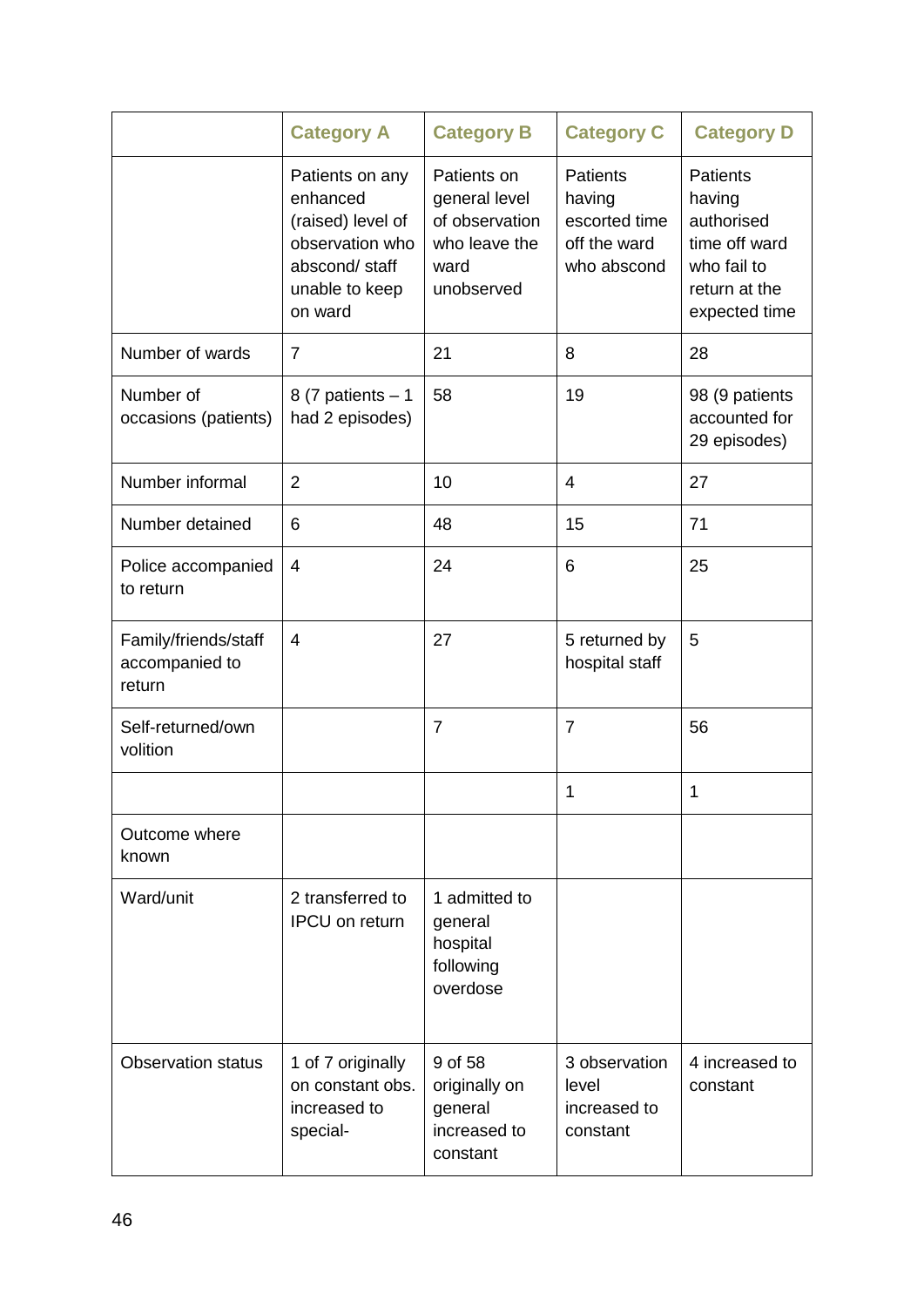| Other                     | 1 sustained a<br>minor injury<br>whilst absent                           | 1 discharged                   | 1 passes<br>stopped<br>1 medication<br>reviewed<br>2 alcohol use<br>mentioned | 3 passes<br>restricted<br>3 moved from<br>informal to<br>formal<br>4 alcohol use<br>mentioned |
|---------------------------|--------------------------------------------------------------------------|--------------------------------|-------------------------------------------------------------------------------|-----------------------------------------------------------------------------------------------|
| Datix report<br>submitted | 5                                                                        | 40                             | 12                                                                            | 40                                                                                            |
| Team review               | Range from<br>nurse only to full<br>multi-<br>disciplinary<br>discussion | 13 team<br>review<br>mentioned | 4 team review<br>mentioned                                                    | 50 team<br>review<br>(some no<br>information<br>provided)                                     |

\*Not all columns total as often incomplete information submitted.

There are various practices across Scotland to maintain safety and security. The layout and design of some wards often makes it difficult for staff to observe unobtrusively. There appeared to be little correlation between a ward being 'locked' and the likelihood of a patient being able to leave unobserved.

Adult acute mental health admission wards are not secure units and it is unreasonable to suggest that patients will never be able to leave unobserved or safely prevented from leaving. Intensive psychiatric care units are appropriate when patients have an identified risk that cannot be managed safely on an adult acute mental health ward.

However, when patients are on an enhanced level of observation, the likelihood of unauthorised absence should be greatly reduced and should always be robustly reviewed if it occurs.

When a patient engaged in constant observation leaves the area unobserved (if harm has occurred or not), this should be reported under the organisation's adverse event policy and reviewed accordingly. The category of the event will support the decision-making process for the level of review required, however it must be stressed that a severe or tragic outcome is not the only determining factor. Near miss events with no adverse outcome and complex lower severity adverse events (Category III) can also warrant high level review if there is potential for learning.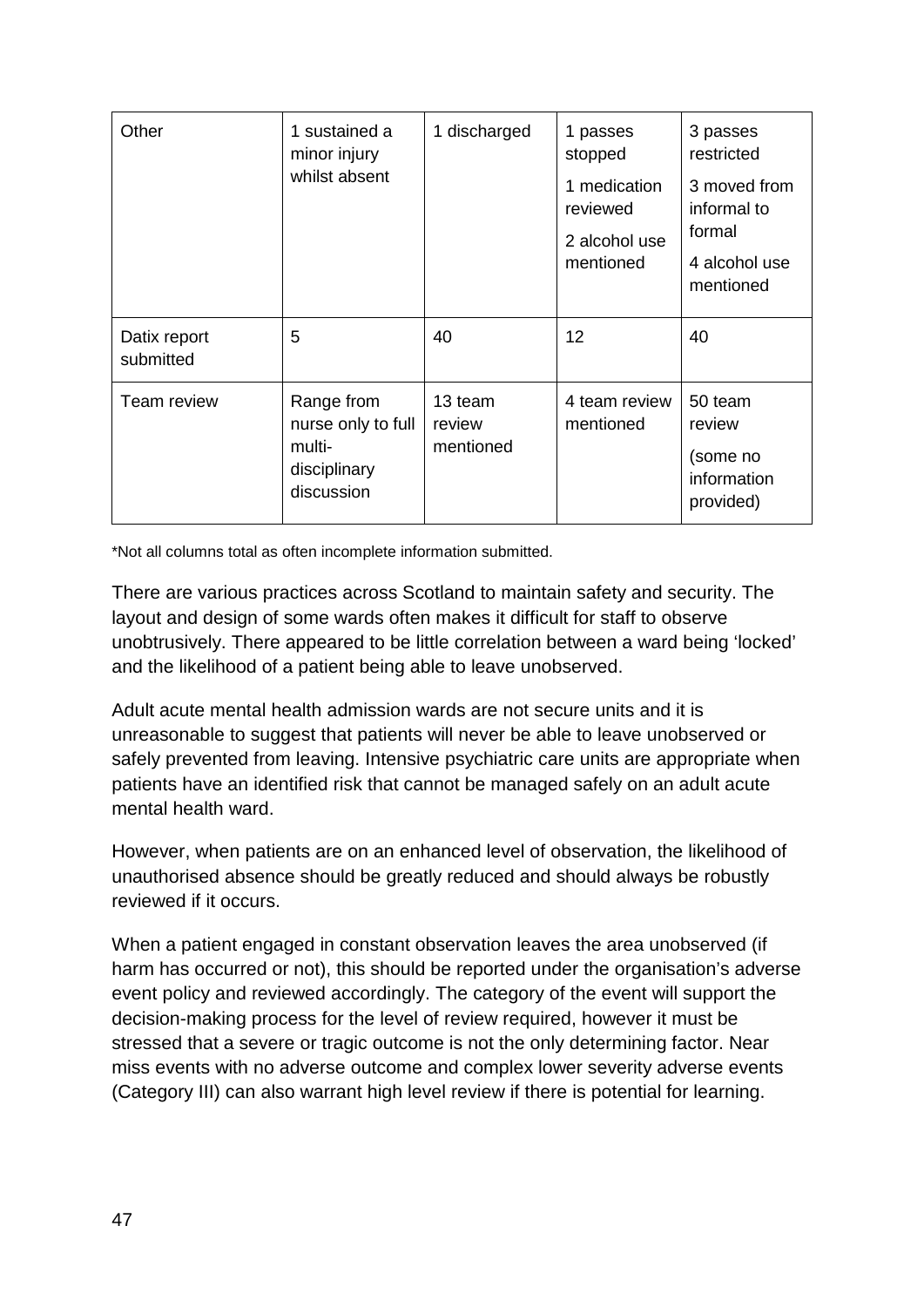Some wards completed a datix report for all periods of unauthorised absence and some did not report ever having completed a datix report for any type of unauthorised absence.

Wards should consider using tools available to think about and reduce risk. *Reducing Suicide Risk, Mental health team discussion framework*, May 2015[19](#page-50-1) improvement area 1(unscheduled absence and time off the ward) and improvement area 8 (patient and staff engagement) are of particular relevance.

Wards could also benefit from the framework *Learning from adverse events through reporting and review: A national framework for Scotland April 2015* (2nd Edition)<sup>20</sup>, which sets out clear guidance on reporting and reviewing near misses. (An adverse event is defined as an event that could have caused (a near miss), or did result in, harm to people or groups of people.)

Over a four week period, we were told about 61 occasions where police were involved in returning patients to acute admission wards and a further nine occasions where police were involved but did not actually return the patient. This shows the need for good liaison between mental health services and Police Scotland.

*"[There is] liaison with local police to discuss how incidents are reported and responded to. As catchment area is directly adjacent to hospital, staff will use hospital cars to visit homes /local area and phone families before contacting police on many occasions. Positive risk taking, with expectation that when they do contact police they will get a very positive and proactive response. Also looking at completely electronic form for police rather than have two police turn up on ward to take a statement."* Leverndale Hospital, Ward 4a.

### <span id="page-50-0"></span>**The physical environment**

In our last report in 2012 we said that we were seriously concerned about the poor physical environment in some acute admission wards.

### **Key Point: All inpatients have the right to:**

Positive therapeutic environment including sufficient living space, adequate lighting, heating and ventilation, a satisfactory state of repair, adequate food and clothing and meeting hospital hygiene requirements.

 <sup>19</sup> *Reducing Suicide Risk, Mental health team discussion framework*, May 2015

<span id="page-50-2"></span><span id="page-50-1"></span><sup>20</sup> *Learning from adverse events through reporting and review: A national framework for Scotland April 2015* (2nd Edition)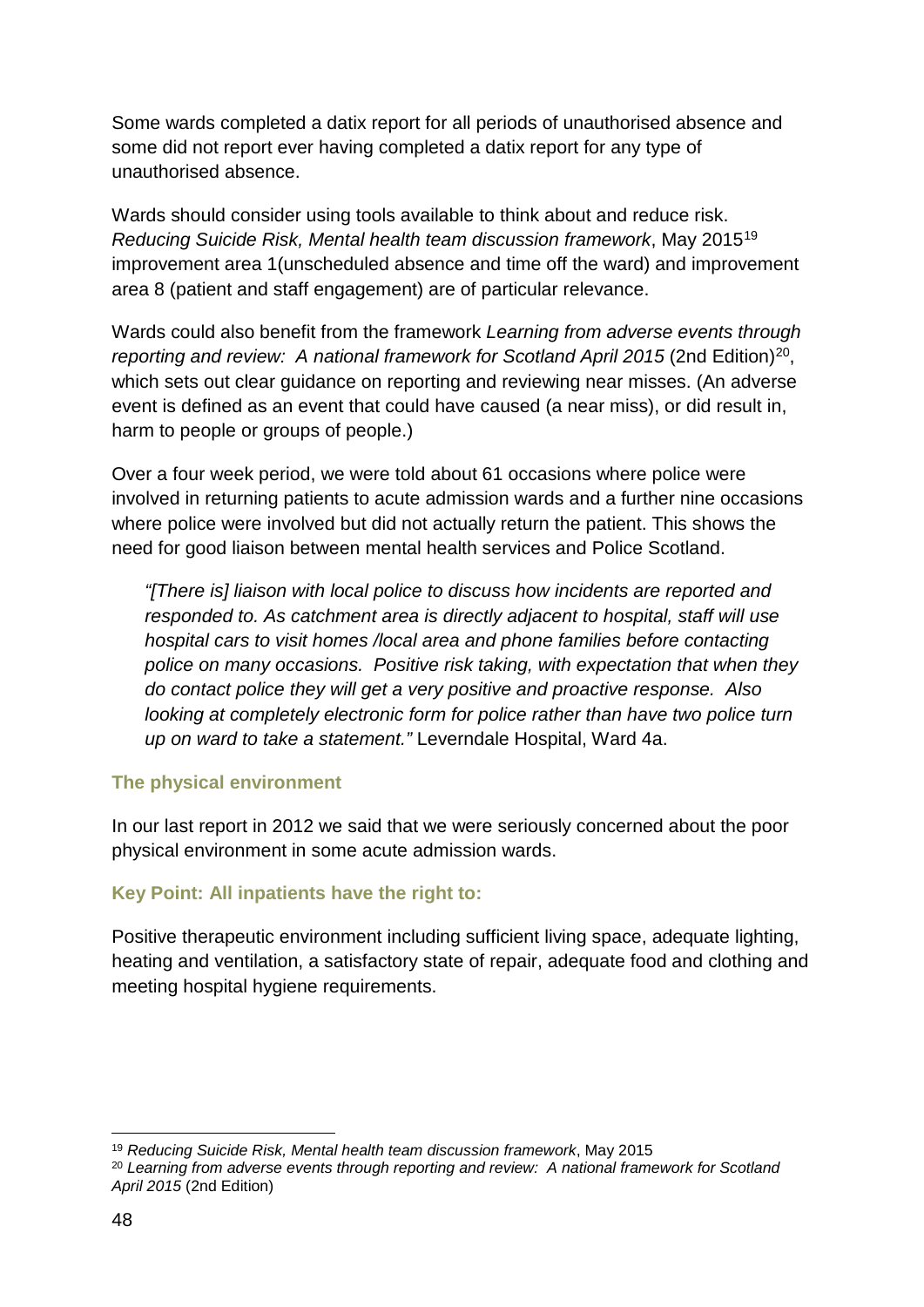#### **What we expect to find**

We expect to find conditions that are clean, comfortable, and free from unacceptable noise and odour and conducive to a positive therapeutic environment. There should be adequate space to uphold privacy and dignity.

#### **What we found**

There was general improvement to the physical environment since our last report was published and we were pleased that where we noted significant concerns, these were being addressed.

For the purposes of this visit**,** one visitor to each ward was given an environment questionnaire to complete, this looked at various aspects of the environment. The visitor also discussed their findings with the other visitors, patients and staff.

On the majority of the wards we visited, our visitors had no issues with overall cleanliness, odour, noise, heating temperature and ventilation, maintenance or decoration. We asked the visitor if overall the ward felt a pleasant place to be and the majority reported it was.

*"Bright clean and pleasant environment."* Leverndale hospital Ward 4b.

*"Spacious, pleasant nice décor alternative spaces accessible and lovely garden."*  Woodland View Ward 9.

A very few (three) of the wards were rated as fairly unpleasant and issues identified were old dormitories, 1970s style wards and a lack of private space.

*"Feels cramped with little individual space or private space."*

*"Old tired furniture, the dormitory felt institutionalised, there was a lack of space."*

One of the wards we visited was rated as 'very unpleasant'. This was within the Royal Edinburgh hospital and the ward is due to close and transfer to new purpose built accommodation in summer 2017.

Most (98%) of the wards were described as clean by our visitors. One ward was described as dirty and this was raised with mangers on the day of the visit.

*"The ward was not clean, it was noisy, and the maintenance and décor was also poor."*

The majority of the wards we visited were free from odour, but where there was an issue, this was about the smell of cigarette smoke.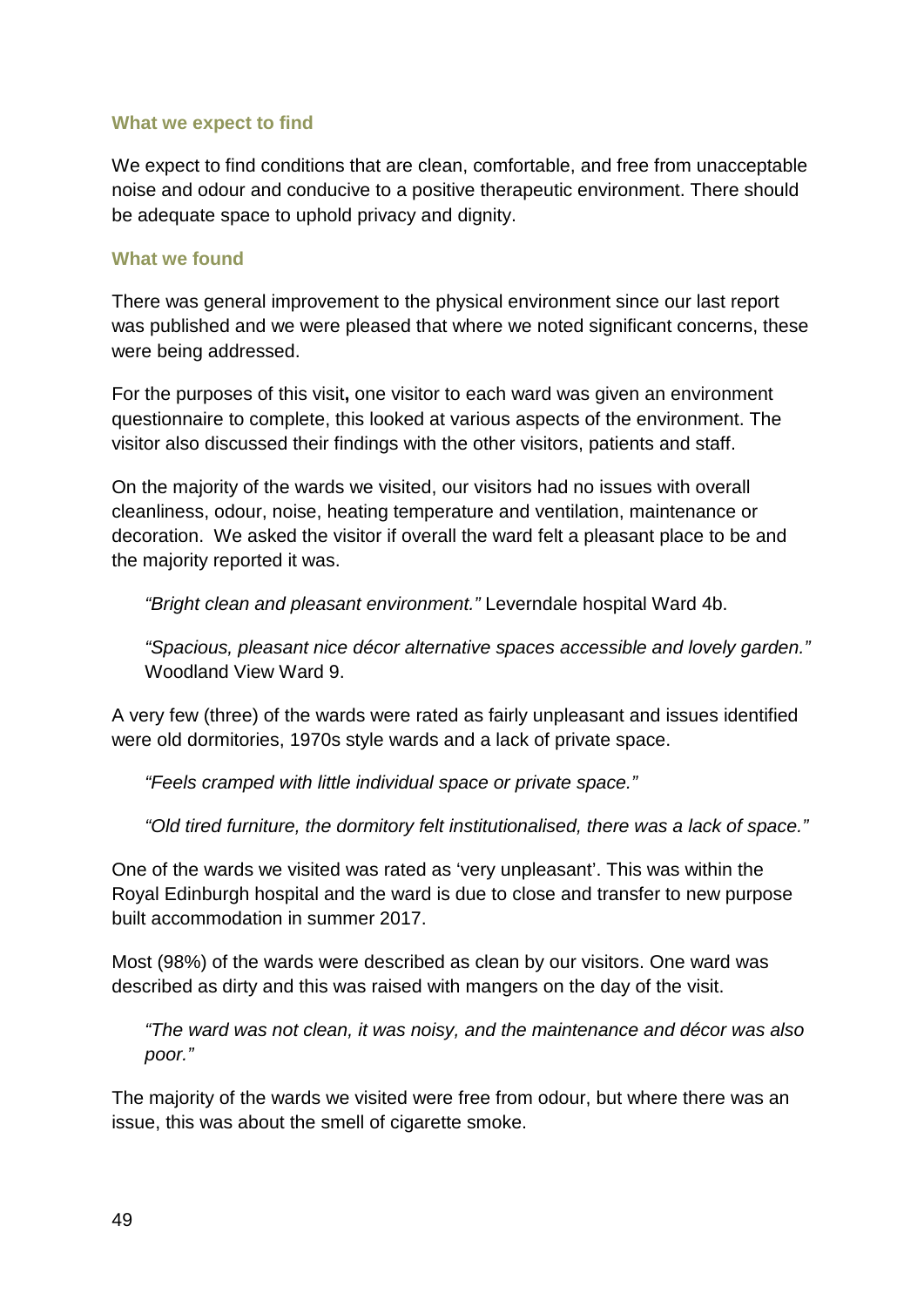*"This is a no smoking ward but patients will smoke despite this, and it is a continuing problem."*

*"A patient commented that the "smell of smoke" is coming in from the garden."*

Staff need to be clear about the smoking policy within wards and within the hospital garden and grounds.

Almost a third (32%) of the wards were in need of maintenance. The issues ranged from needing minor repair work to major refurbishment and renovation.

The majority (65%) of the wards we visited had clearly designated female spaces. Thirty five per cent did not.

**Garden space inside and out**

Most (83%) of the wards we visited had access to a garden space.

*"Pleasant large garden with seating."* Rutherford Ward, Gartnavel Royal Hospital.

*"Clean, calming safe area, available to patients at any time."* Woodland View, Ward 11.

A few wards had garden space but there were challenges with access, e.g. having to walk through the hospital or walk round the building or with the garden being downstairs. One ward had access locked due to building work.

For two of the wards we visited there was no garden or green space access.

# <span id="page-52-0"></span>**Acknowledgements**

We would like to thank all patients, carers and staff who took the time to meet with us at these visits and share their experiences with us.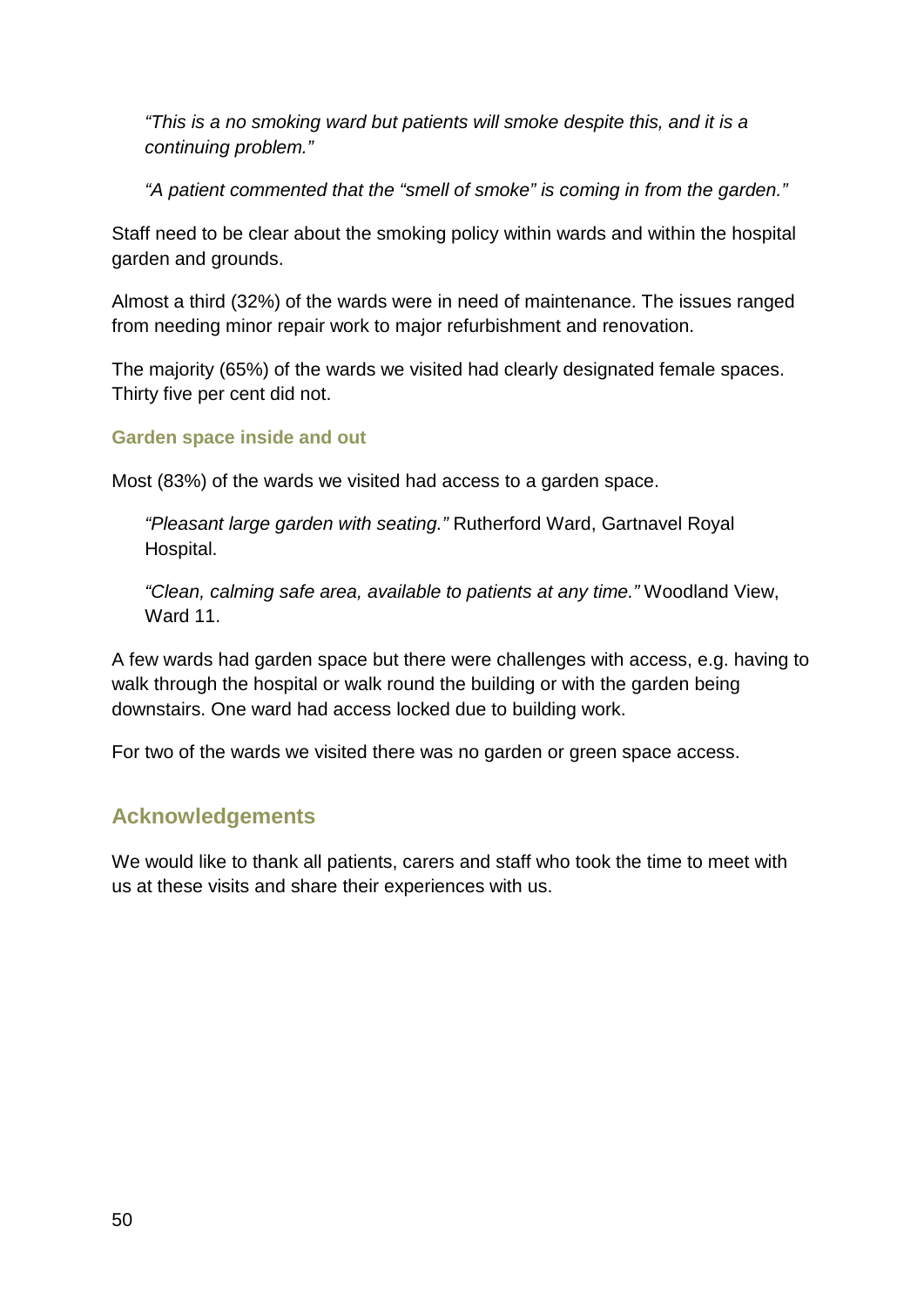# <span id="page-53-0"></span>**Appendix**

### **All patients have the right to:**

- Be treated with respect and dignity.
- Feel safe and be protected from risks to their life**.** (Article 2 of the Human Rights Act 1998 states everyone's life should be protected by law. In the context of this report we took this to extend to the right to be free from harm or fear of harm).
- A recovery plan or care plan which is personal to them.
- Be involved in developing their recovery plan or care plan.
- Know what is in their recovery plan or care plan.
- Be involved in reviewing their recovery plan or care plan.
- A system of health protection that gives everyone an equal opportunity to enjoy the highest attainable level of health.
- Participate in planning for discharge.
- Support to maintain family relationships and have their family and friends involved in planning for discharge, if they wish.
- Have discharge plans explained clearly.
- Not be discharged without a plan*.*
- Discharge plans which include support for recovery.
- Discharge plans prepared with multi-disciplinary input.
- Discharge plans which consider meaningful activity such as employment, education or training.
- Have their community care needs assessed, and assessed needs met.
- Activities for therapy and recreation.

All inpatients have the right to "a positive therapeutic environment including sufficient living space, adequate lighting, heating and ventilation, a satisfactory state of repair, adequate food and clothing and meeting hospital hygiene requirements."

### **Treatment**

### **All patients have the right to:**

• A clear explanation of their medication and other treatment, in a way they can understand and to make an advance statement setting out the care and treatment they would prefer or dislike if they were to become mentally unwell in the future.

Informal patients have the right to refuse medication, if they have capacity to do so.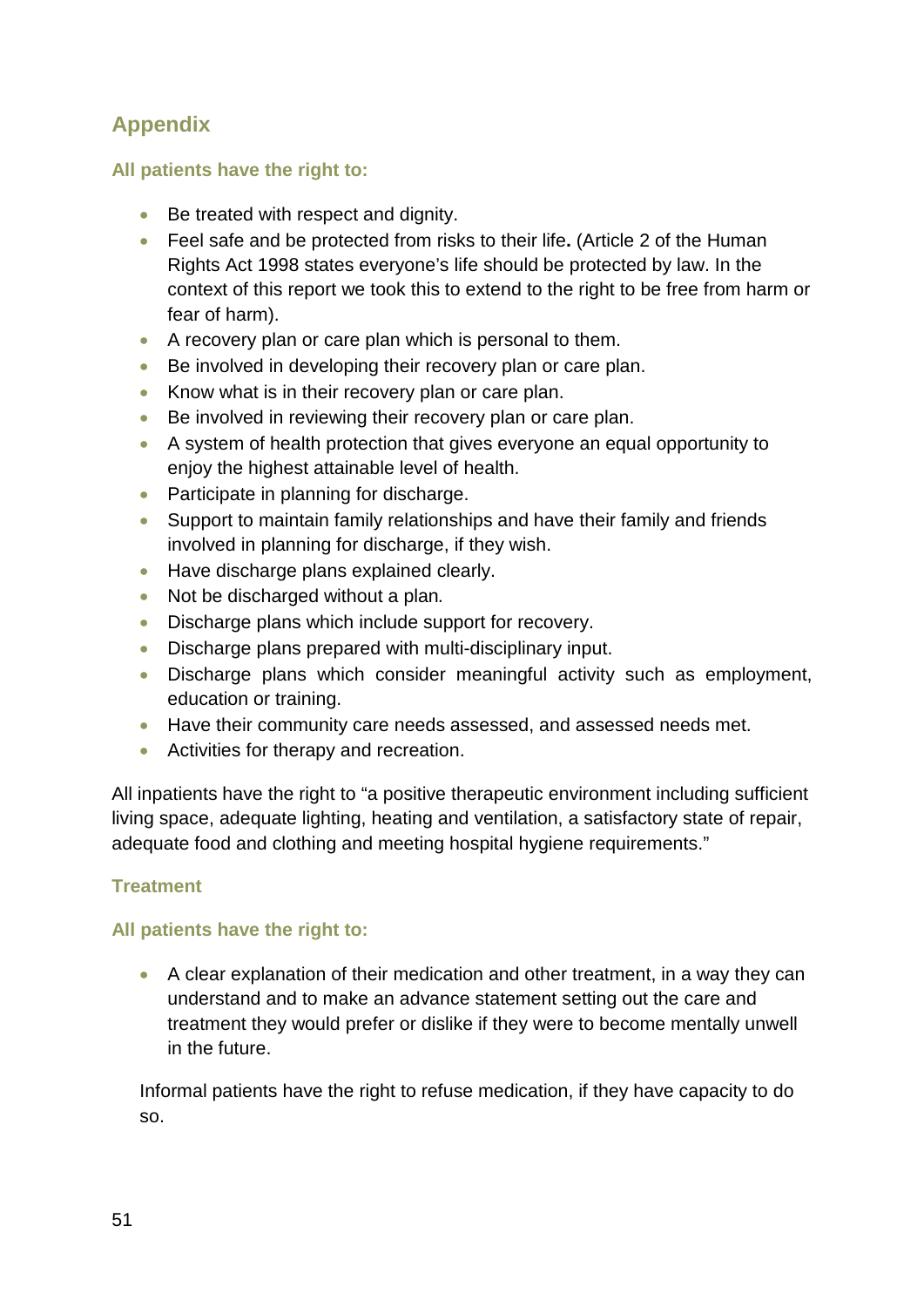### **Patients subject to detention have the right to:**

• A second opinion from an independent doctor after two months, if they are being treated against their will under the Mental Health Act and to appeal their status to an independent tribunal and receive legal support to do this.

Patients subject to detention also have the right to have their advance statement about care and treatment choices followed, unless there is a good reason not to, and that reason is explained in writing.

### **Restrictions**

### **All patients have the right to:**

- Be free of restrictions on their independence, choice or control, unless restrictions are for clearly identified reasons and are the least necessary.
- A proportionate approach to daily restrictions which may be needed on the ward for safety and security, such as ward policies on door locking, or restricting access to internet, and to have these explained.
- Be involved as much as possible in agreeing any restrictions and have any restrictions regularly reviewed to decide whether they are still necessary.

### **Patients subject to detention have the right to:**

- Information about how long they are detained for and why.
- Information about whether and how they can appeal, repeated as often as necessary, to make sure they understand.
- Not be restrained unless it is the only way of managing risk to self or others.
- Restraint for as little time as necessary and with minimum force.
- A discussion afterwards about why they were restrained.

### **A note about where rights come from**

We all have human rights. These are basic rights and freedoms, based on our common humanity. Human rights are outlined in law and set down a minimum standard for how we should be treated. At an individual level while we are all entitled to respect for our human rights, we should also respect the rights of others. Human rights should also apply regardless of nationality, place of residence, sex, national or ethnic origin, colour, religion, or language. They cannot be taken away except in specific, pre- determined situations and according to the law.

It is important to recognise that there are different types of rights - in particular there are absolute rights and qualified rights. Absolute rights mean that these cannot be restricted under any circumstances for example the right to life and the right not to be subjected to inhuman or degrading treatment.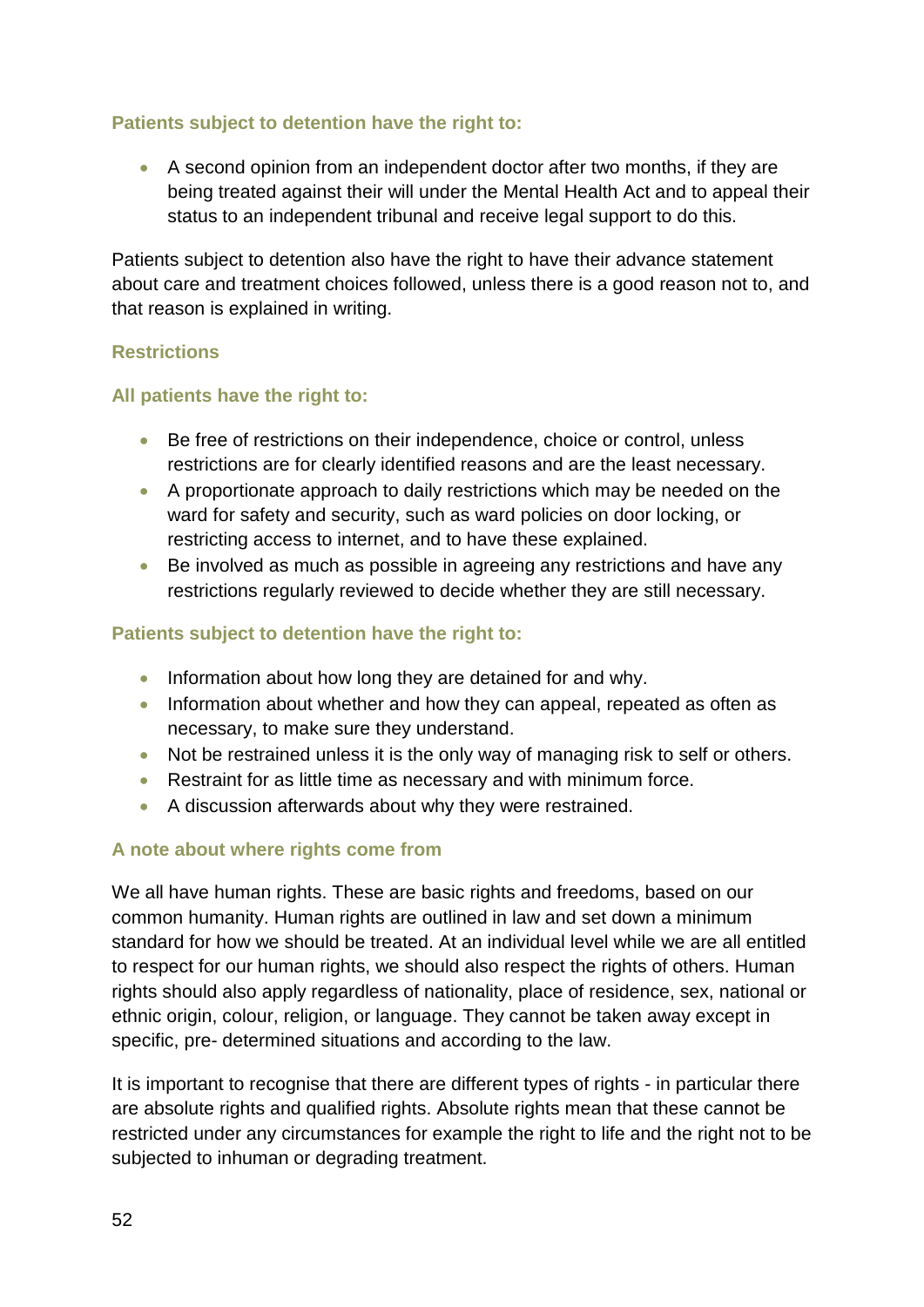Qualified rights means that these can be interfered with in certain circumstances and within limits. These rights establish whether public bodies can legitimately interfere with that right in order to protect the wider public interest. Examples are the right to respect for private and family life and the right to freedom of expression.

A human rights-based approach is about empowering individuals to know and claim their rights. It also increases the accountability and ability of staff working in health settings to respect, protect and fulfil human rights. This approach ensures that both the standards and the principles of human rights are integrated into policymaking as well as the day to day running of organisations.

This means patients gaining a stronger role in participation so that they can help shape decision-making around their care and treatment. In addition staff are able to recognise and respect rights and make sure that they are accountable when advising and applying these in their day to day role.

Some rights are set out in Scottish mental health law and other Scottish and UK legislation. Other rights come from international human rights conventions. The UK Human Rights Act put the rights in the European Convention on Human Rights into UK law.

| Access to Health Records<br>Act     | <b>Access to Health Records Act 1990</b>                                           |
|-------------------------------------|------------------------------------------------------------------------------------|
| <b>CRPD</b>                         | The United Nations Convention on the Rights of<br><b>Persons with Disabilities</b> |
| <b>Education Scotland Act</b>       | <b>Education (Scotland) Act 1980</b>                                               |
| <b>Equality Act</b>                 | <b>Equality Act 2010</b>                                                           |
| Human Rights Act                    | <b>Human Rights Act 1998</b>                                                       |
| <b>Mental Health Act</b>            | <b>Mental Health (Care and Treatment) (Scotland) Act</b><br><u>2003</u>            |
| National Assistance Act             | <b>National Assistance Act 1948</b>                                                |
| <b>Patient Rights Act</b>           | <b>Patient Rights (Scotland) Act 2011</b>                                          |
| Representation of the<br>People Act | Representation of the People Act 1983                                              |
| Social Work Scotland Act            | Social Work (Scotland) Act 1968                                                    |
| Carers Act                          | <b>Carers (Scotland) Act 2016</b>                                                  |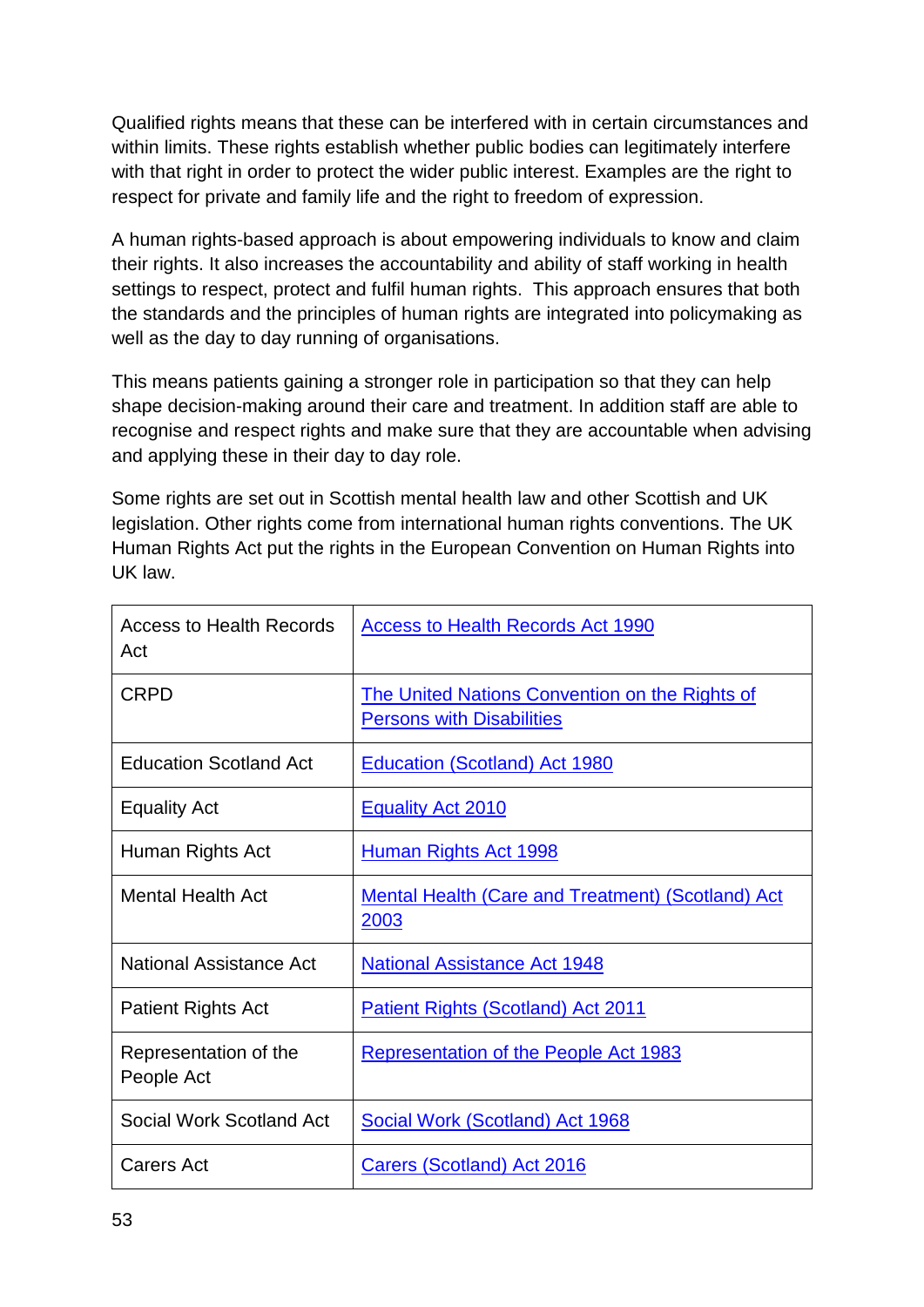The Mental Welfare Commission's good practice guidance on human rights in adult acute mental health services will be published summer 2017 and has more information about rights.

### **Where we visited**

#### **Adult acute themed visit locations – 2016/17**

| <b>Health Board</b>                        | <b>Hospital</b>        | <b>Ward / Unit</b> | <b>Bed numbers</b> |
|--------------------------------------------|------------------------|--------------------|--------------------|
| <b>Ayrshire and Arran</b>                  | <b>Woodland View</b>   | 9                  | 20                 |
|                                            |                        | 10                 | 20                 |
|                                            |                        | 11                 | 20                 |
| <b>Borders</b>                             | <b>Borders General</b> | Huntlyburn House   | 19                 |
| <b>Dumfries and Galloway</b>               | Midpark                | <b>Ettrick</b>     | 19                 |
| Fife (HB)                                  | Queen Margaret         | Ward 2             | 30                 |
|                                            | Stratheden             | Lomond             | 30                 |
|                                            | Whytemans Brae         | Ravenscraig        | 29                 |
| <b>Forth Valley</b>                        | Forth Valley Royal     | Ward 2             | 18                 |
|                                            |                        | Ward 3             | 24                 |
| <b>Grampian</b>                            | Dr Grays               | Ward 4             | 20                 |
|                                            | <b>Royal Cornhill</b>  | <b>Brodie</b>      | 28                 |
|                                            |                        | Corgarff           | 28                 |
|                                            |                        | <b>Crathes</b>     | 28                 |
|                                            |                        | Drum               | 28                 |
| <b>Greater Glasgow and</b><br><b>Clyde</b> | Dykebar                | South              | 15                 |
|                                            | <b>Gartnavel Royal</b> | Henderson          | 20                 |
|                                            |                        | <b>McNair</b>      | 20                 |
|                                            |                        | Rutherford         | 20                 |
|                                            | Inverclyde Royal       | AAU                | 20                 |
|                                            | Leverndale             | Ward 3A            | 26                 |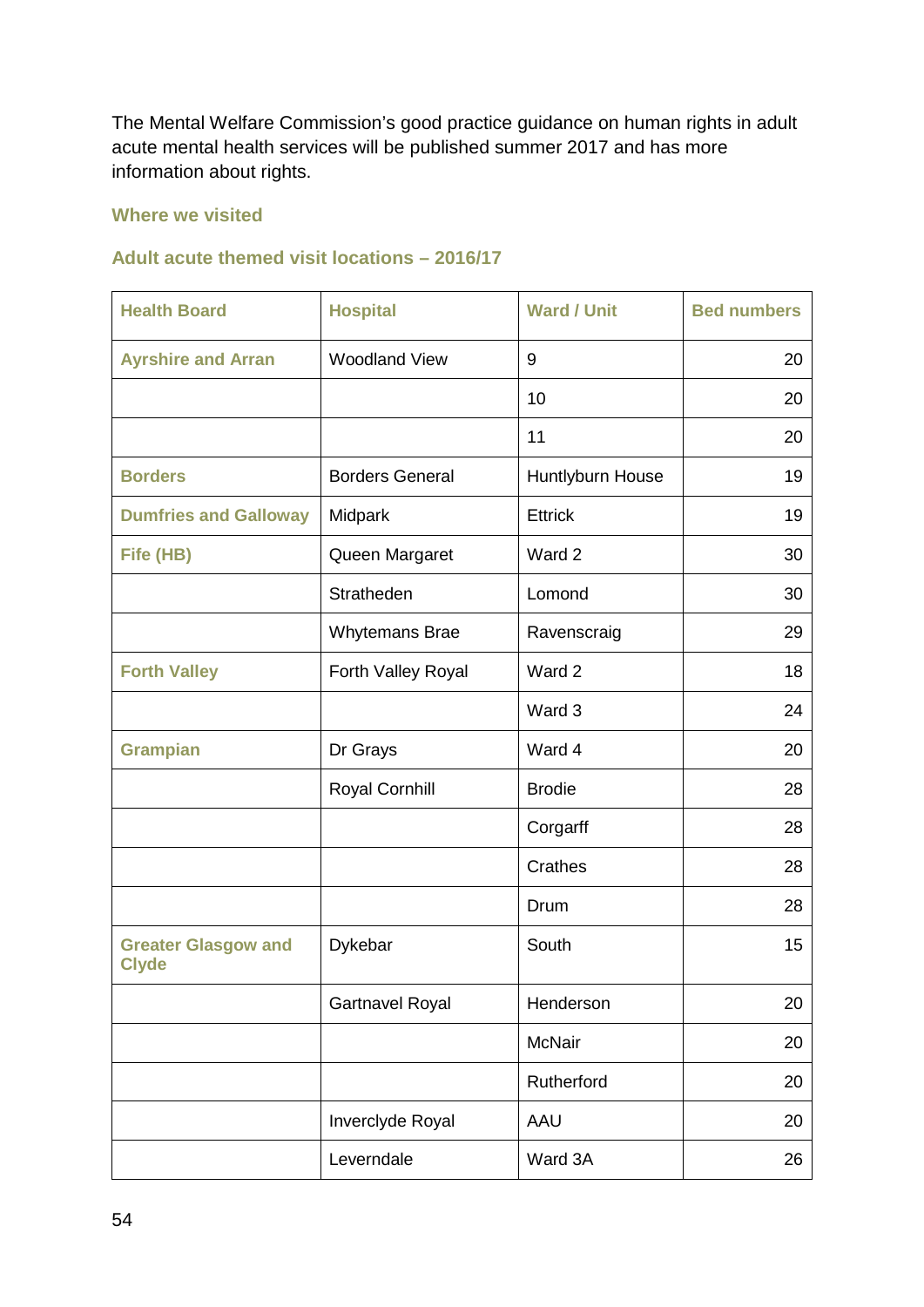|                      |                         | Ward 3B                 | 23                 |
|----------------------|-------------------------|-------------------------|--------------------|
|                      |                         | Ward 4A                 | 24                 |
|                      |                         | Ward 4B                 | 24                 |
|                      | Parkhead                | Ward 1                  | 24                 |
|                      |                         | Ward 3                  | 24                 |
|                      | Stobhill                | Armadale                | 20                 |
|                      |                         | <b>Broadford</b>        | 20                 |
|                      |                         | Struan                  | 20                 |
| <b>Highland (HB)</b> | Argyll and Bute         | Succoth Ward            | 20                 |
|                      | New Craigs              | Maree                   | 24                 |
|                      |                         | Morar                   | 12                 |
|                      |                         | Ruthven                 | 24                 |
| <b>Lanarkshire</b>   | Hairmyres               | Ward 19                 | 30                 |
|                      |                         | Ward 20                 | 25                 |
|                      | Monklands               | Ward 24                 | 24                 |
|                      | <b>Wishaw General</b>   | Ward 1                  | 23                 |
| <b>Health Board</b>  | <b>Hospital</b>         | <b>Ward / Unit</b>      | <b>Bed numbers</b> |
| Lothian              | Royal Edinburgh         | Hermitage               | 20                 |
|                      |                         | <b>Balcarres male</b>   | 20                 |
|                      |                         | <b>Balcarres female</b> | 20                 |
|                      |                         | Meadows male            | 22                 |
|                      |                         | Meadows female          | 20                 |
|                      | St Johns                | Ward 17                 | 24                 |
| <b>Tayside</b>       | <b>Carseview Centre</b> | Ward 1                  | 22                 |
|                      |                         | Ward 2                  | 22                 |
|                      | Murray Royal            | Moredun                 | 21                 |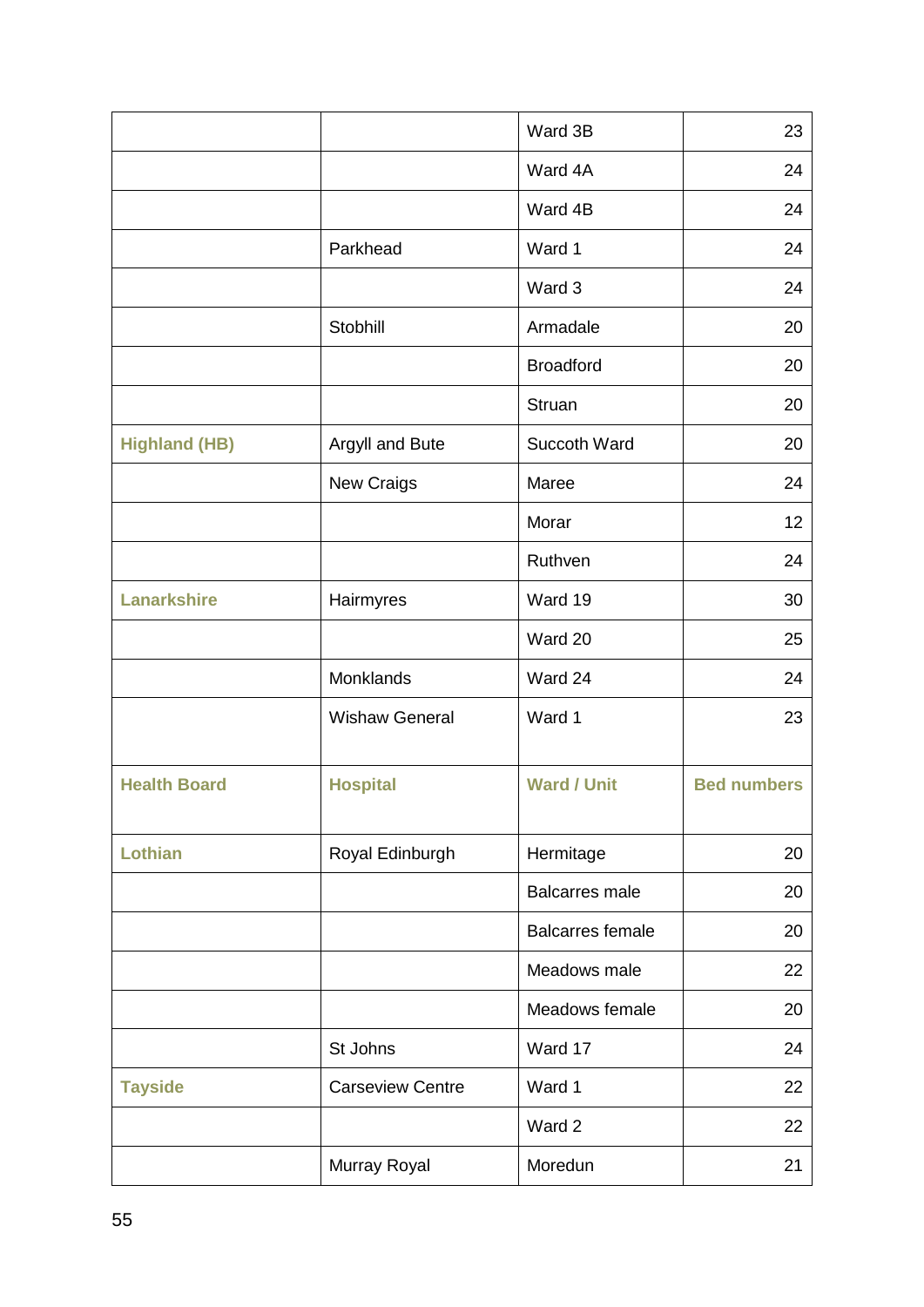|              | <b>Stracathro Hospital</b> | <b>Mulberry</b> | 25   |
|--------------|----------------------------|-----------------|------|
| <b>Total</b> | 25 hospitals               | 47 wards        | 1055 |

**Key**

Most = more than  $80\%$ 

A majority  $= 56 - 80\%$ 

About half  $= 45 - 55%$ 

A minority  $= 20 - 44\%$ 

A few = less than  $20\%$ 

Very few  $=$  less than 10%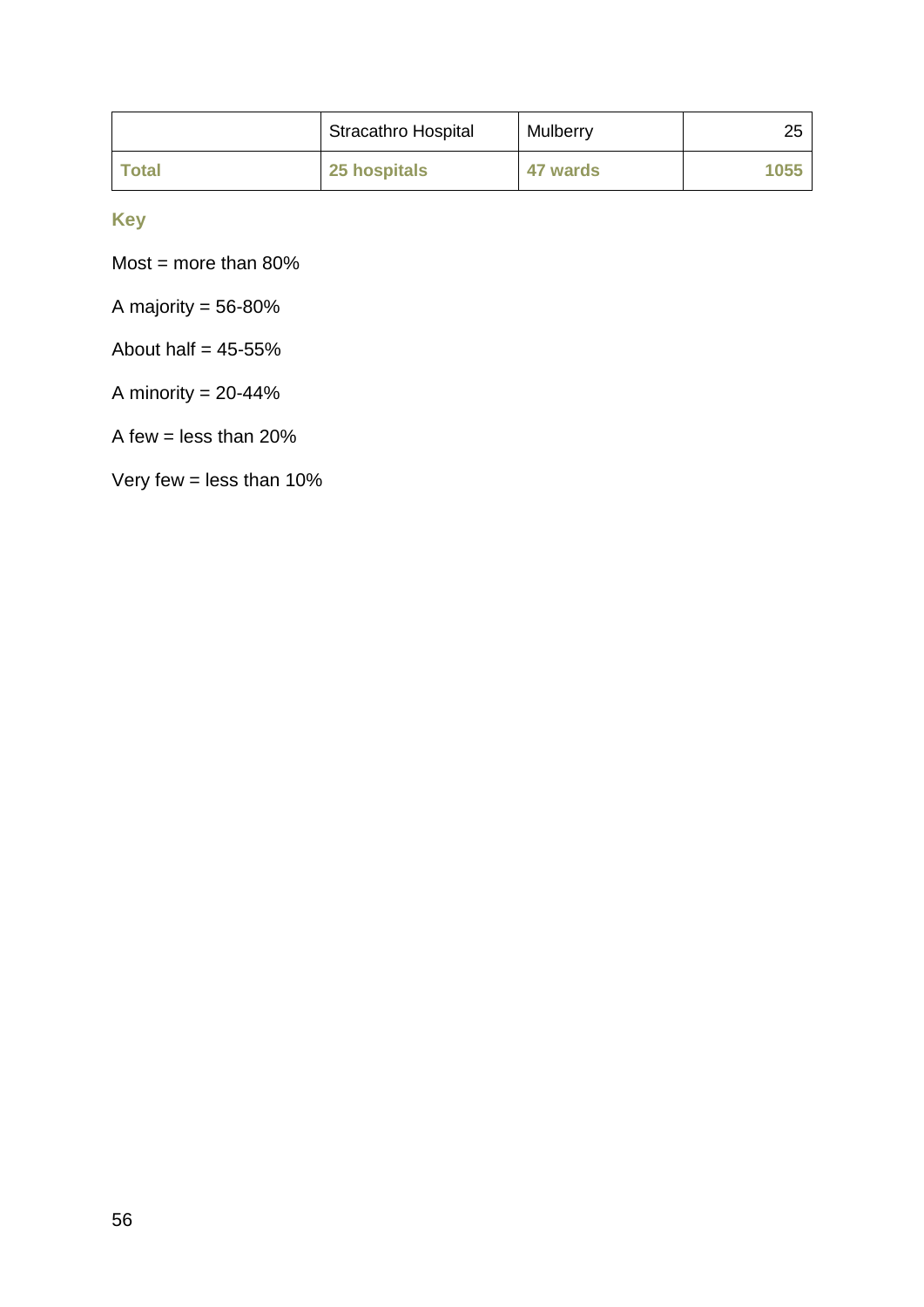